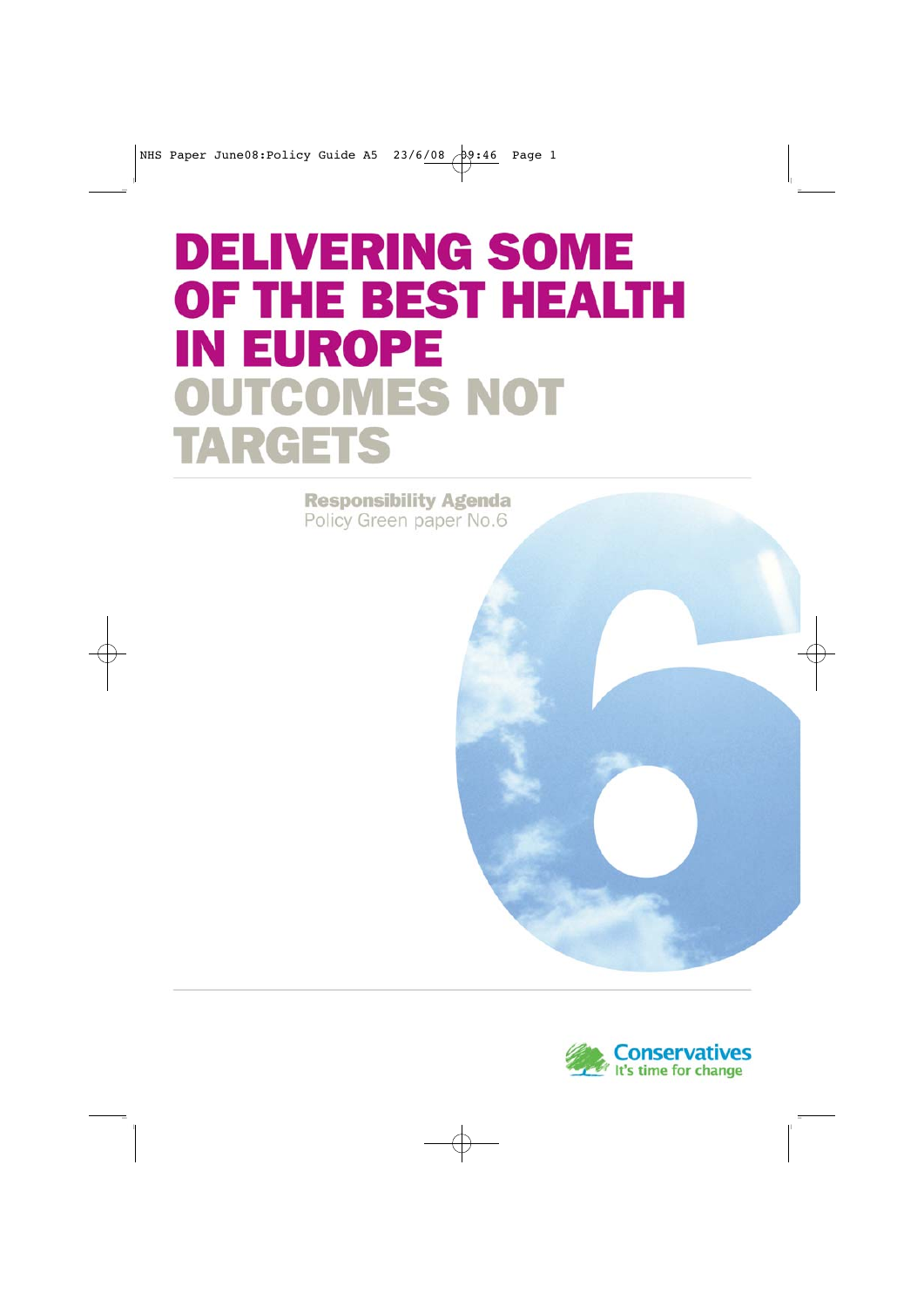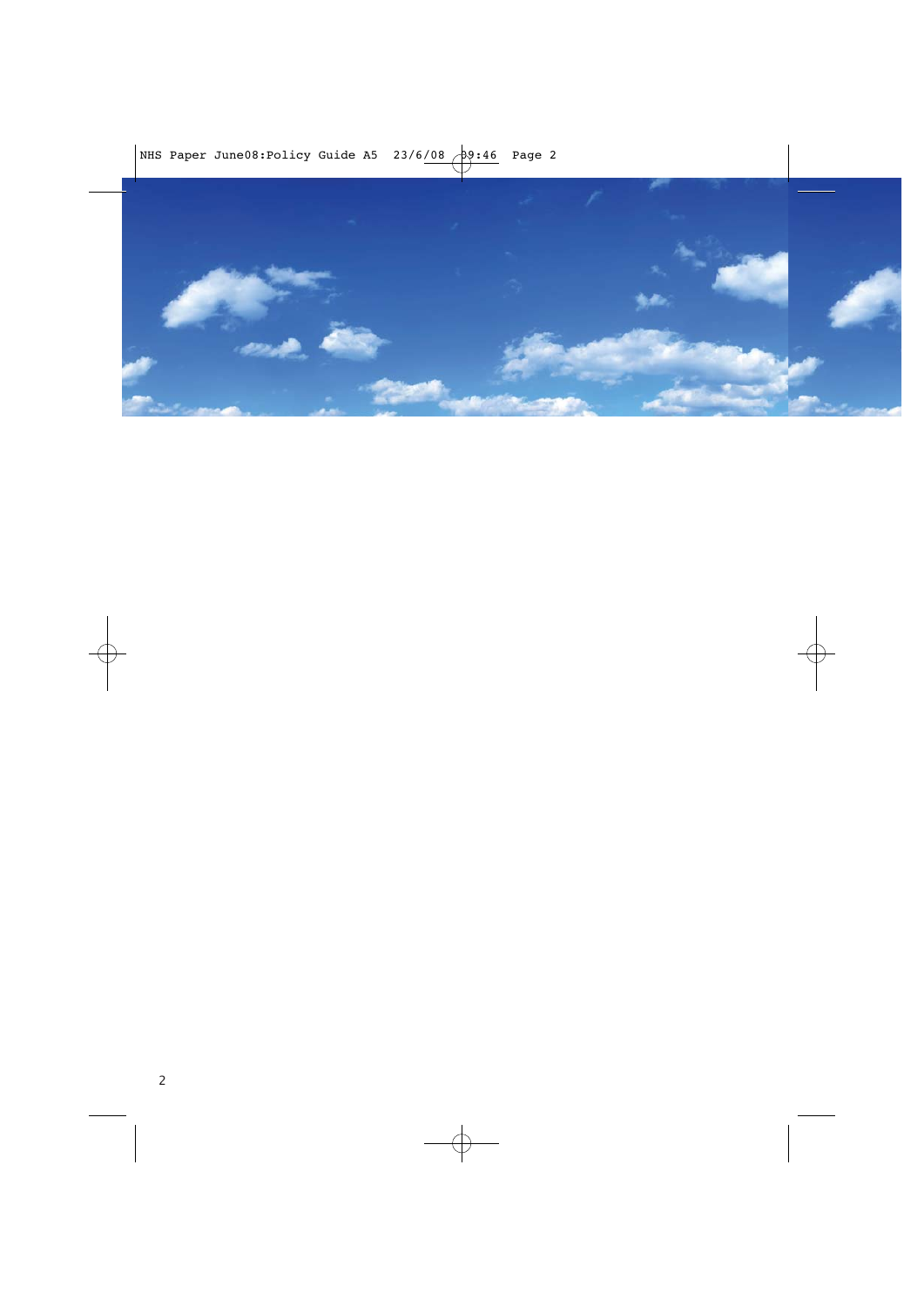# DELIVERING SOME OF THE BEST HEALTH IN EUROPE:

**OUTCOMES NOT TARGET** 

# **CONTENTS**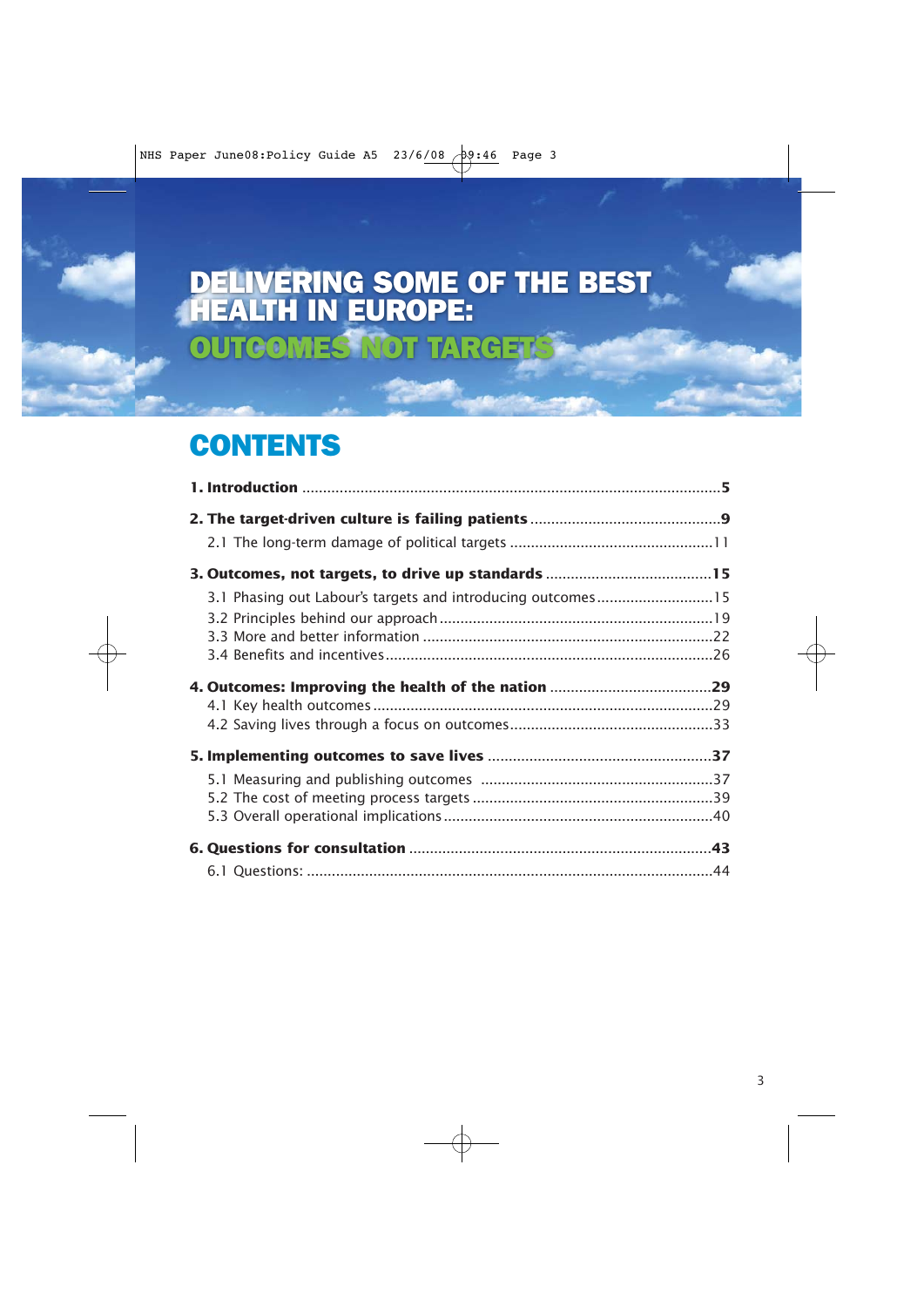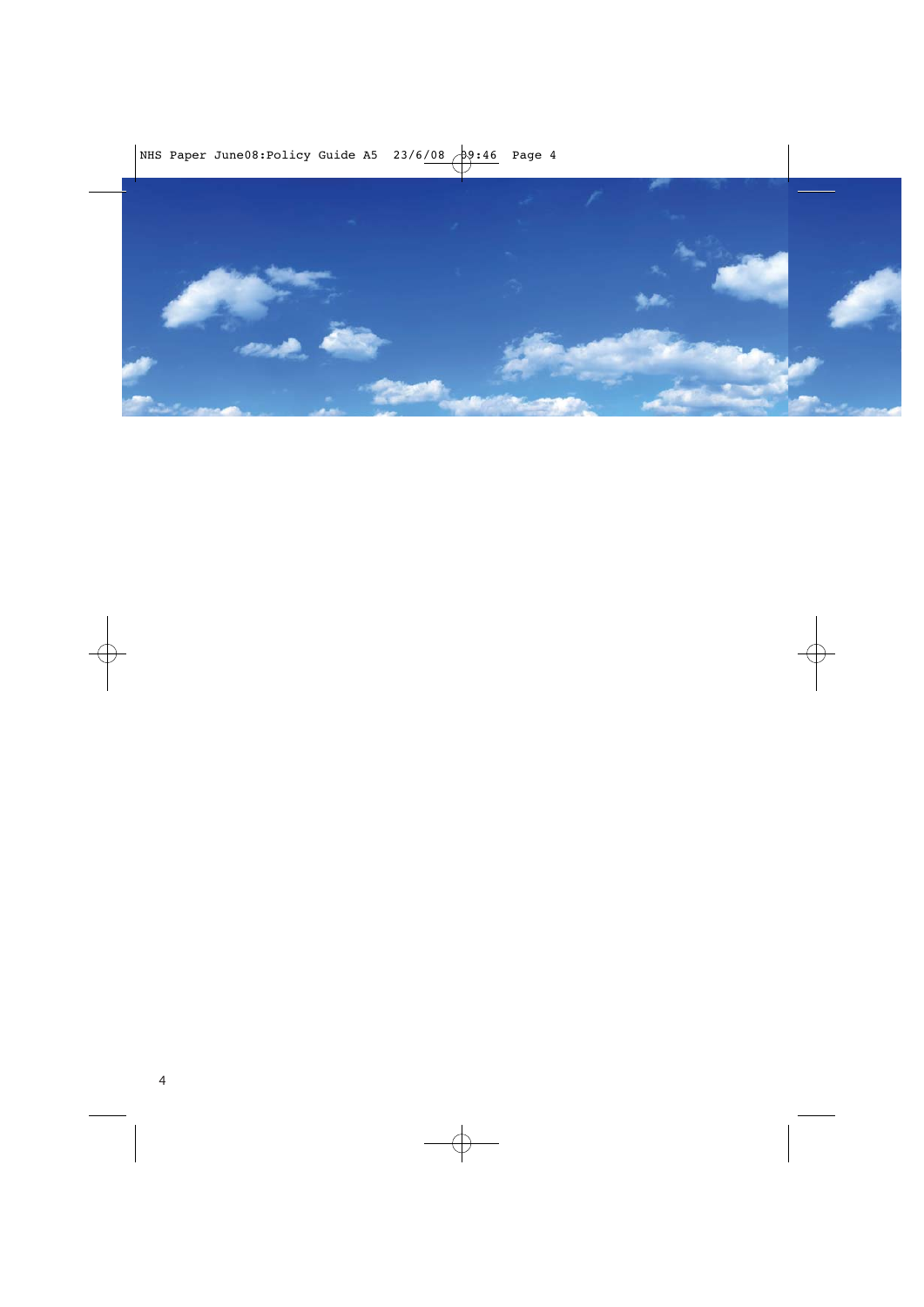

# OUR VISION FOR THE NHS

Eight years ago, in a famous interview on David Frost's sofa, the then Prime Minister Tony Blair committed the Labour government to matching European levels of health spending. Today, that pledge has been delivered. We now spend an amount equivalent to the European average on healthcare. But have we seen value for money for all this extra spending? That is what Labour's regime of top-down process targets and central bureaucratic control of the NHS was supposed to ensure. Instead, our health outcomes – measured in terms of the actual results of healthcare (for example survival rates for cancer) are amongst the worst in Europe. **Our vision for the NHS is to improve its performance so that our health outcomes are among the best in Europe.** 

No public service matters more to people than our National Health Service. That is why the Conservative Party has made the NHS its number one priority. We share Britain's pride in the values which built our NHS, and we have made the unambiguous commitment to provide the funding it needs to deliver high standards of healthcare to all, free at the point of use, and according to need, not ability to pay.

Labour is letting down the NHS. Their bureaucratic approach, running our health service through perpetual political interference and the imposition of top-down targets, is failing patients and undermining hard-working doctors and nurses. Originally introduced to provide accountability within the system, Labour's bureaucratic regime has created a situation where sticking to arbitrary targets (which often focus on pre-determined processes with little medical benefit) has become more important than improving the health of patients. This target-driven approach diverts precious time and money from genuine clinical priorities, and is driven by political imperatives rather than patients' needs. It is one of the reasons why Britain's health outcomes – for example, five-year cancer survival rates – remain poor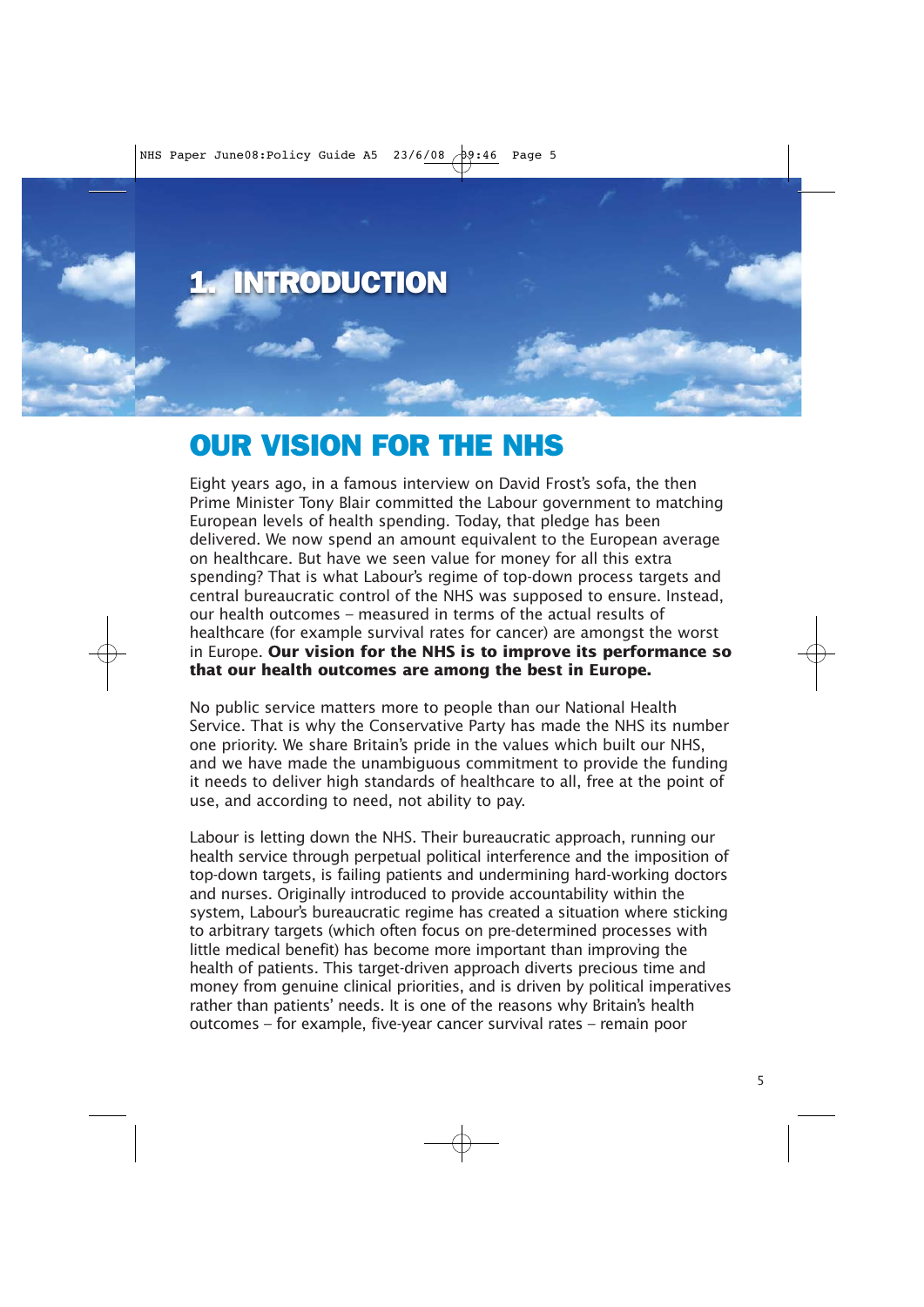

compared with those of other European countries, despite the fact that we spend equivalent to the European average on our healthcare.

There is a wealth of evidence that targets distort clinical priorities, lead to worse outcomes for patients and have produced a demoralised workforce whose expertise in delivering healthcare is constantly second-guessed. Labour have tested to destruction the theory that the NHS can be improved through more bureaucracy, more central control, and more initiatives from the Department of Health.

We believe a new approach is needed if we are to improve the NHS for everyone, make sure it delivers people's rising aspirations for better healthcare and better service, and at the same time deliver value for taxpayers' money. As we explained in our NHS Independence and Accountability White Paper last year, this does not demand another massive structural change or reorganisation. But it does require a new focus on what matters most: a patient's health and the actual results of their treatment. As our White Paper emphasised, professionals need to be accountable, not to centralised bureaucracies interfering with their clinical judgements but to patients whose only interest is in being cured.

**This Green Paper provides a new accountability mechanism for the NHS.** Applied to existing NHS structures, we believe that our new accountability mechanism will lead to higher quality healthcare, higher patient satisfaction, and higher professional morale. In place of Labour's self-defeating top-down targets we will harness the power of information, publishing details of healthcare outcomes so that the professionals can see what works and what doesn't and patients can make informed choices about which services they want to use. Our outcome measures will be rooted in sound evidence and supported by meaningful information. Patients with the power to choose their care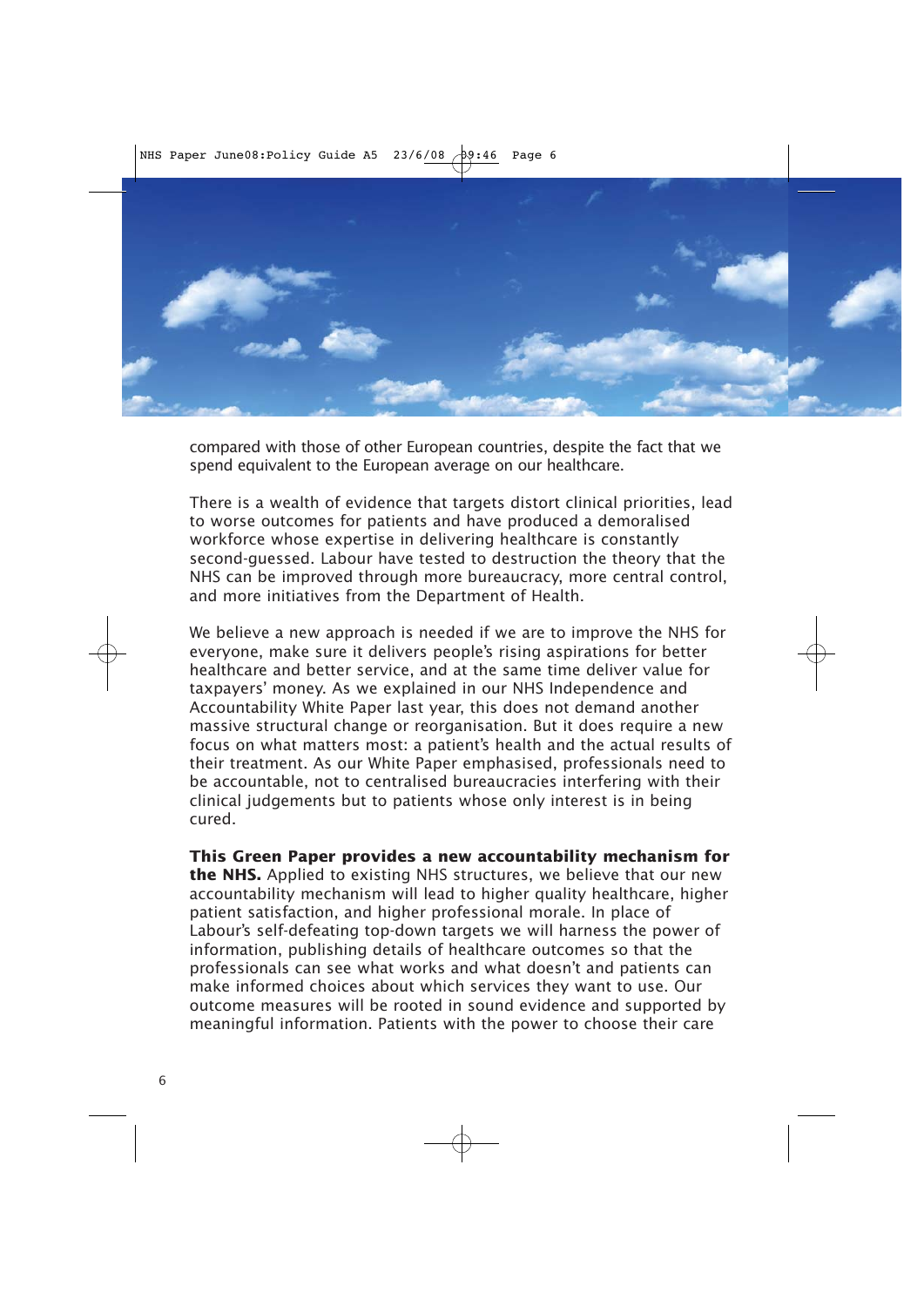

provider will be able to use information about outcomes and results to hold services to account.

A focus on outcomes will replace Labour's idea of accountability – a top-down relationship between politicians and professionals – with modern Conservative accountability – a side-to-side relationship between patients and professionals. It is the right approach for an age in which centralised structures with a monopoly of information no longer work: the post-bureaucratic age. As we move towards decentralised, open systems where information and power are diffused and democratised, we believe it is both possible and right to replace the top-down central control favoured by Labour with a system where the collection, collation and publication of data on health experiences and outcomes makes the NHS truly accountable to patients, not the whims of politicians.

We believe that this new focus on outcomes instead of processes is the way to achieve the highest standards of care. And the benefits of a rise in standards could be dramatic: even if we only improve the NHS so it meets the international average, as many as 38,000 lives could be saved each year. **If we improve the NHS so our results are comparable to those of the best countries in the world, we believe at least 100,000 lives could be saved every year.** Nothing could be more important: it will add years to life, and life to years, for patients.

This policy paper sets out how the NHS will help us achieve this aim. Our new approach will allow us to replace Labour's top-down targets, which do so little to improve health outcomes, with information about results and outcomes which will instead empower patients and professionals to improve the quality of healthcare delivered.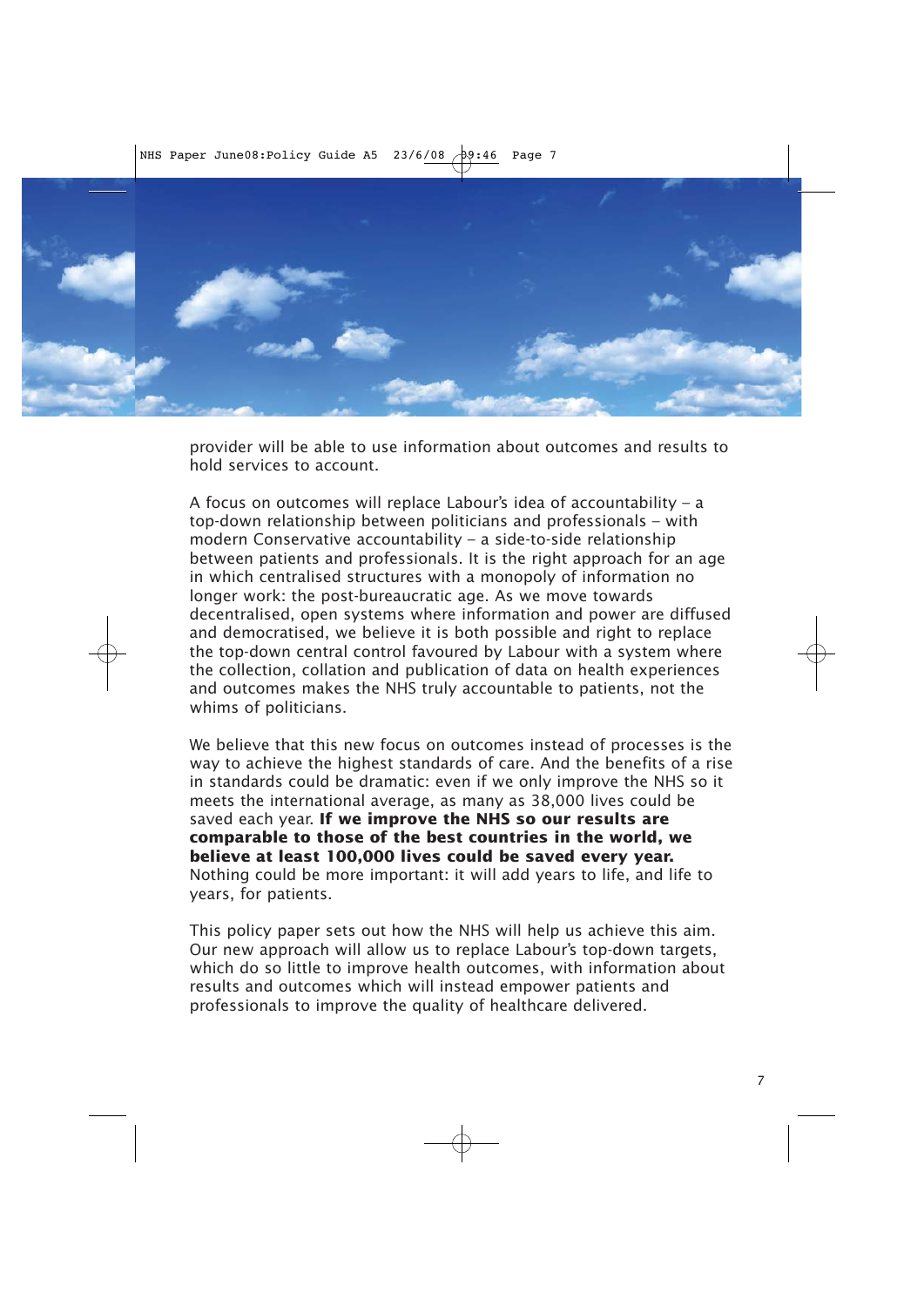8



At the heart of these proposals is a vision we share with all healthcare professionals: to deliver better care in a more patient-centred National Health Service.

We are inviting your views on these proposals, and a number of specific consultation questions appear at the end of this paper with details of how to respond.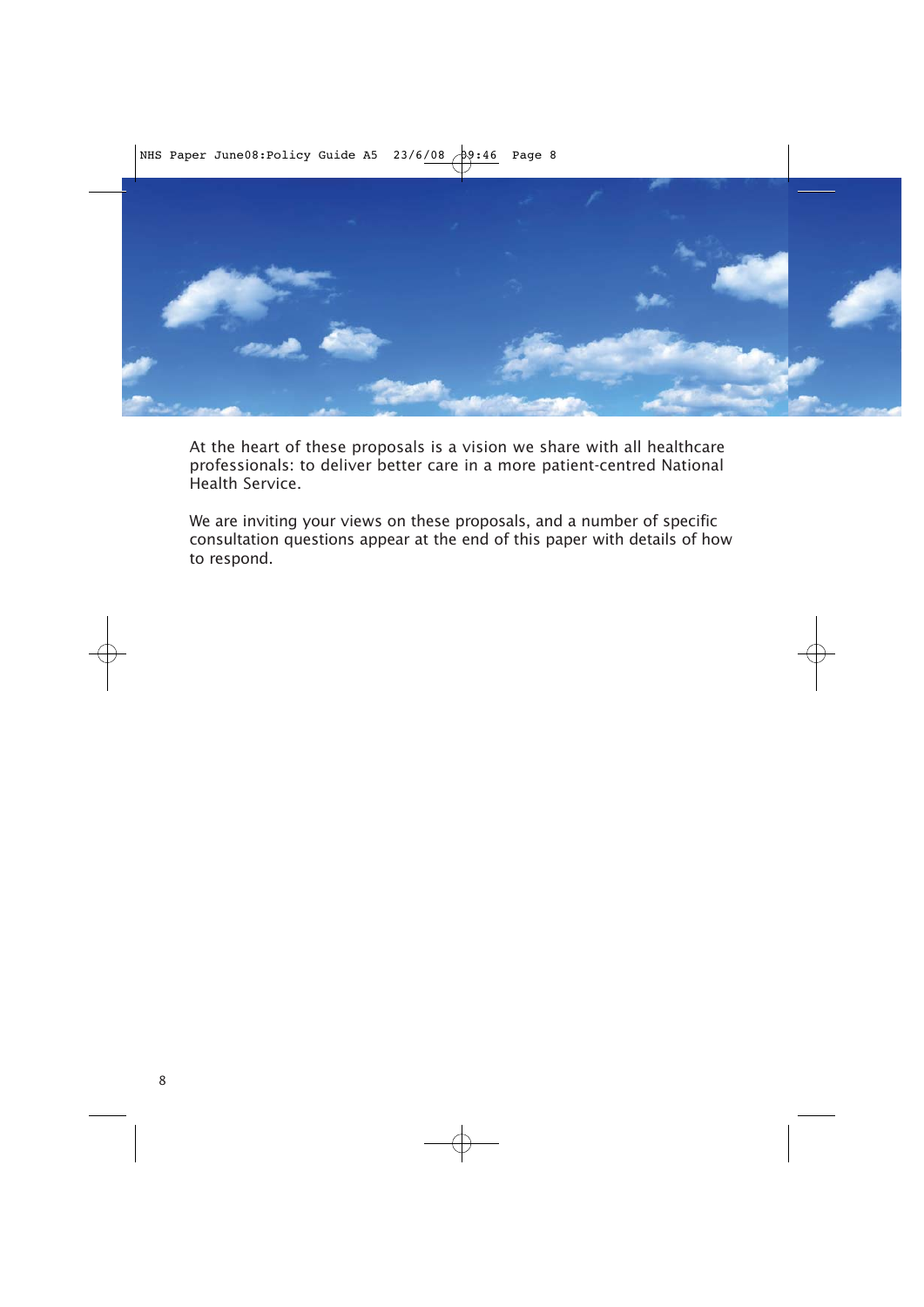# **TARGET-DRIVEN CULTURE IS G PATIENTS**

Labour's system of public service provision is based around the use of Whitehall-determined performance targets, which are then passed down to professionals to deliver. Priorities are driven by political imperative, and accountability is upwards to politicians, not downwards to users. The system involves the collection of small, specific and often unrepresentative amounts of information, often about processes rather than actual outcomes, and often made available only to politicians and bureaucrats. The people who deliver public services, and the people who use them, often lack the information to make accurate judgements about the effectiveness of a service because genuinely useful information – about results, not processes – is either not collected or not published. This has created a culture where the bureaucrat is king, and a public sector where the public service ethos is undermined.

#### **Box 1**

*"One [example] was an elderly lady with a broken hip. Pain-relieving medications given earlier while we waited for her X-rays were only partially helping. She needed an injection of local anaesthetic into the joint to numb the pain. That takes time to do, but before I could start, without my say so, she was whisked off to the ward so she didn't breach the target."*  **Dr Nick Edwards, A&E doctor, Daily Mail, 27 February 2008**

Superficially, NHS targets can look sensible. No-one wants to wait a long time to be seen in Accident and Emergency (A&E); everyone would like to be able to get a GP appointment at short notice. But the trouble with these top-down targets is the same as the trouble with central planning through the ages: there are unintended consequences. Too often, the consequence of a top-down process target is worse patient care and a worse health outcome. If a patient is seen within the timeframe specified by the bureaucracy, but their health suffers because they have not been examined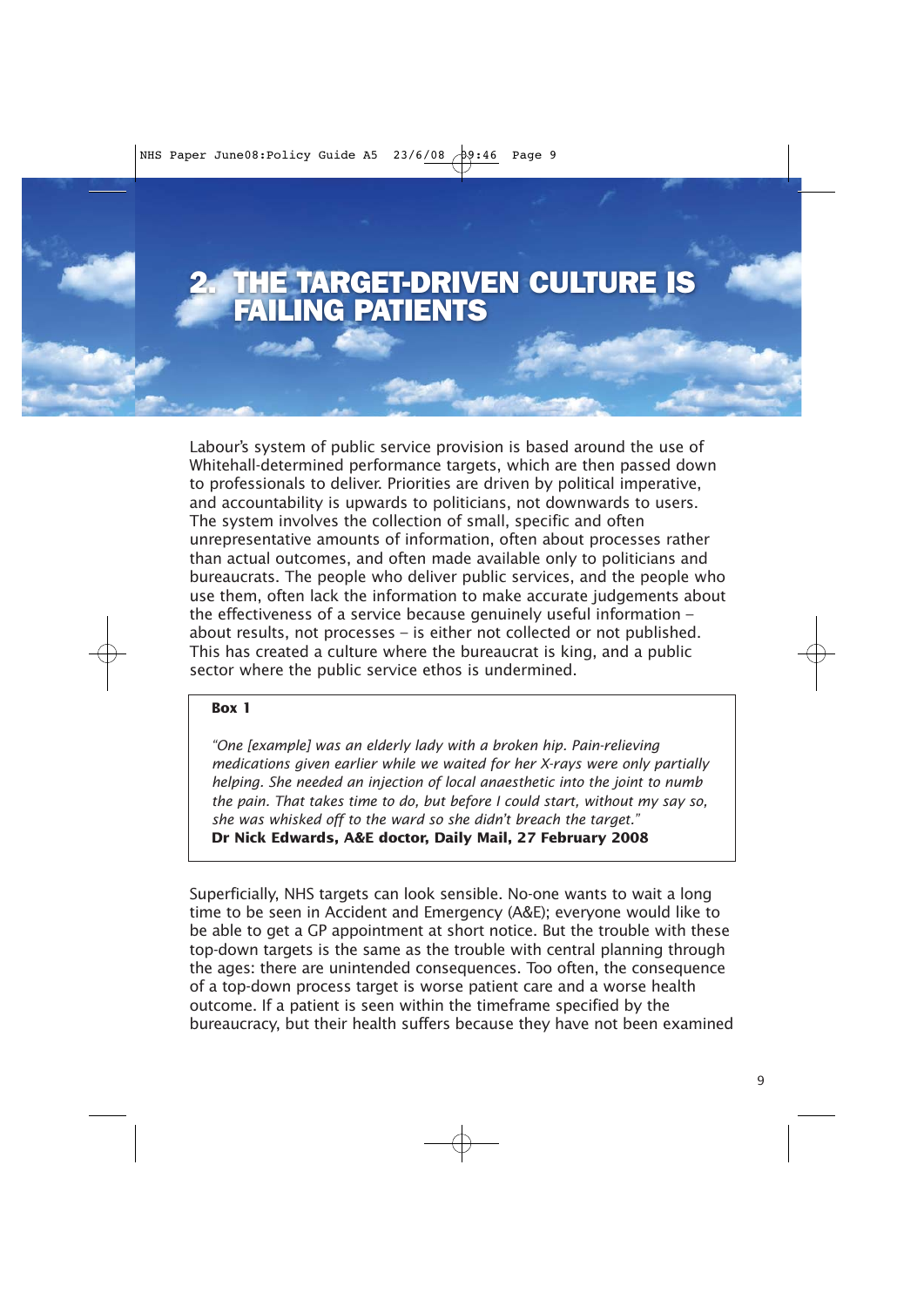

for long enough or by the right person, clearly something is wrong. Yet this is what Labour's system encourages. Top-down targets often push healthcare professionals to make decisions purely to 'tick boxes' and meet paperwork guidelines, rather than because they judge them clinically necessary. This frustrates professionals, harms patients and erodes trust in the ability of the NHS to deliver the outcomes we all want.

A target that is often cited for creating major distortions of clinical priority is the four-hour A&E waiting time limit. This target has led to reduced average waiting times in A&E, but at the expense of patient care through:

- holding emergency patients in trolley waiting areas,
- increasing short-stay hospital admissions,
- making inappropriate admissions to other hospital units,
- moving critically ill patients from high dependency areas, when this may not have been in the patient interest,
- $\blacksquare$  delaying treatment until nearer the time limit, and
- discharging patients earlier than desirable.

Unison recently reported incidents of patients being made to wait in ambulances outside A&E wards purely to avoid letting patients into hospital and thus starting the clock running on the four-hour waiting time limit for emergency admissions. This effectively creates 'waiting rooms' out of ambulances, putting them out of action for further emergencies.

# **BOX 2**

*"A 16-year-old terminally ill cancer patient died after waiting over an hour for an ambulance to transfer him. Three ambulances could have reached him but they were tied up waiting to hand over patients to A&E. It happens time and time again. It is an appalling waste of resources. We should not use ambulances as waiting rooms."* 

**Unison Spokeswoman Mary Maguire, BBC News, 17 February 2008**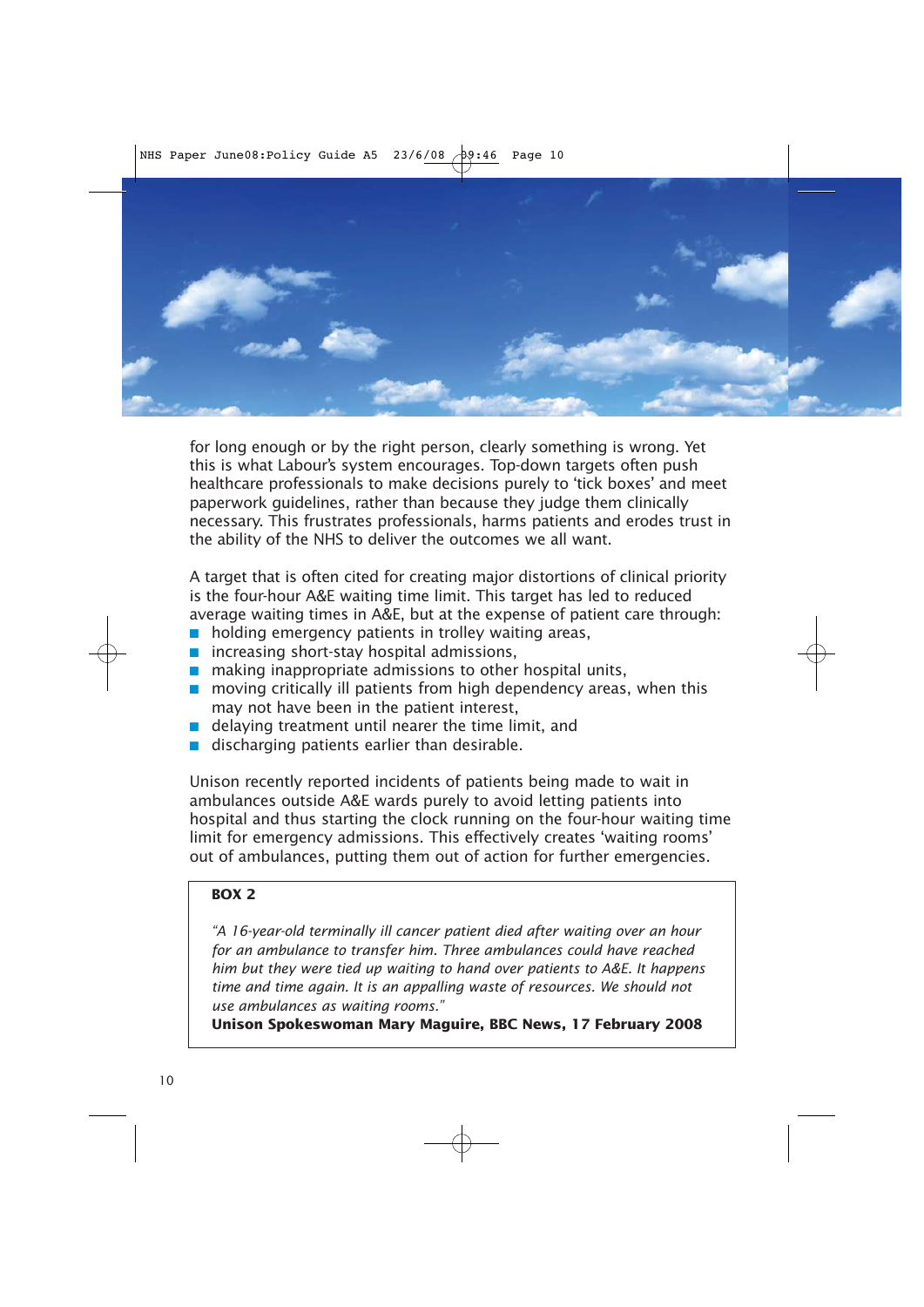

The perverse effects of process-driven targets also extend to primary care. The system which links GPs' pay to performance (which we support in principle) measures their performance more on administrative processes than clinical ones. For example, GPs have been awarded more points for updating records and information systems than for looking after patients with chronic lung disease and stroke. Any system which prioritises boxticking above the provision of life-enhancing care is unacceptable.

# 2.1 The long-term damage of political targets

There is little evidence to show whether Labour's bureaucratic approach is actually improving the nation's health. If anything, the evidence that does exist suggests that targets are having a direct and negative impact on the NHS.

## 2.1.1 Poor value for money

The NHS needs sustained investment, and the Conservative Party has pledged it will continue with the planned spending for the NHS. But while taxpayers want their money spent on the NHS, they expect value for that money, and they can see that under Labour there has been a huge amount of waste. For all Labour's targets, reorganisations, efficiency audits and reviews, the Office of National Statistics has showed declining productivity in the NHS under Labour: in other words we are getting less for more. Indeed, at the time of greatest increases in budgets and most intensive targeting, the productivity decline was 2.5 per cent a year – shocking evidence of Labour's mismanagement of the health service.<sup>1</sup> Despite the hard work of NHS staff, the service is delivering worse value for money because so much money and effort have gone into activities aimed at meeting targets rather than improving healthcare.

1 Office for National Statistics, Public Service Productivity: Healthcare, January 2008 11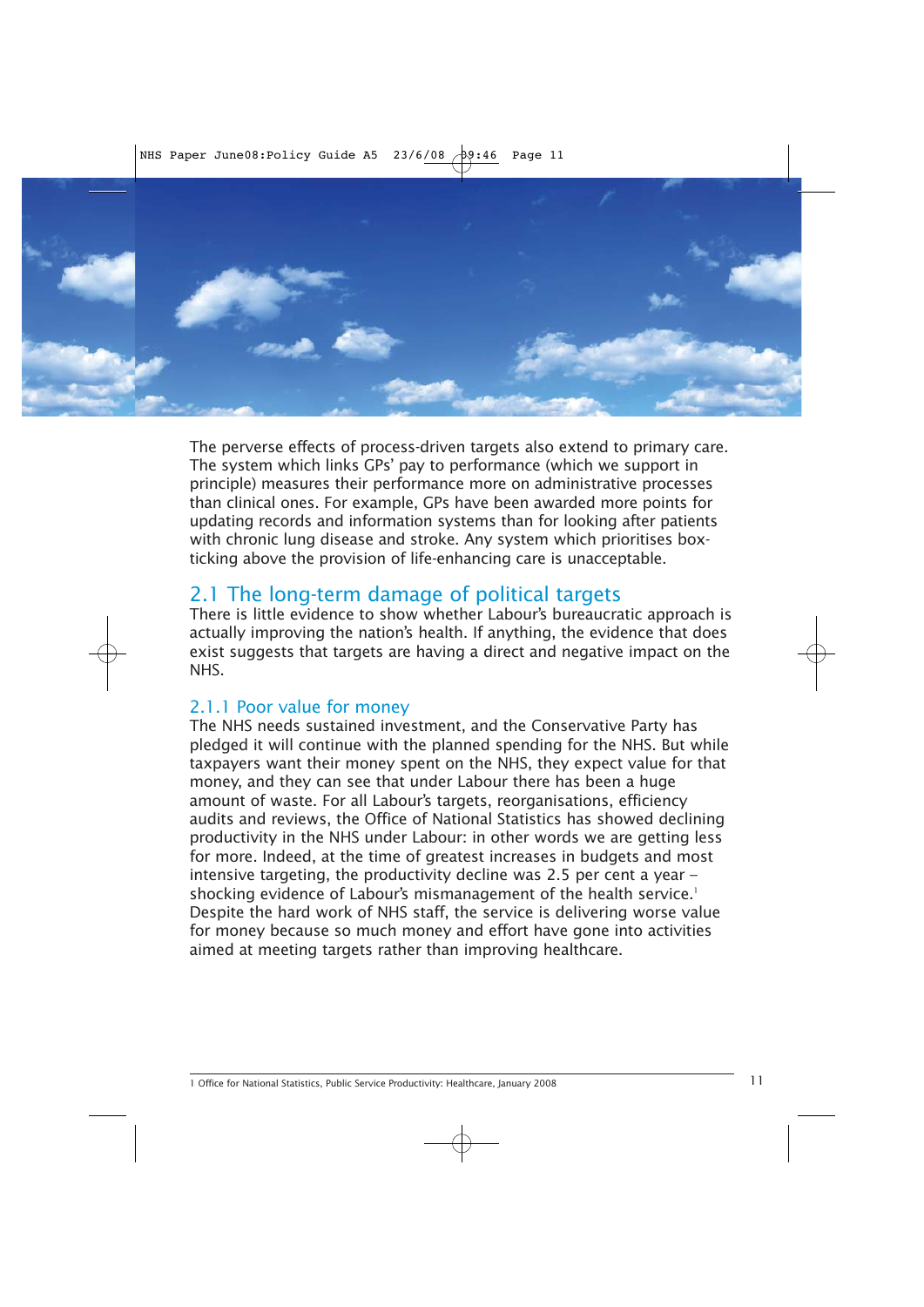

# 2.1.2 Professionals undermined

Labour's top-down target regime betrays a clear lack of trust in NHS staff. Their approach has demoralised many senior managers and eroded their capacity to lead. Targets are supported by a vast body of bureaucracy – the Department of Health demands from all NHS organisations in England each year a total of almost 250,000 data returns, many of which are used in the reporting of NHS targets.<sup>2</sup>

# 2.1.3 Patients lack accurate information

Labour's outdated approach sees patients as passive recipients of healthcare. It keeps health information in the hands of government officials, not the public. Because this approach focuses on activities rather than outcomes, there is a lack of good publicly available information on the results of treatment and care, so people cannot make informed choices about the care they need.3

### **BOX 3**

#### **Targets attacked by the experts**

Labour's bureaucratic, top-down approach creates large and unnecessary burdens on the NHS, as healthcare managers are forced to reorganise activities away from genuine clinical priorities purely to meet the targets. This has been roundly criticised by a wide range of independent healthcare professionals and organisations.

#### **Targets harm patients**

*"Pressure to meet the four-hour waiting time has had negative consequences for the quality of patient care. Three quarters of nurses say that patients were regularly admitted to inappropriate wards just to meet the target".*  **Royal College of Nursing, 'A&E staff under pressure to meet four hour target', 28 April 2008.**

12 2 Conservative Party analysis based on responses to Parliamentary Questions 3 Department of Health, Results of the National Patient Choice Survey - England, January 2007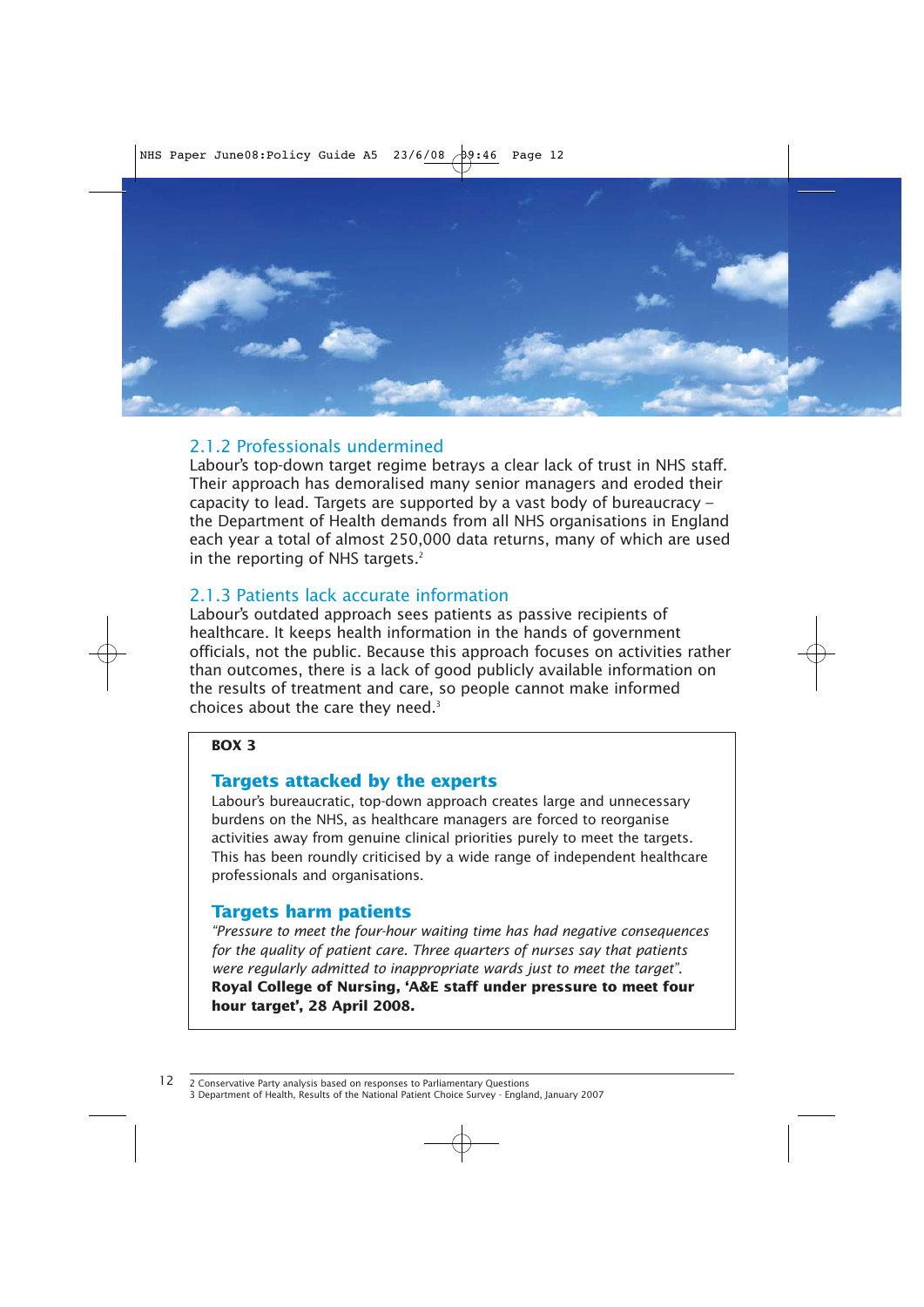NHS Paper June08: Policy Guide A5  $23/6/08$   $\overline{p}$ 9:46 Page 13

![](_page_12_Picture_1.jpeg)

#### **BOX 3 continued**

*"We are concerned that where trusts are under severe pressure to meet targets relating to finance and access, concern for infection control may be undermined"* 

**Healthcare Commission, Investigation into Outbreaks of Clostridium Difficile at Maidstone and Tunbridge Wells NHS Trust, October 2007**

The British Medical Association reported that patients with eye conditions that could lead to blindness were being put behind patients in need of routine cataract operations on the waiting list

**British Medical Association News, 'Health targets could be risking patient safety, warn doctors', 8 September 2006**

### **Targets demoralise staff**

*"A target obsessed NHS means that the health system is failing to treat its own staff with dignity. There is no substitute for the direct involvement of frontline workers in service delivery and bureaucratic discretion for NHS senior managers is crucial."* 

**Professor Blacker, Lancaster University Management School, Press Release, 26 May 2006**

*"The downsides of targets are several: you get perverse outcomes – people focus on one target at the expense of others and that actually damages the services…A second problem is that people cheat – resources get marshalled behind a particular target; people find ways of meeting that target although actually perhaps not facing up to the things that are driving it. But perhaps the biggest problem of targets it that they deny autonomy to frontline managers"* 

**Matthew Taylor, former head of No.10 Policy Unit, 15 July 2002**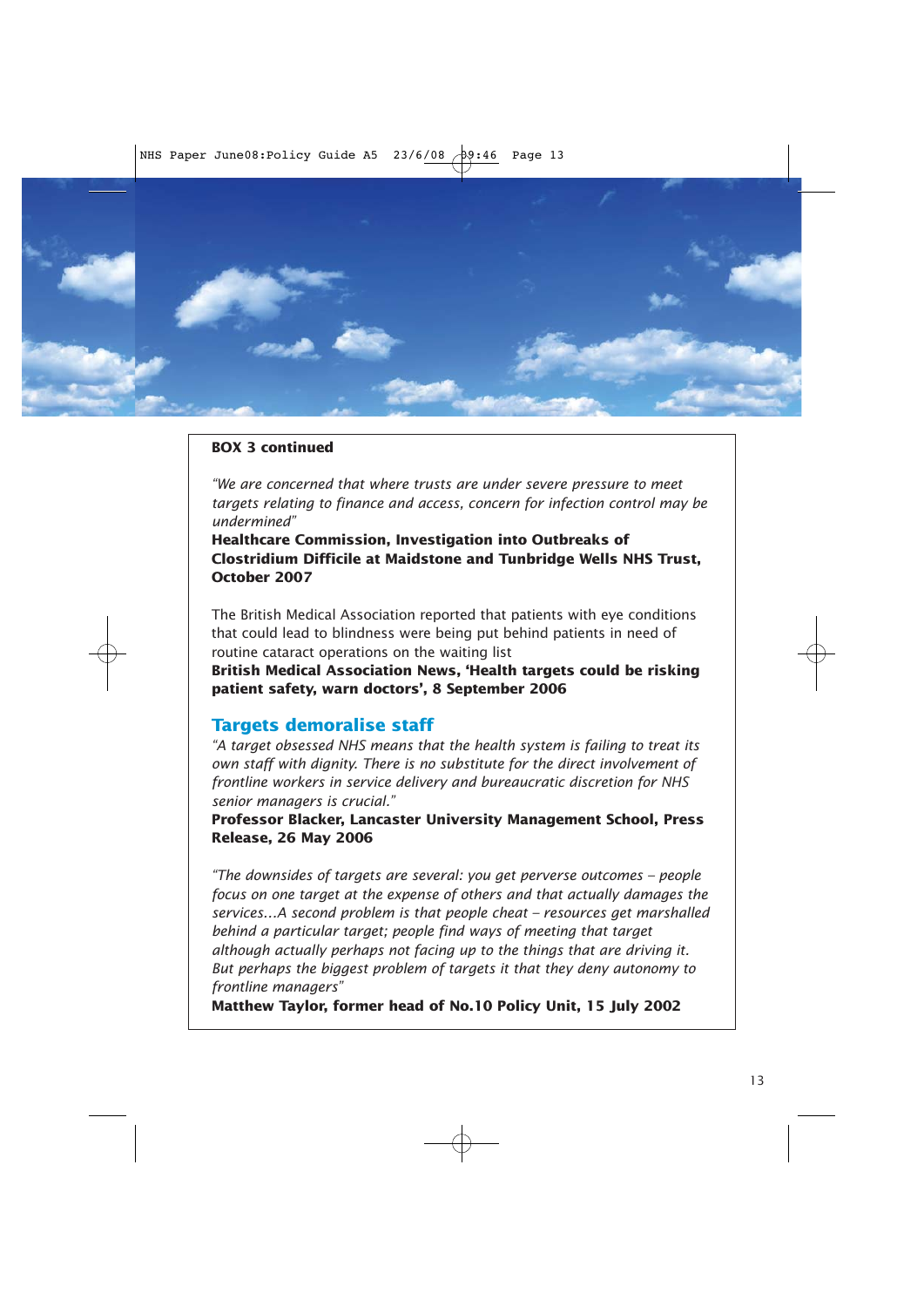![](_page_13_Picture_1.jpeg)

## **BOX 3 continued**

# **Targets waste huge sums of money**

A recent study by CHKS, an independent provider of comparative healthcare information, showed the huge unnecessary cost of attempts to avoid missing the four-hour target. A primary care trust pays as much as £1,000 per admission to move A&E patients to alternative wards to avoid the time limit, compared to £100 for being in A&E. So up to £900 can be spent per patient without any clinical necessity at all. Reporting the study, Dr Paul Robinson of CHKS said that over the past five years, the A&E target in England "has cost the taxpayer more than £2 billion"

**The Times, 24 December 2007**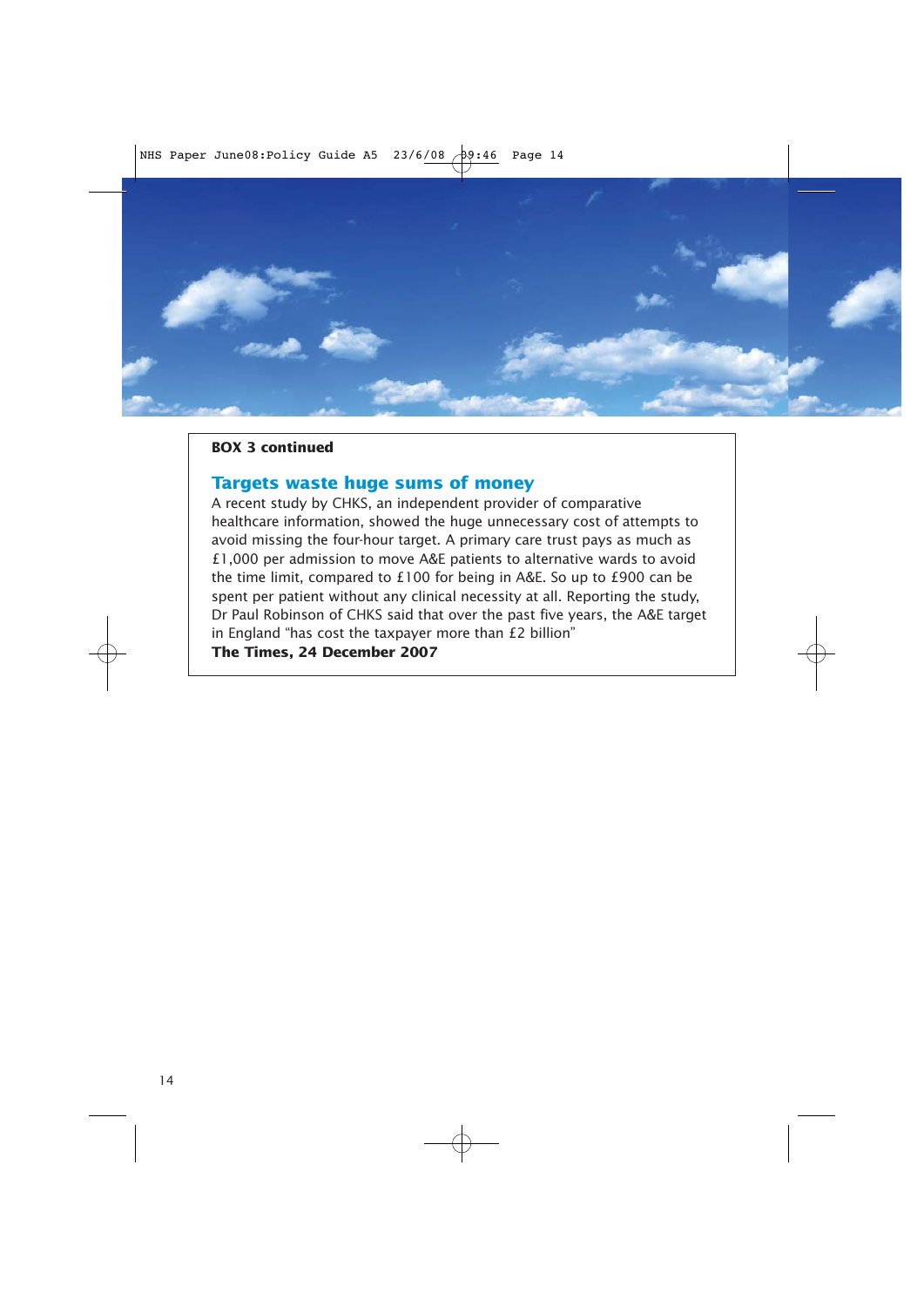# 3. OUTCOMES, NOT TARGETS, TO DRIVE UP STANDARDS

Labour's system of running the NHS through top-down process targets isn't working. Instead of using the technological advances which make it possible to collect, collate and publish huge amounts of sophisticated information for political ends, we believe it should be used to achieve outcomes which serve patients' needs. It will make the NHS accountable to patients, not politicians, and it will restore professional discretion over how to treat patients; discretion that over the past decade has been obliterated by Labour's management consultant-led target regime.

Our strategy for driving up standards involves:

- phasing out Labour's process-driven targets;
- a national focus on the health outcomes we want the NHS to deliver;
- collecting information about the results of people's treatment in the NHS, not the processes that produced those results;
- publishing those results, so we can see where we are making progress relative to other countries and where we lag behind, and can ensure continuing improvement in results;
- developing outcome measures which patients with chronic conditions themselves provide, reflecting their needs and what matters most to them;
- giving patients a choice of provider so they can use published outcome information to get the care they want; and,
- introducing payment-by-results within the system, to reward those doctors and hospitals that achieve good results and to incentivise improvement amongst those whose standards are falling behind.

# 3.1 Phasing out Labour's targets and introducing outcomes

Instead of Labour's top-down process driven targets we propose to move to a system where hospitals, trusts and other providers collect and publish information about the results – the health outcomes – they achieve. The technical definition of an "NHS outcome" is the recorded result from the care that a patient, or a group of patients, experiences, for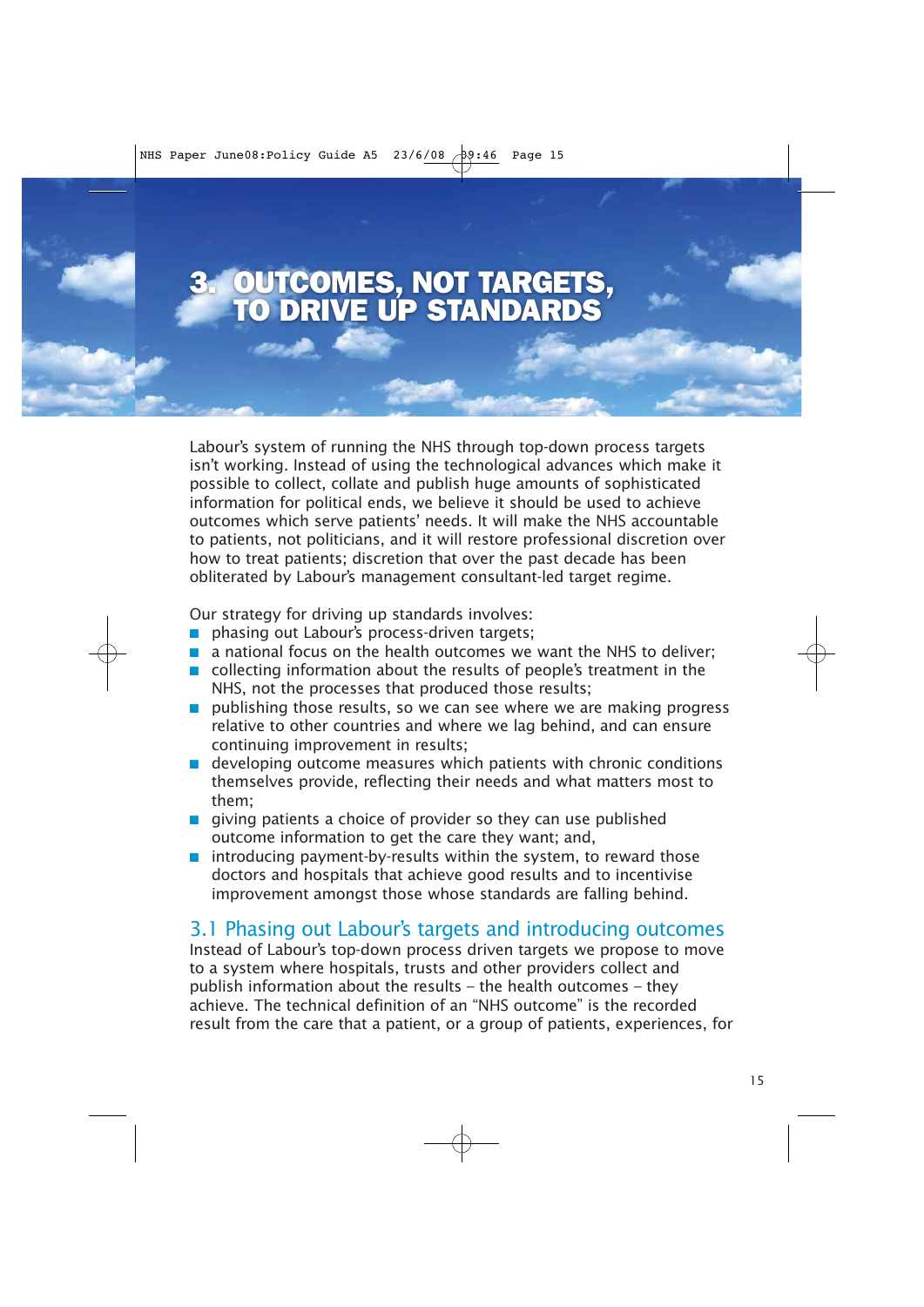![](_page_15_Picture_1.jpeg)

example long term survival rates from cancer. We believe these results, whether they relate to an individual hospital or a GP surgery, should be made publicly available to help patients and those who commission healthcare (primary care organisations and GP practices) choose the right care provider. There is considerable support within the health professions for moving to a system which measures results, not processes, and which uses the publication of this information to drive up standards (see Box 4).

Focusing the NHS on results instead of targets will not simply replace one set of government diktats with another. Results are clearly different from targets because they are not produced by specifying, in a top-down way, the procedures, processes or approaches taken by care professionals to achieve a good result for patients. What matters is the result itself, not how it is achieved. That must be left to the discretion of the professionals.

The removal of top-down targets will improve accountability and performance management in the NHS when accompanied by a new focus on outcomes. Focusing on outcomes will improve accountability as everyone will be able to see which parts of the service are doing well and which parts are performing less well. Combined with our plans to give every patient an open choice of provider, and our plans to introduce payment-by-results within the system, this focus on outcomes will provide a tough incentive to raise quality all the time. For example, waiting times and other measures of service and patient satisfaction will still be collected, but instead of servicing government bureaucracy and paperwork, they will be made publicly available to patients, so the incentive for achieving low waiting times will be stronger.

The process targets we propose to abolish are widely reported by healthcare professionals and independent analysts to be diverting precious NHS resources into activities that are of no tangible benefit to patients. This cannot be justified. Professionals estimate that the four-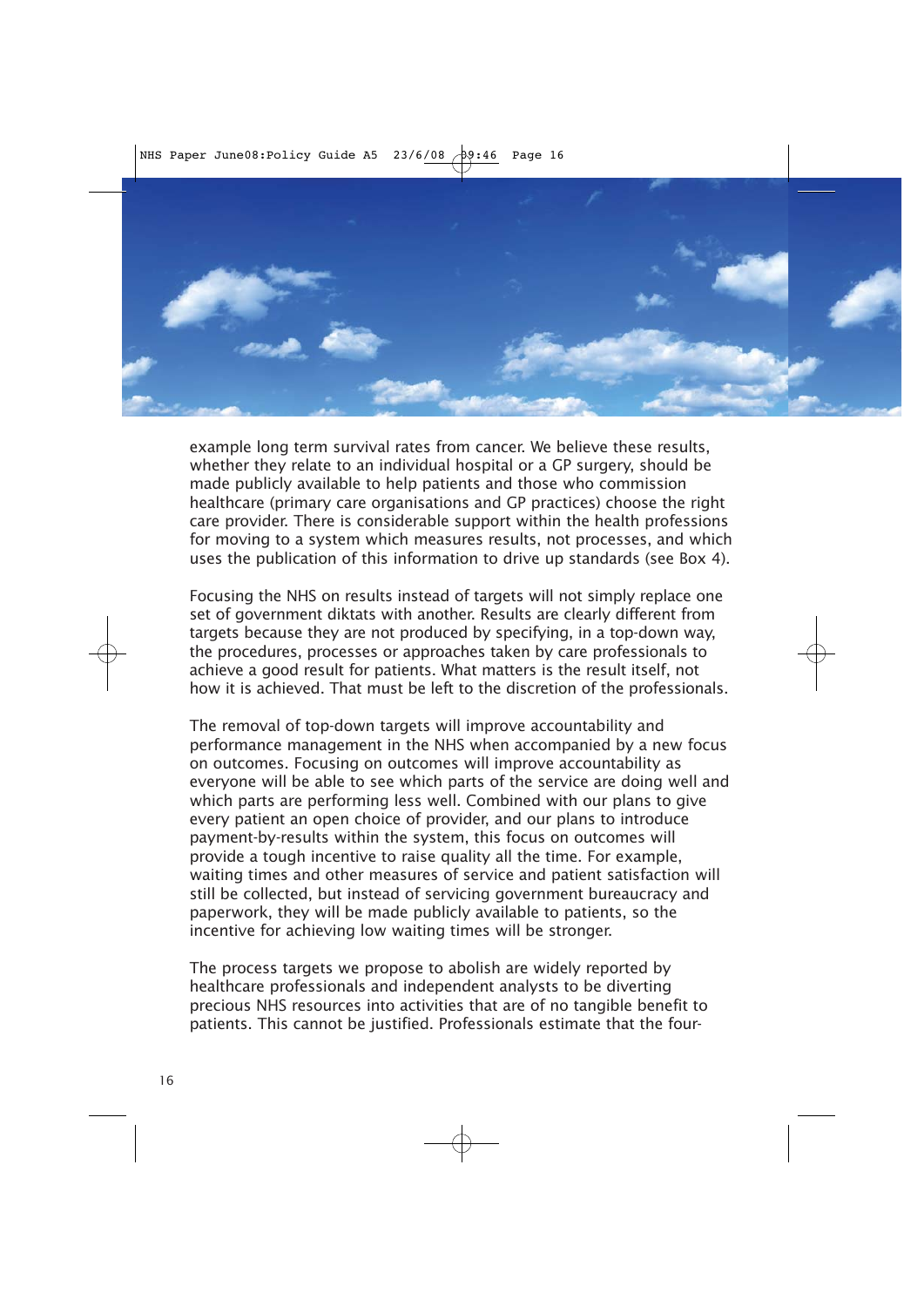![](_page_16_Picture_1.jpeg)

hour A&E target alone is diverting £400 million of NHS money every year into the unnecessary and perverse practice of moving emergency patients out of A&E wards (or keeping them from entering them in the first place) purely to satisfy government time limits. We will abolish this burdensome target, along with a raft of others.

#### **BOX 4**

#### **A focus on outcomes not processes**

Many independent experts now believe that far better performance could be delivered by the NHS if only performance management focused on securing better patient outcomes instead of monitoring process targets:

*"We need to radically overhaul the way that we measure success in the NHS, by putting patient satisfaction and outcomes at the heart of a new approach."*  **Dr. Gill Morgan, former Chief Executive, NHS Confederation, BBC News, 22 January 2007**

*"Routine collection and use of outcomes measures in the NHS is both practical and essential. We expect it to lead to improved outcomes, performance and productivity, thereby providing significant benefits to patients."*  **Office of Health Economics Commission, NHS Outcomes, Performance and Productivity, March 2008**

*"Patient reported outcome measures have been used extensively in clinical trials… they are urgently needed now as they were in Nightingale's time."*  **Professor Alan Maynard, The Guardian, 4 September 2007**

*"If we are going to have healthcare services that invest for health, we must find new ways of assessing their value and their productivity, or achievements in improving health."* 

**Healthcare Commission, State of Healthcare Report Summary 2004, 2004**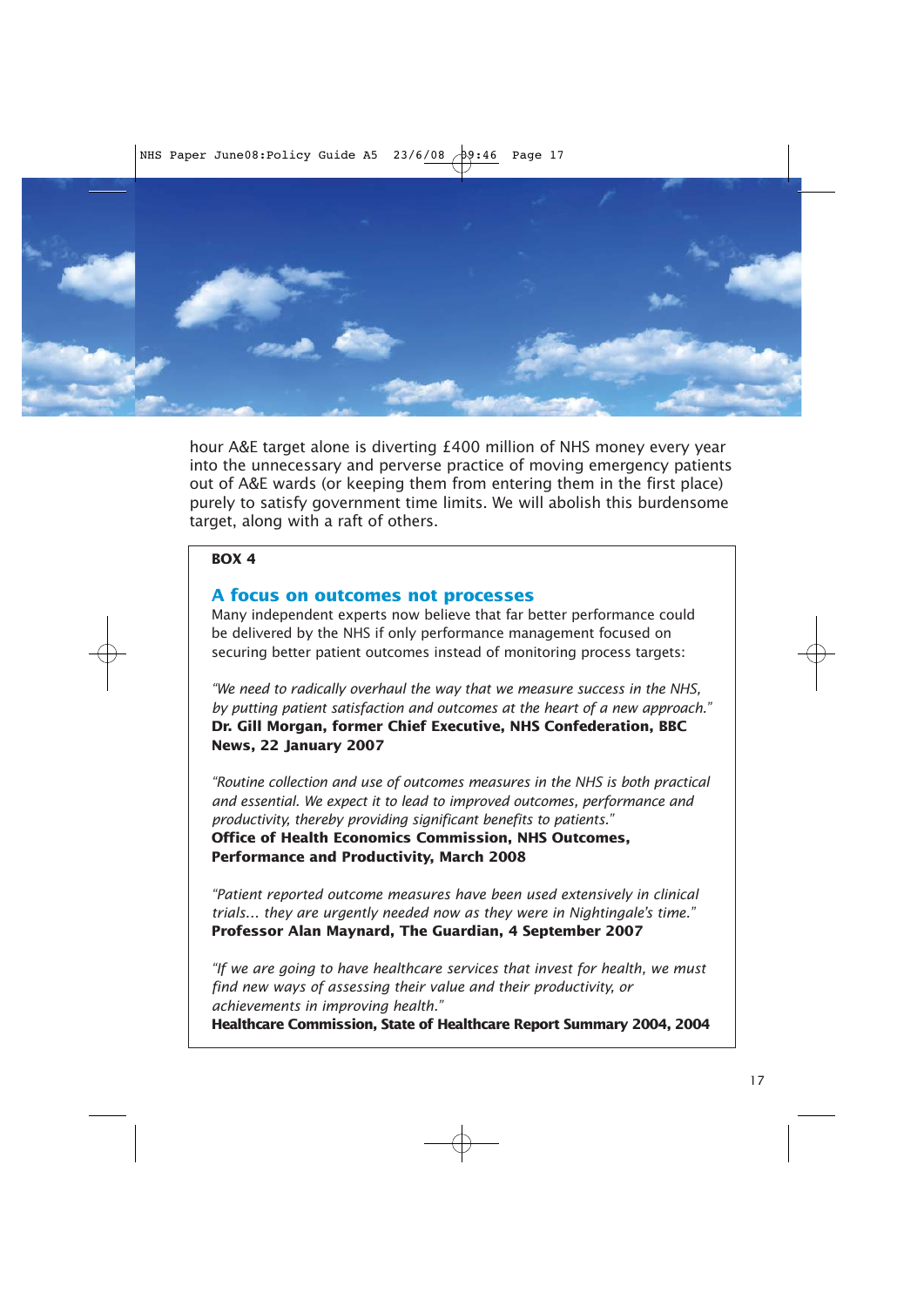![](_page_17_Picture_1.jpeg)

#### **BOX 4 continued**

*"The next step for healthcare is not about more reorganisation. It is about ensuring there is genuine support for healthcare professionals to measure and report clinical and patient-reported outcomes so that long-term improvements in the quality of patient care can truly be achieved."*  **Stephen Thornton, Chief Executive, The Health Foundation, BBC News, 20 June 2007**

#### 3.1.1 Public health targets

Some of the targets outlined in the Government's Public Service Agreements (the undertakings that departments of state give the Treasury about how they will spend the money they are allocated) do appear to focus on results, not processes. Examples include increasing life expectancy and reducing standardised mortality rates in under-75s from cancer and coronary heart disease. But in reality, these are general public health measures rather than measures for the results of individual treatment, and so it does not make sense to apply them to the NHS as a measure of its performance. Instead, they should be applied to the Government in general as a measure of its overall performance in improving public health. We will therefore maintain such public health targets, but apply them to Government as a whole, not the NHS.

#### 3.1.2 A new culture within the NHS

With process targets abolished and patients exercising greater choice based on information about results, a whole new culture will emerge within the NHS. Instead of worrying about what politicians and bureaucrats think, NHS professionals will have powerful incentives to focus wholly on achieving better patient care. Any reason to structure activity around the interests of politicians simply falls away. Instead, NHS activity will be based around the needs and wishes of patients.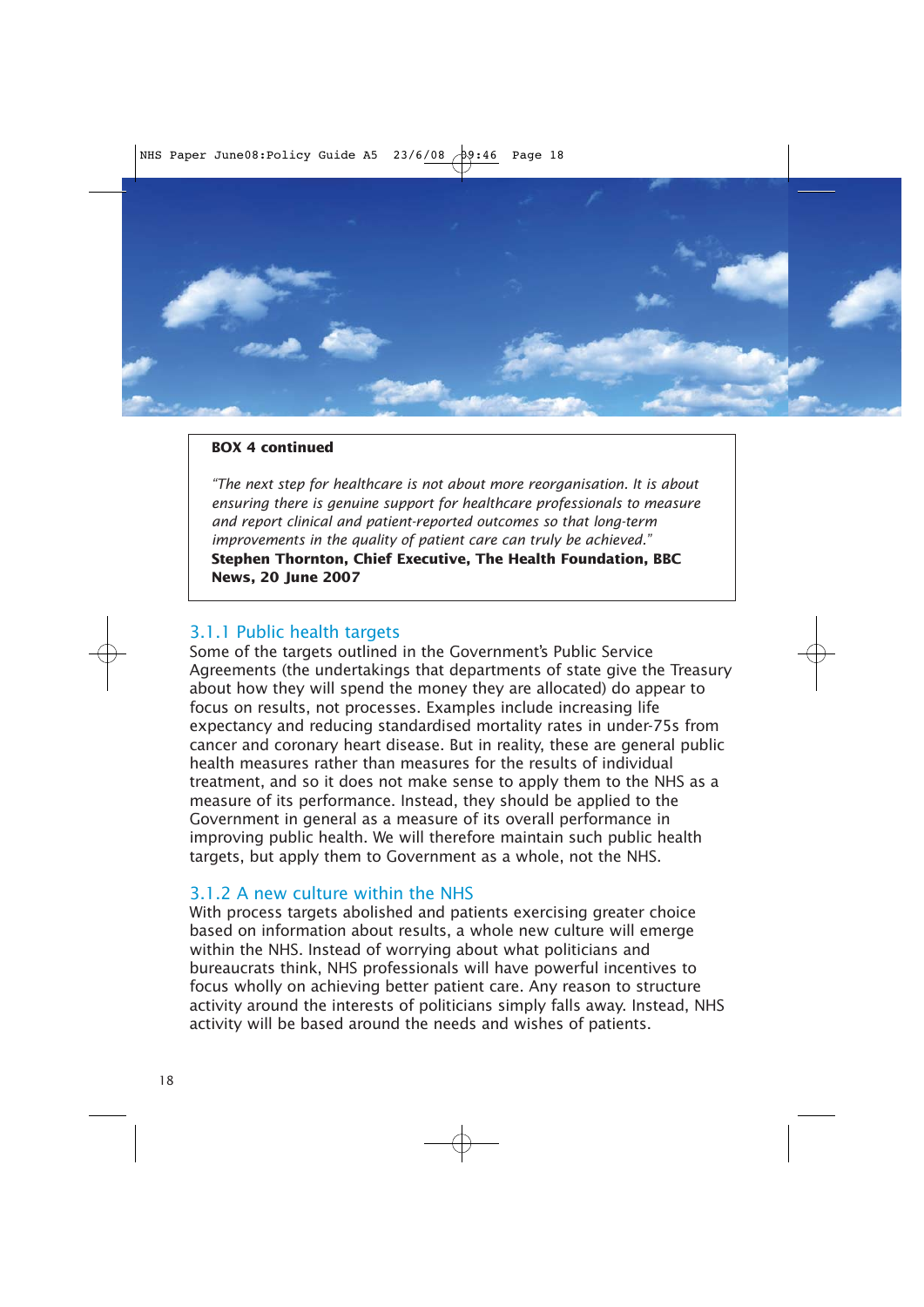![](_page_18_Picture_1.jpeg)

# 3.2 Principles behind our approach

There are many different types of information that can be collected about health and healthcare. Broadly, there are three categories of information about:

- diseases and remedies,
- the efficiency of services, and
- the quality and safety of health services.

The last of these three, information about the quality and safety of care, is the most important type of information for assessing the results of NHS treatment. It is this information that will do most to enable patient accountability and choice, and to create the incentives to improve standards.

In 2007, Shadow Secretary of State for Health, Andrew Lansley, and former Secretary of State for Health, Stephen Dorrell, started a period of consultation with healthcare professionals and hosted a seminar<sup>4</sup> with leading policy-makers in the UK to explore the issues involved in the development of robust measures of these health outcomes. This process identified five principles from which best practice can be developed.

#### 3.2.1 Outcome measurement must be professionally led

The Royal College of Surgeons has already started to use outcome measures. Their experience suggests that, to provide a full picture, both patient-reported outcomes and hospital-collated information are required. The part of the information that is provided by the hospitals themselves needs to be validated by the peer review, clinical audit and event analysis which is already routine in our centres of excellence. And the results need to be adjusted to reflect the different levels of risk attaching to different kinds of patient – so that there is no perverse incentive for the professionals selectively to treat low-risk patients.<sup>5</sup>

4 Seminar on the use of outcomes in healthcare, Policy Exchange, January 2007 19 5 Heart: http://heart.bmj.com,doi:10.1136/hrt2006.106393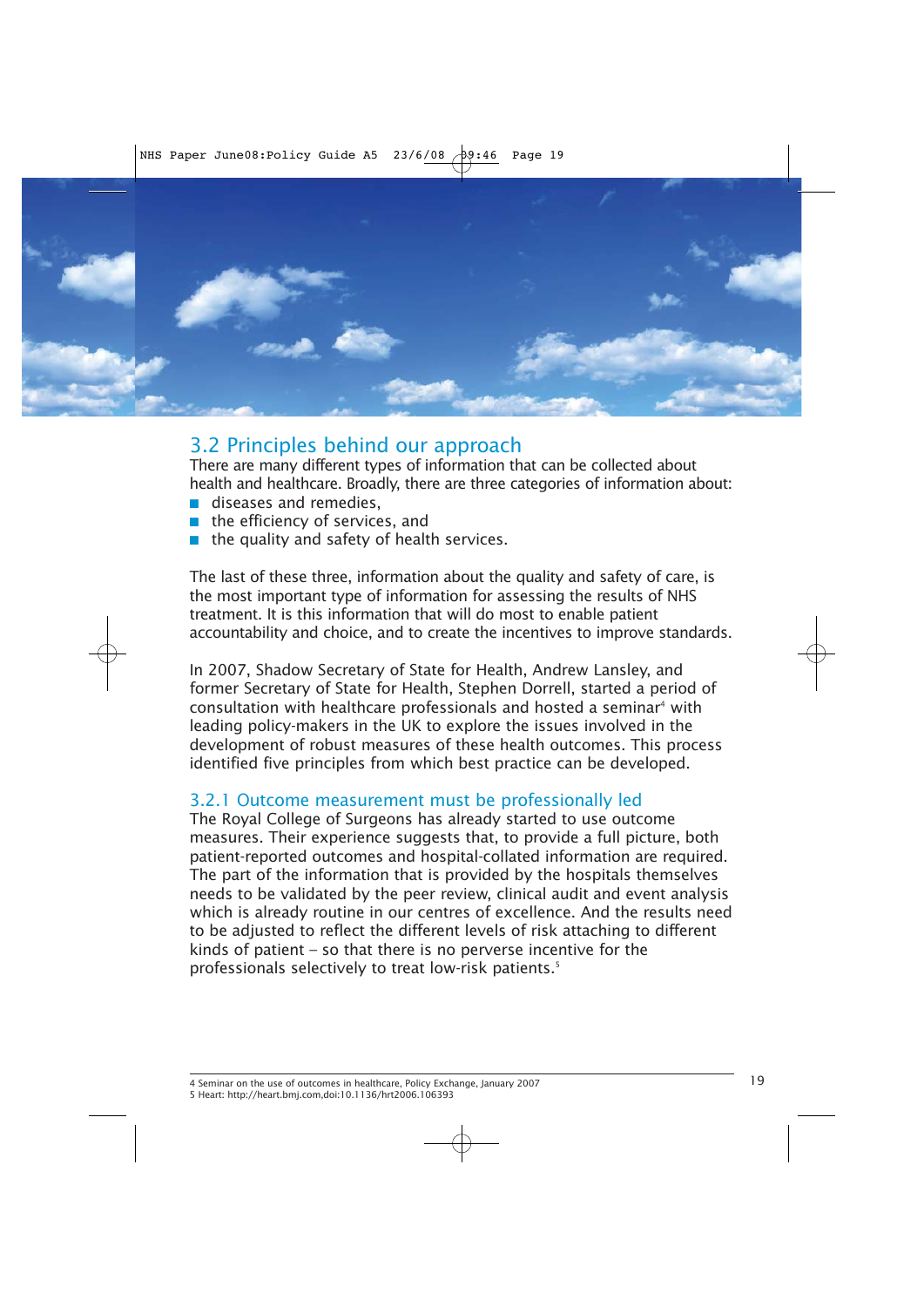![](_page_19_Picture_1.jpeg)

# 3.2.2 Data collection is everyone's priority

Collecting, collating and publishing the right information is fundamental to achieving health outcomes that are among the best in Europe. Providing data on outcomes should be part of a clinician's commitment to both professional accountability and the development of the evidence base for future research.

The quality of outcome measures – and therefore of the decisions about future treatments and resource allocation taken on the basis of those measures – are dependent on the accuracy of the data provided by clinicians. The best person to report on a treatment episode is the clinician responsible for the care.

As commissioning becomes more sophisticated it will become progressively more important to ensure that the information submitted is accurate. That will require the active engagement of all clinicians in the process.

#### 3.2.3 The NHS must have a robust information strategy

The Government published a commissioning guide in 2007 detailing the variety of sources in health and social care from which data are required to inform commissioning decisions. It found that the use of data in driving decisions is constrained, as the quality of information provided is often poor or inconsistent and it is often impossible to link episodes of patient care into the sequence of events which encompassed the patient experience.

Data need to be collected according to a standardised and audited protocol in order to ensure that these weaknesses are addressed. Independent providers such as BUPA and Nuffield Health have collected and collated patient-reported health scores and patient-reported outcomes for some time. This information allows for comparison of patient-reported outcome measures between hospitals.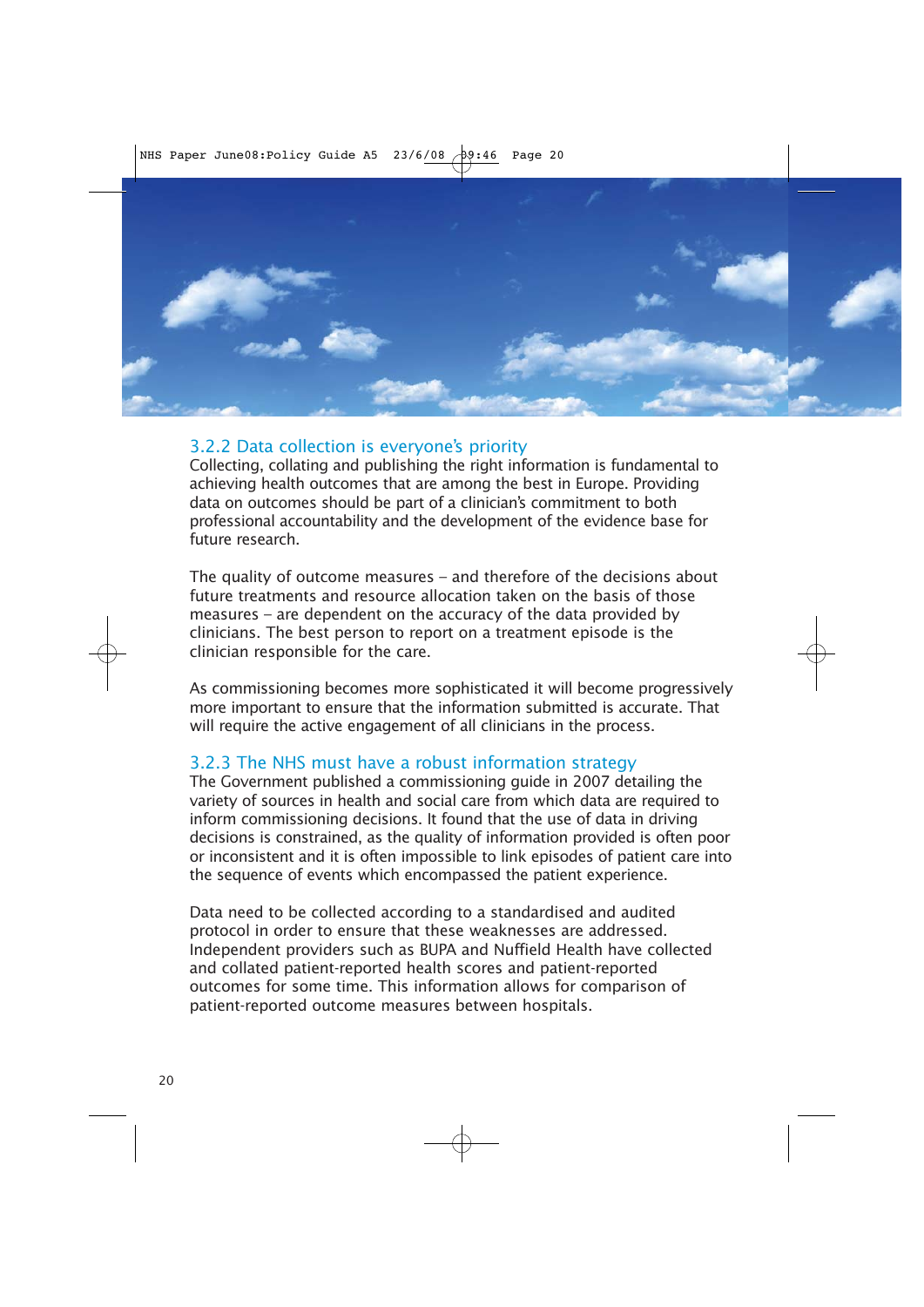![](_page_20_Picture_1.jpeg)

#### 3.2.4 The results must be published

The benefits derived from the collection of more and better information on NHS performance will only be fully realised if that information is published. In a post-bureaucratic age, public availability of accurate and sophisticated information has the power to put users in control of services and to drive up quality dramatically.

The principle that health information should be in the public domain is starting to become better established, but there is a long way to go. Cardiac surgeons, for example, publish league tables for mortality in heart bypass and valve surgery. The most telling point in reviewing the impact of publishing this information is the universally high quality of service that is now being achieved in this field.

There is an emerging body of evidence to suggest that, in addition to improved professional accountability, the process of publication itself acts as a stimulus to improve outcomes. For example, a recent study showed the death rate for coronary artery bypass graft patients after public disclosure was significantly lower than it had been before, falling from 2.4 per cent to 1.8 per cent. And this fall was not achieved by excluding complex cases or older patients.<sup>6</sup>

We believe that a culture of public accountability based around robust information would reduce the chances of scandals, such as that affecting the Bristol paediatric department, being repeated. In Bristol, a mortality rate double the national average was noted before the crisis, but public ignorance of the data allowed the original decline in service to be compounded by a lengthy period of inaction. Effective structures for professional accountability, focused on published outcome measures, should facilitate more effective and timelier intervention.

6 Bridgewater et al, 'Has the publication of cardiac surgery outcome data been associated with changes in practice in 21 Northwest England?' Heart, January 2007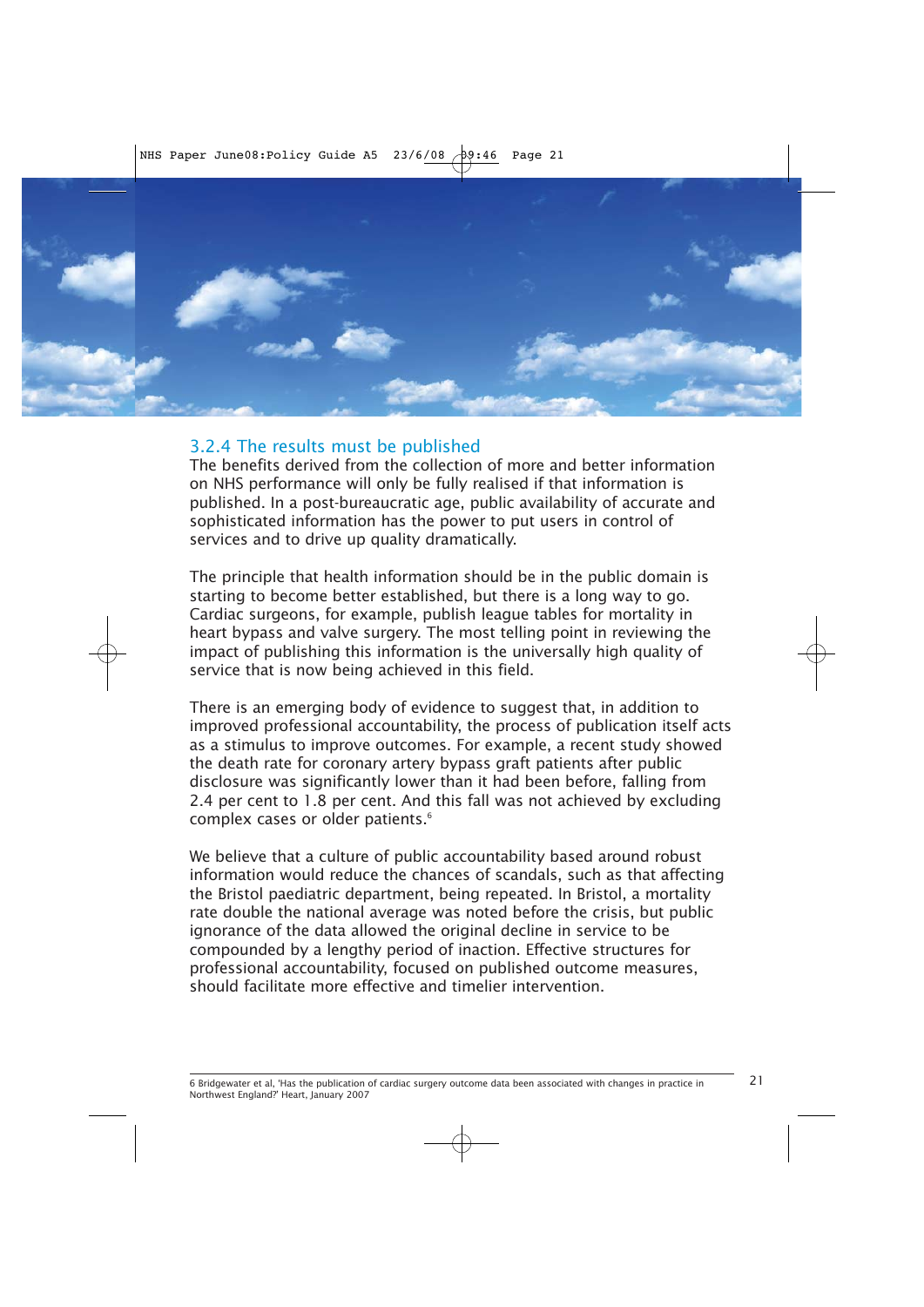![](_page_21_Picture_1.jpeg)

# 3.2.5 Public health measures should be reported

We have consistently argued the case for giving greater priority to public health objectives and have proposed that dedicated funding streams should be committed to joint Local Area Agreements with local authorities. This can be delivered if commissioners are required to publish their objectives and monitor their performance against those objectives. Commissioners should be familiar with the important measures of healthcare outcomes in their area, and the professionals involved in the delivery of care should be aware of the health outcomes for their treatments and procedures.

#### 3.3 More and better information

Much of the clinical data required to measure outcomes, for example, five year cancer survival rates, is already collected. But patients are unable to gain easy access to it and use it to compare different care providers' results. An incoming Conservative Government will initially introduce outcome measures that draw on existing data sources, and mandate providers to make them public.

We start from the position that all data should be published unless it can be shown why this will cause harm. This is opposite to the Government's own approach to information provision, which is to publish only the data that it has selected and which reflects best on its own performance. In the first instance, this requires a change of culture rather than building a new system. The change will be to ensure that existing information is targeted at a new set of users – the public – instead of being used by Whitehall to monitor the NHS. Clearly some information can never be published (because it relates to private individual matters, for example) but we will ensure that the NHS publishes as much existing information as possible, and will allow the public to challenge any healthcare provider which holds back information without justification.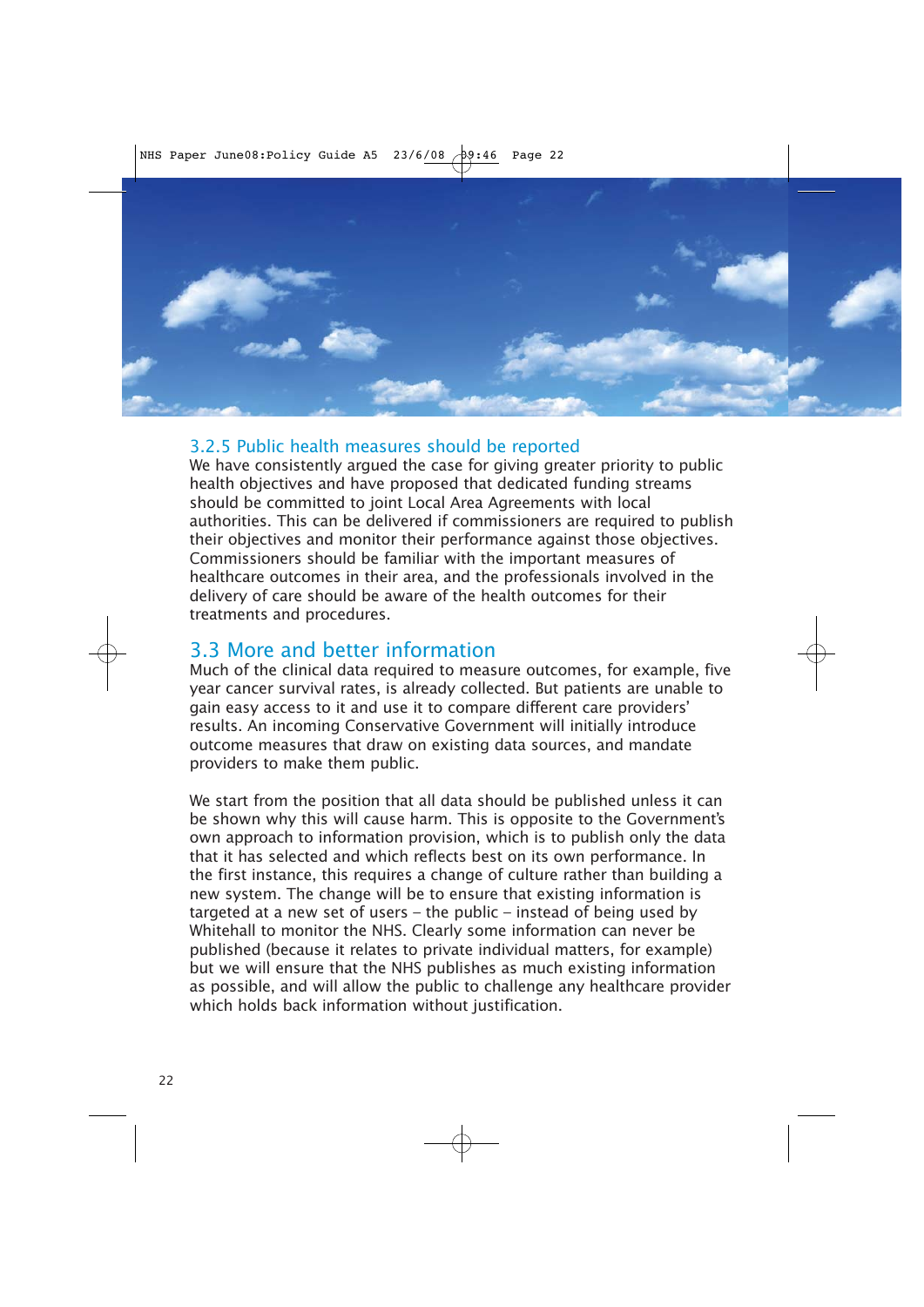![](_page_22_Picture_1.jpeg)

#### **Box 5**

#### **Patient Reported Outcome Measures (PROMs)**

Patient Reported Outcome Measures, or PROMs, are used to help measure the benefits patients receive as a result of treatment. They are collected directly from patients through very simple questionnaires that ask for details about their particular condition, how long it has affected them, and how well they think the treatment they receive is working. Patients can complete this at home in their own time, or with their GP.

PROMs are already used by healthcare organisations like BUPA. By listening to patients' own views about the treatment they receive, doctors can better understand how to improve the quality of care they provide. PROMs also help patients and GPs to make choices over treatment, and help clinicians and managers get a more rounded picture of the quality of care they provide.

Surveys can distinguish between several dimensions of patientcentred care:

- accessibility and timeliness of appointment,
- respect for patients' values, preferences, and expressed needs,
- co-ordination and integration of care,
- information, communication, and education (including clinical status, progress and prognosis, processes of care, facilitation of autonomy, self-care and health promotion),
- $\blacksquare$  physical comfort (including pain management, help with activities of daily living, surroundings and hospital environment),
- emotional support and alleviation of fear and anxiety (including clinical status, treatment and prognosis, impact of illness on self and family, financial impact of illness),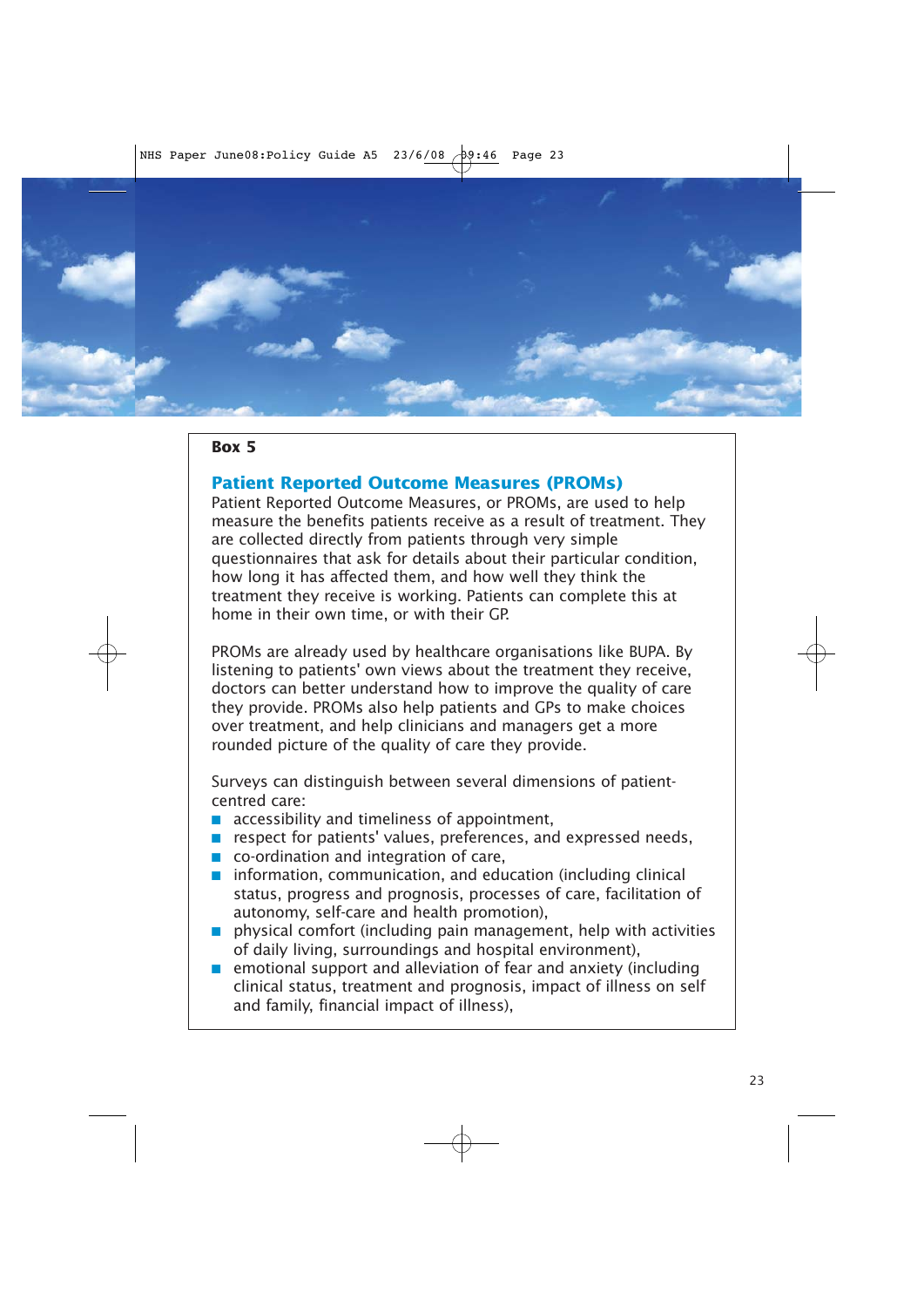![](_page_23_Picture_1.jpeg)

#### **Box 5 continued**

- involvement of family and friends (including social and emotional support, involvement in decision making, support for care giving, impact on family dynamics and functioning), and
- transition and continuity (including information about medication, coordination and discharge planning, clinical, social, physical and financial support).

The output could be made available openly to patients and their representative groups to allow comparisons of service excellence. Open publication of information will be crucial to realising the full benefits of using PROMs.

But we want to go further and provide new and more sophisticated information to patients and commissioners. We believe that comprehensive and effective measures of the health outcomes that patients experience as a result of treatment should include patients' own reported experiences as well as clinicians' data. Collecting patient reported outcome measures, or PROMs (see Box 5 for more details), will require new systems, but these can be delivered using existing infrastructure and expertise.

This data should be published in a standardised way and be open to the public to use in whichever way they see fit. Dr Foster Intelligence has published The Hospital Guide since 2000, as well as publications on infections and other specialised service areas. Websites also exist for patients to post comments on hospital experiences, from food to car parking. Recently, Microsoft, Google and AOL have created personalised health record spaces to assimilate such information. These represent social movements that could, with even better information provision about healthcare outcomes, bring about a transformation in the way patients use the NHS and help it achieve the highest possible standards of care.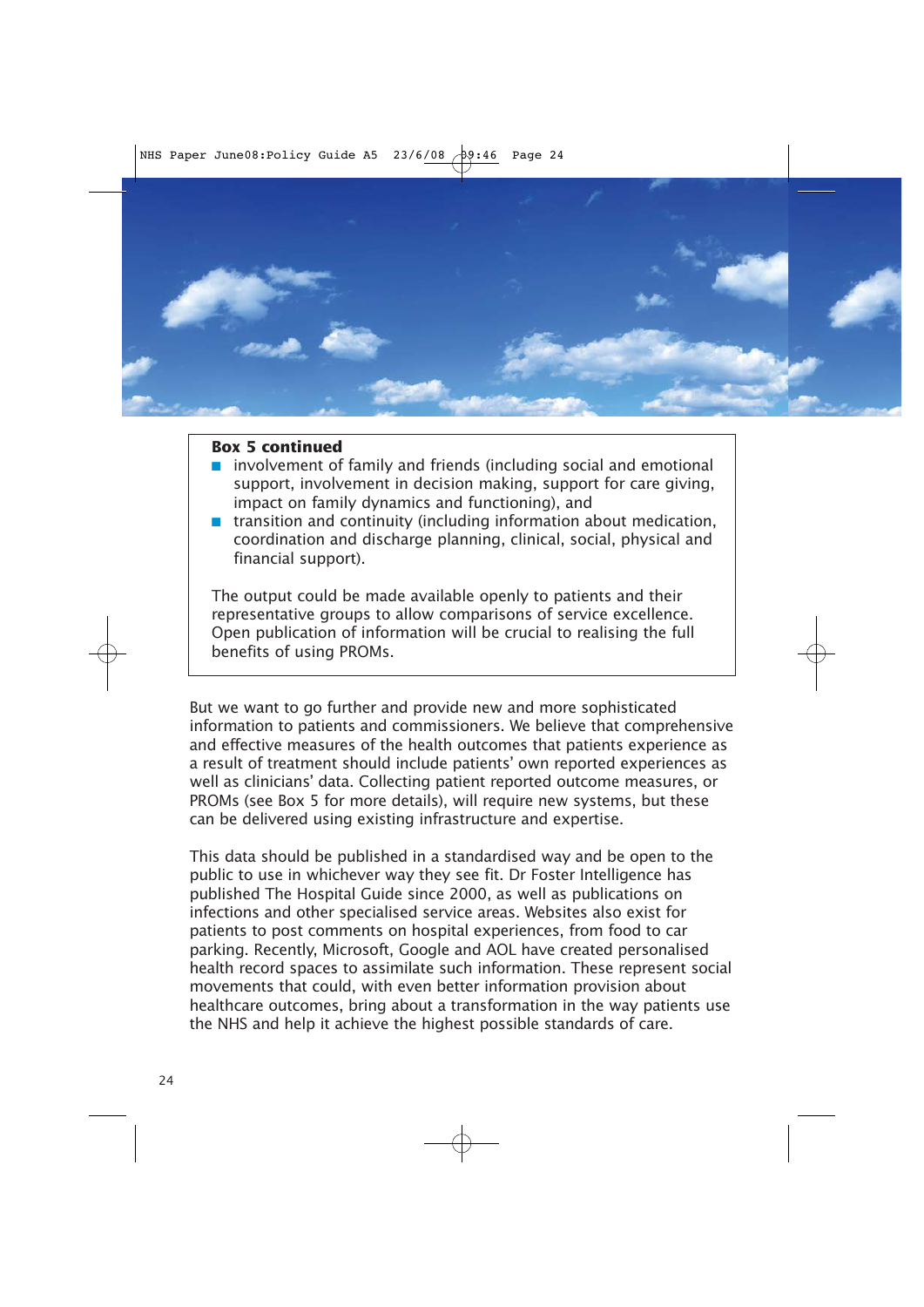![](_page_24_Picture_1.jpeg)

#### 3.3.1 Patients empowered with real choice

As with any service, expanding people's power of choice depends on the availability of information about the results of alternative providers. People need to be able to compare the performance of different providers to find the one that best suits their needs. Better information means more informed choice, and PROMs can help patients assess the quality of care with greater depth.

#### 3.3.2 Better quality

Providers of health care, and the clinicians and other staff who deliver care, need information on outcomes to improve the quality of their care. As outcome measures become established there will be scope for far better analysis of both performance and management policies within the NHS itself.

#### 3.3.3 Better value

The commissioners of care need information on outcomes performance to decide how to get the greatest benefit from the resources at their disposal. With commissioners having a better understanding of the outcomes that providers are achieving, rather than their success in meeting process targets, all providers will have better incentives to achieve good clinical results.

#### 3.3.4 Better accountability

The Government also needs to determine the overall outcomes of the NHS to assess how much health benefit the NHS is producing for the public funds it receives. Better information on outcomes would allow, for example, the merging of long term outcome measures, such as five- or ten-year survival rates in cancer, with indicators of professional practice, such as the availability of different types of care and the uptake of professionally-set best practice.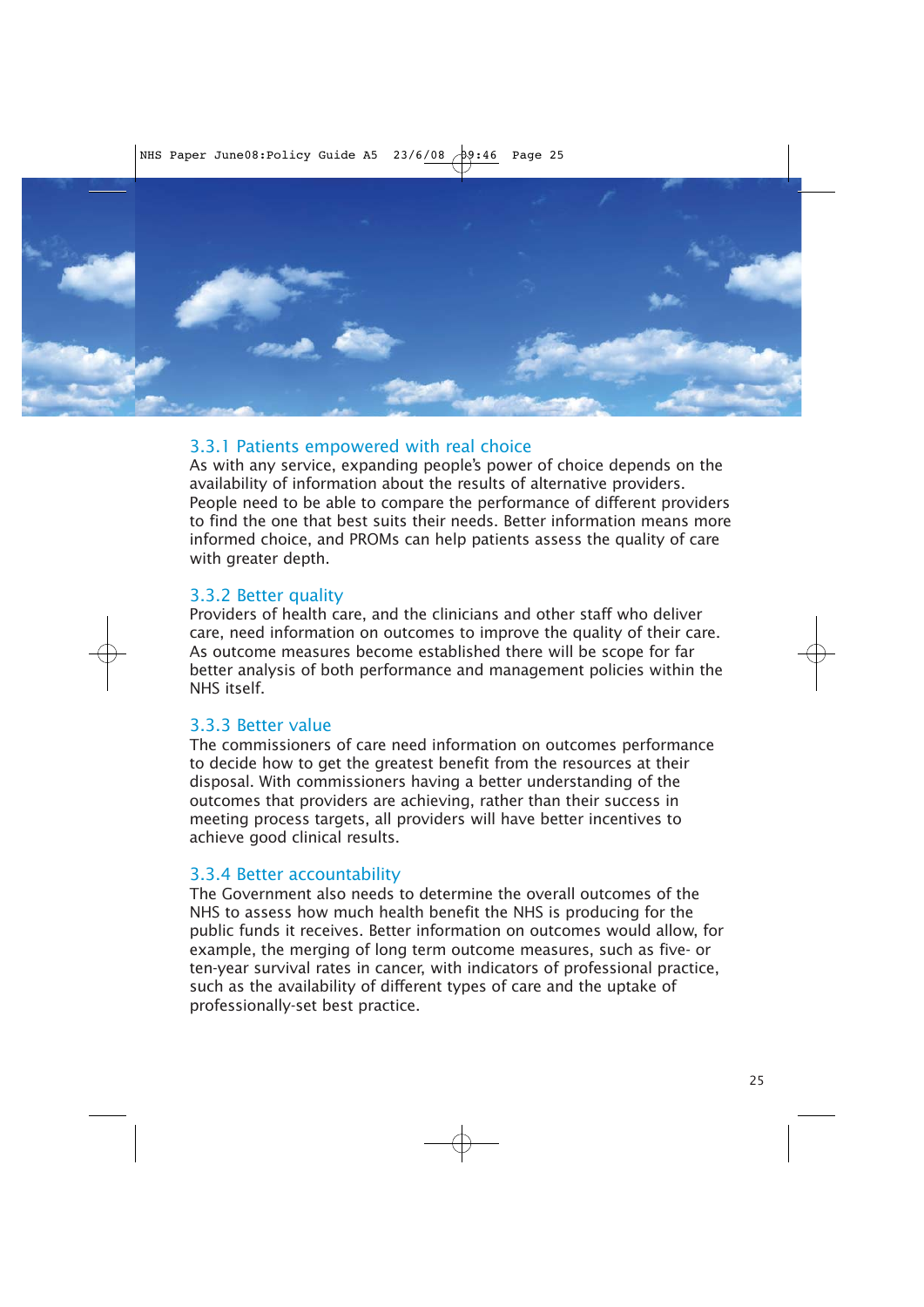![](_page_25_Picture_1.jpeg)

# 3.4 Benefits and incentives

As well as providing better information to health professionals to enable them to improve the quality of care they provide, the development and publication of new and better measures of NHS performance will massively improve the ways in which patients and commissioners exercise choice in the system, and therefore dramatically increase the incentives for providers to improve their services.

Empowering patient choice will provide powerful incentives for professionals to innovate, in partnership with NHS managers, and provide the best care options for the local populations they serve. We want to consult further on how NHS monitoring and funding could be more focused on incentivising good clinical results.

## 3.4.1 Using outcomes to help deliver excellence for patients

Many customer service industries use 'outcomes'-type information to ensure that customers are satisfied with the service received and that it meets their specific needs. Service users also need this information to make genuinely informed choices between different providers, ideally ensuring they receive the highest quality service available. We believe the principle of ensuring accountability and choice to the patient is just as important in NHS-delivered healthcare.

Information about health outcomes, provided by both clinicians and by patients themselves, can create further incentives for high performance among health care providers – for example, by enhancing the reputation of good providers, thereby securing them more work, or even by rewarding successful providers through payments within the tariff system.

We envisage that the publication of outcomes and other data will deliver a better service for patients in a number of ways, as shown in Table 1.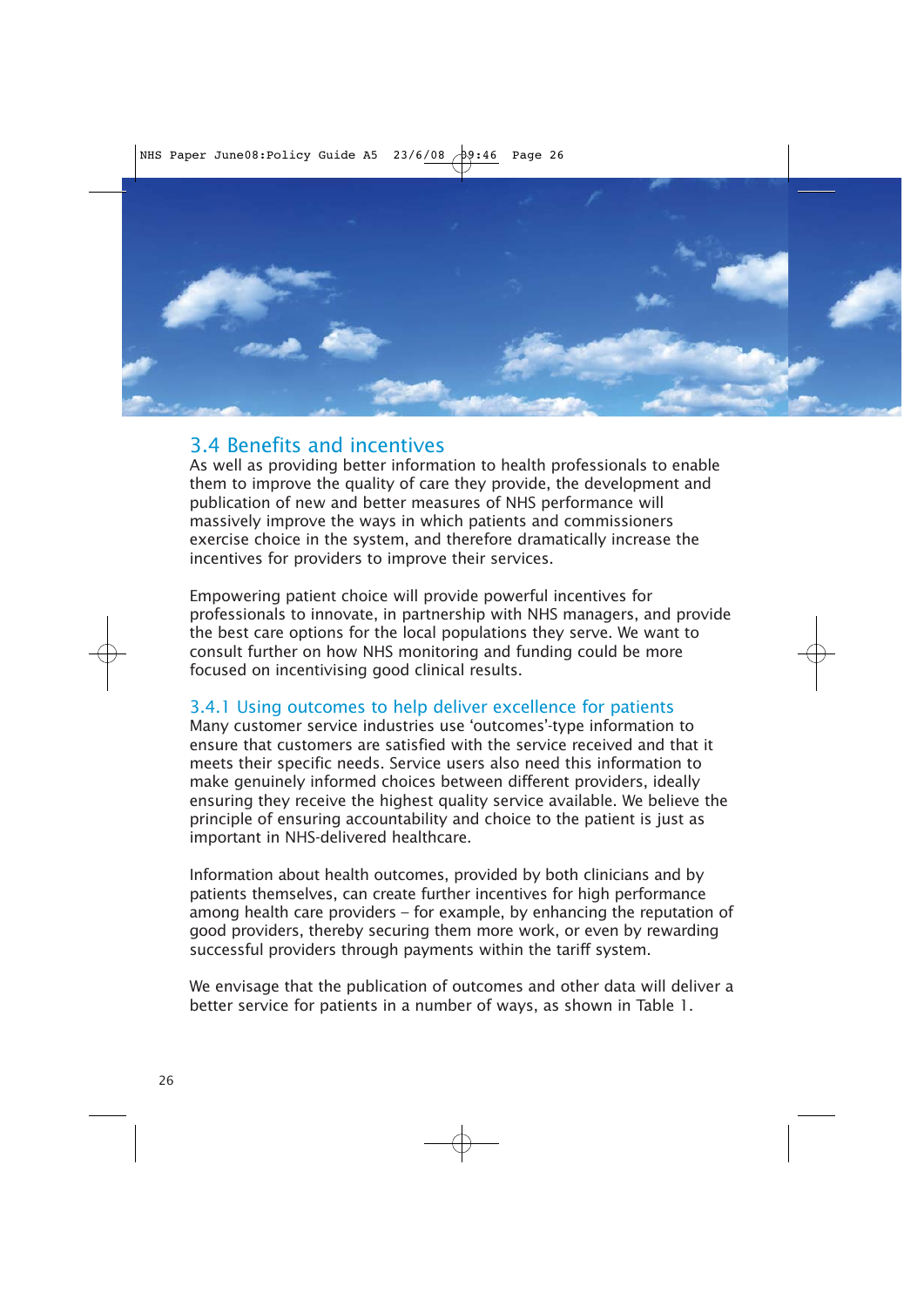![](_page_26_Picture_1.jpeg)

#### **Table 1**

| <b>Managing performance using outcomes</b> |                                                                                                                                                                                                    |                                                                                                                                                                                                                    |
|--------------------------------------------|----------------------------------------------------------------------------------------------------------------------------------------------------------------------------------------------------|--------------------------------------------------------------------------------------------------------------------------------------------------------------------------------------------------------------------|
|                                            | <b>Direct impacts</b>                                                                                                                                                                              | <b>Indirect impacts</b>                                                                                                                                                                                            |
| <b>GOOD</b><br><b>PERFORMANCE</b>          | <b>Financial rewards for</b><br>exceptional performance<br>Evidence to inform care<br>professional revalidation<br>and appraisal<br>■ Key contractual indicators<br>for commissioning<br>contracts | <b>Published outcomes assist</b><br>professionals in directing<br>patients to high quality<br>providers<br><b>Patient information to inform</b><br>high quality service providers<br>Enhanced provider reputations |
| <b>POOR</b><br><b>PERFORMANCE</b>          | Long term trends will<br>inform quality and safety<br>qovernance<br>$\blacksquare$ Evidence used in annual<br>appraisal and revalidation                                                           | Patients and professionals<br>move away from lower quality<br>provision, incentivising low<br>performers to improve and take<br>on best practice                                                                   |

# 3.4.2 Better incentives for providers

Our public services must become more responsive to the needs of patients, their families and carers. Access to and delivery of care must be able to meet the changing demands of everyday living. Care is currently too often configured around the needs of providers rather than the needs of the public, and this situation has been perpetuated by endless centralised initiatives that have curtailed local leadership and constrained innovative local approaches.

In a speech earlier this year, David Cameron outlined how the use of PROMs and other information can be used to provide direct financial incentives to healthcare providers: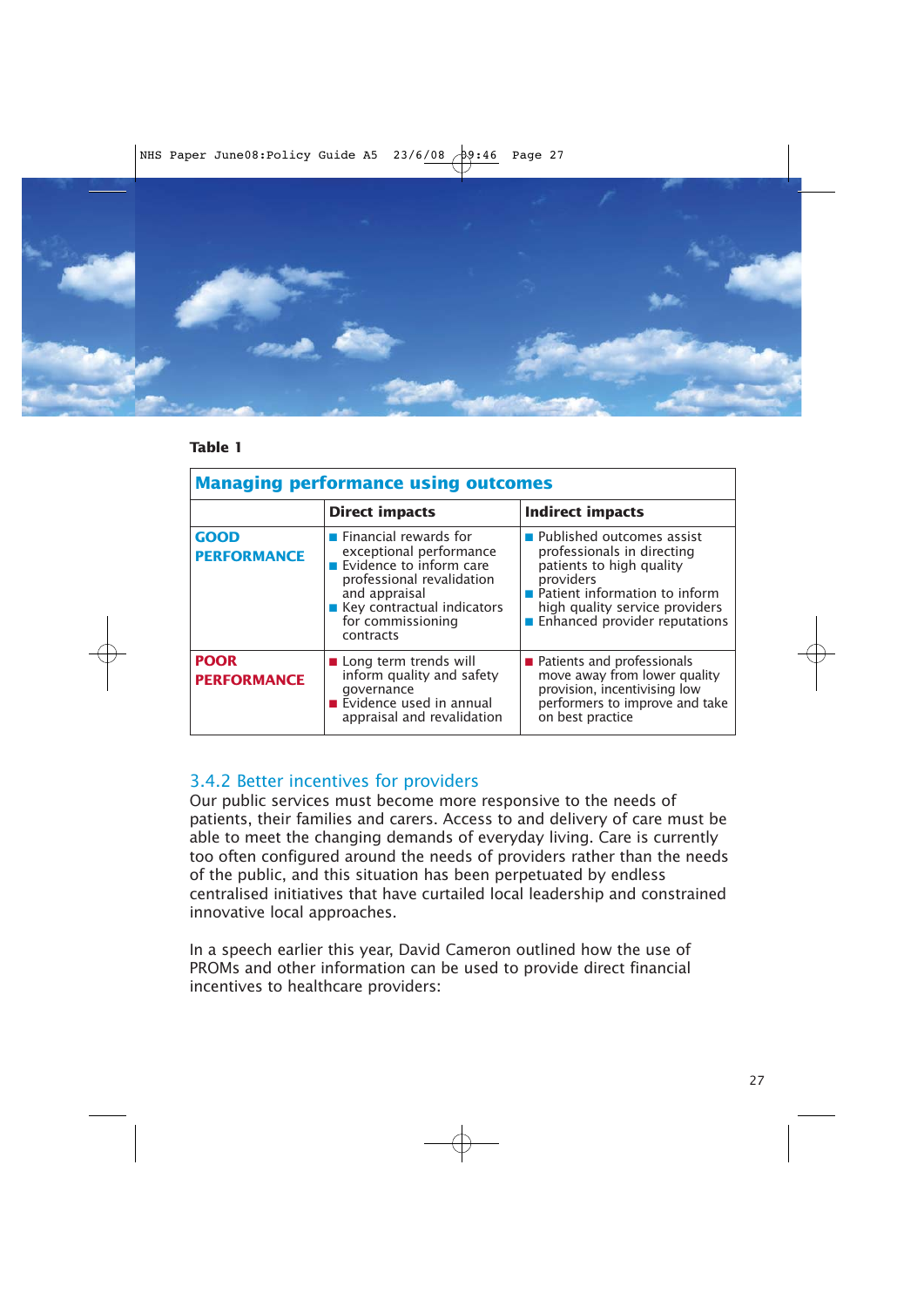![](_page_27_Picture_1.jpeg)

*"It should be a basic rule of social policy that you don't pay for what you don't want more of. Money should attend success, not failure. So, for instance, I don't think hospitals should be paid – or paid in full – for a treatment which leaves the patient with a hospital-acquired infection like MRSA.*

*"So-called 'treatment following adverse events' should be the responsibility of the provider, not the purchaser – the hospital, not the GP or primary care commissioner. GPs can spend the money that they save in this way to improve care elsewhere.*

*"This is a means of hard-wiring infection control into the system. Rather than a top-down system of targets which encourages 'throughput' above all else, we propose a bottom-up system which prioritises quality as well as quantity. This will make managers concentrate on the effectiveness, not just the volume of treatment.*

*"In the same way, we want to explore new measures of patient-reported outcomes, which enables money to follow excellence in terms of the actual experience of people who use the NHS."* <sup>7</sup>

We will further develop our proposals on payment by results, so that it is no longer payment by activity but payment for performance. The design of Healthcare Resource Groups (HRG), from which tariffs are derived, should incorporate national standards, linked to the commissioning guidelines being issued by the NHS Board. The tariff needs to be a maximum or standard price, but contracts must incorporate quality and value conditions.

28 7 David Cameron, Speech to mark the sixtieth anniversary of the NHS, Trafford General Hospital, Greater Manchester, 2 January 2008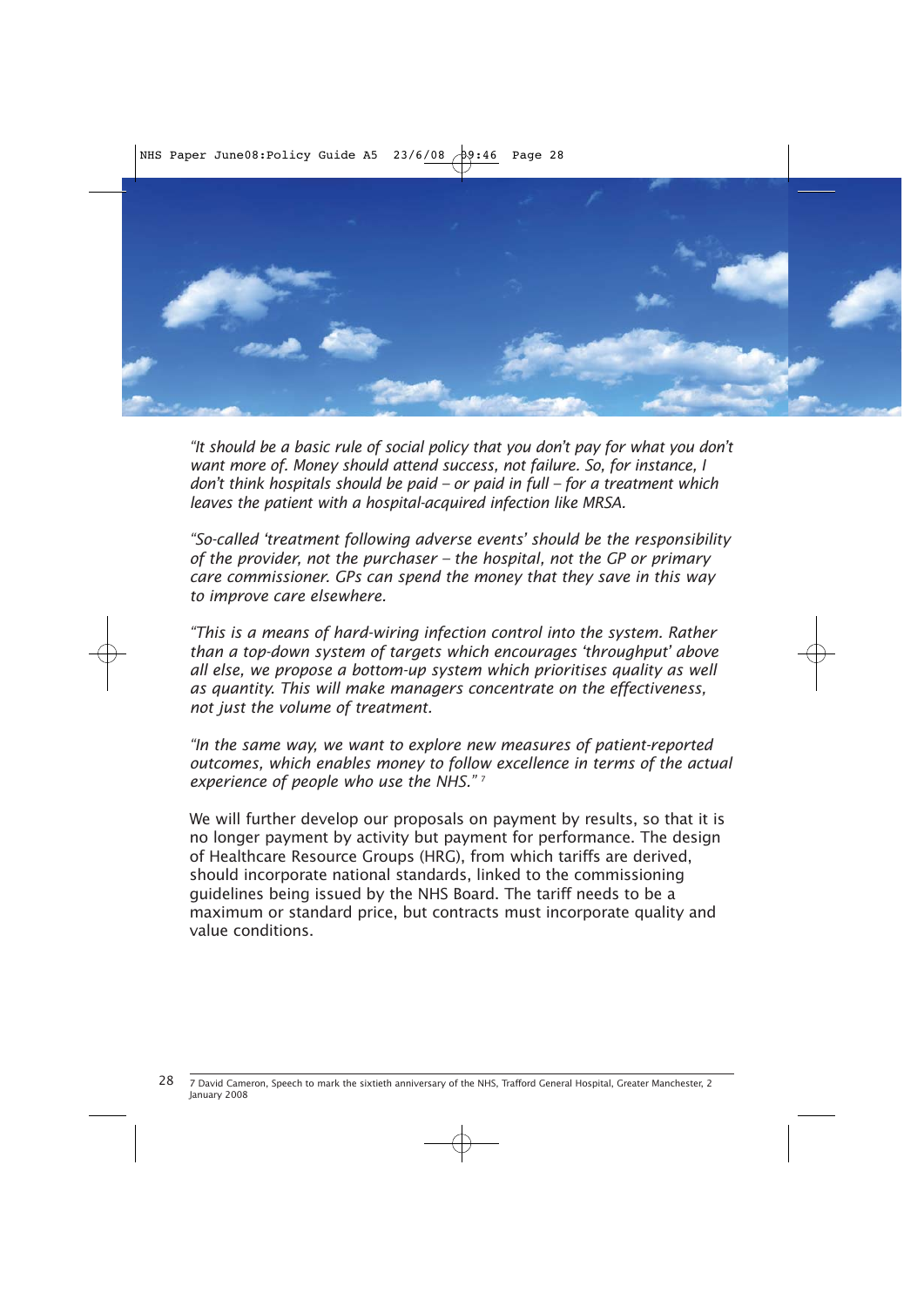# 4. OUTCOMES: IMPROVING THE HEALTH OF THE NATION

To achieve the dramatic improvements we want to see, we will publish new information on how healthcare providers are performing and on how patients judge the quality of the care they receive. A focus on outcomes will empower patients and commissioners by allowing them to choose better quality care, thereby providing a powerful financial incentive for providers to improve outcomes for their patients. Professionals within an independent NHS will have the right information about what works and what doesn't, and will be free to make the right clinical decisions they feel will achieve the outcomes we all want to see. The tariff regime, where providers are only paid for the procedures they deliver, will reward success and encourage under-performing providers to improve.

# 4.1 Key health outcomes

We want the success of the NHS under a Conservative Government to be judged against how it improves health outcomes in seven key areas, and expect the reforms we are proposing to deliver:

# 4.1.1 Five-year survival rates for cancer in excess of EU averages by 2015

A recent study of 20 European countries found that England has one of the worst five year cancer survival rates in Europe. Our outcomes are on a par with some Eastern European countries that spend less than one third of the UK's per capita healthcare budget.<sup>8</sup>

Our new independent NHS Board will be tasked by a Conservative Government with improving five-year cancer survival rates. Our separate public health strategy, to be published in due course, will support this, along with additional resources liberated from politically-driven targets. The data required for measuring five year outcomes is already collected by the Information Centre and National Cancer Registries. Instead of focusing on only part of a cancer patient's treatment, clinicians will be free to tailor all treatment around an individual's needs in order to achieve what matters most to patients – improved survival rates.

8 Lancet Oncology, 'Cancer survival rates continue to improve, but UK still lagging behind. 21 August 2007'. 29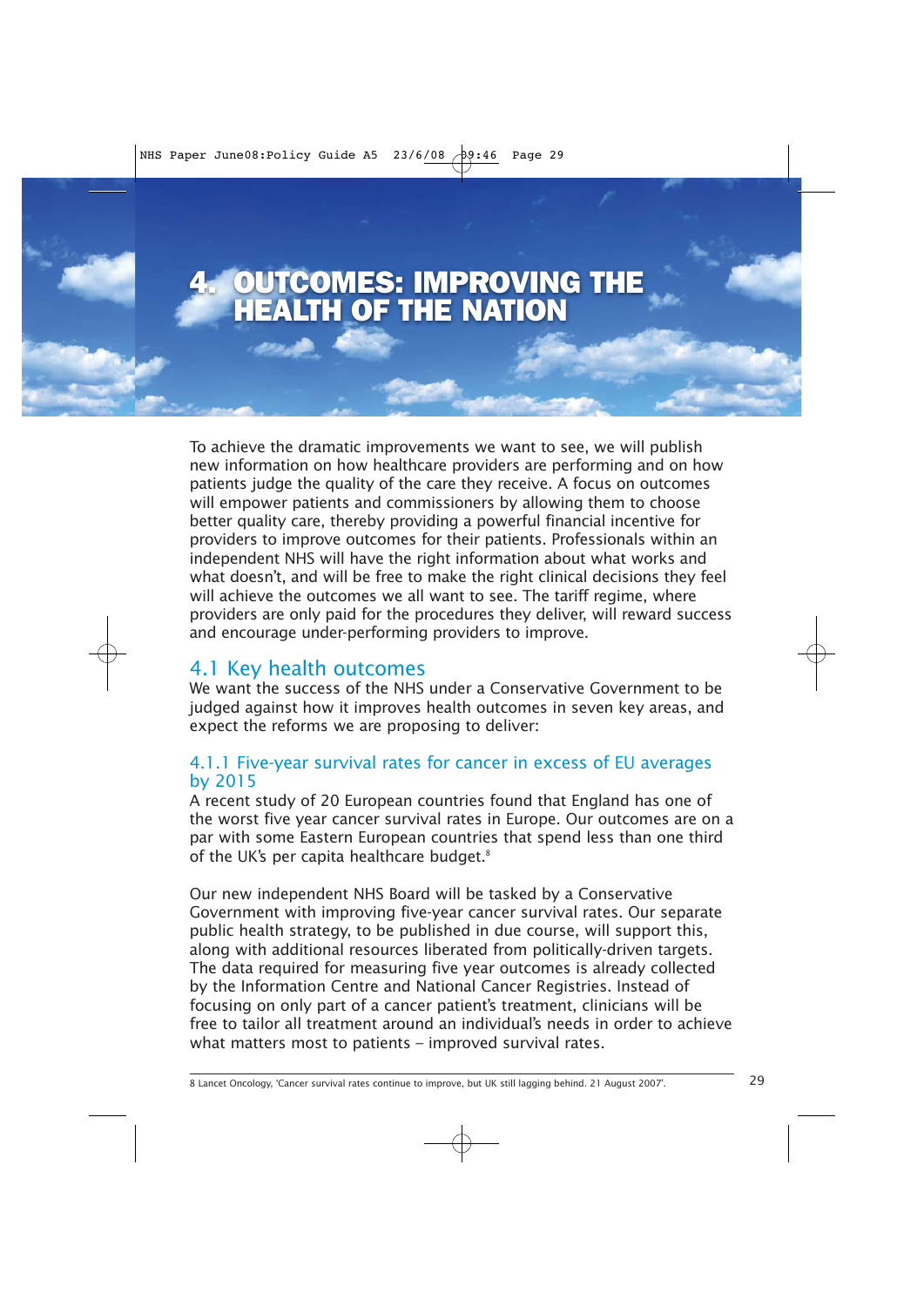![](_page_29_Picture_1.jpeg)

# 4.1.2 Premature mortality from stroke and heart disease below EU averages by 2015

National targets exist to ensure patients do not wait for longer than three months for intervention, yet no clinician would signal this as an appropriate quality measure. The role of government policy is not to determine targets for the process of delivering care, but to measure the results in terms of survival rates and health improvements. The Government's process targets do not reflect best practice across the world and should be subject to clinical interpretation.

# 4.1.3 Premature mortality from lung disease below EU averages by 2020

Declining lung function causes a lower quality of life and premature death. Rates of chronic lung disease mainly reflect the legacy from smoking and certain occupational health exposures. Government targets do little for lung disease because they focus on process measures used solely in General Practice.

The NHS currently has no way of knowing whether treatments and services are helping patients, let alone which treatments or care pathways help the most. Under our system patient outcome measures would be recorded at regular intervals, judging patient perception of care and the quality of care across primary and secondary care as a whole. Healthcare commissioners would be free to design care packages around the needs of patients, rather than simply ensuring that certain processes are followed in order to hit Government targets.

# 4.1.4 Year-on-year improvement in patient-reported outcomes for patients living with long-term conditions

There are no current statistics or data for the great majority of those seventeen million patients living with a long term condition. And yet there are many disease-specific tools that measure the quality of life of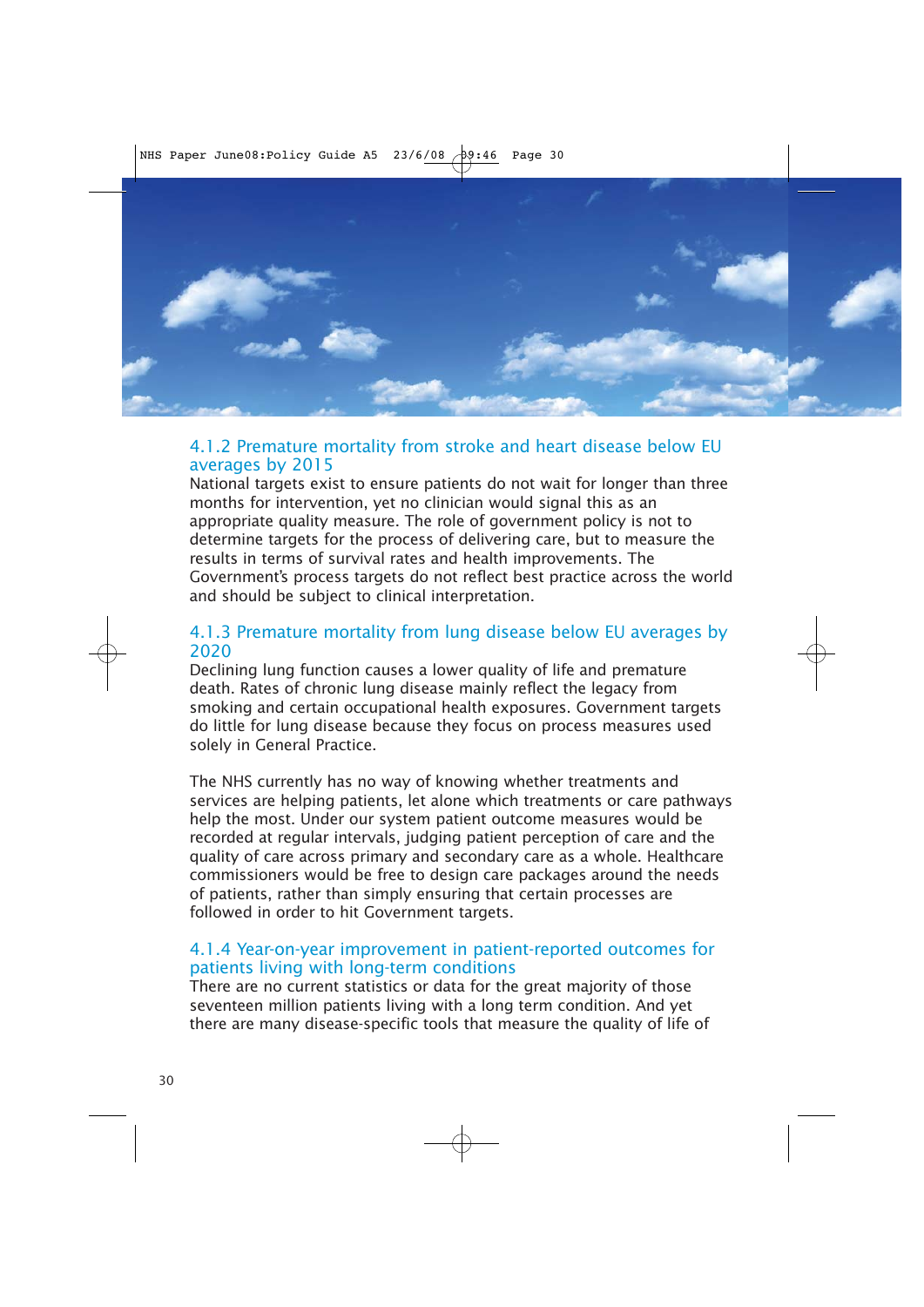![](_page_30_Picture_1.jpeg)

those suffering with heart or lung disease. These are increasingly important because the introduction of individual budgets (where the patient himself is given a budget with which to design his own care package) requires detailed outcome information to work effectively.

Care for these conditions is often fragmented between different care providers, leaving patients and their families confused about who to contact. Targets exist to deal with these problems, but they tend to measure the delivery of processes at one point in the health system – typically the administration of a test or treatment to a given demographic group over a given timeframe. We propose to replace these by collecting, collating and publishing patient-reported outcome measures for chronic diseases. We would consider using EQ5D – a 2-page patient questionnaire, developed and by EuroQoL. EQ5D been used in population studies over the past decade. The patient conducts a self-assessment that covers five dimensions: mobility; selfcare; usual activities; pain/discomfort and anxiety/depression. EQ-5D defines 243 health states from the above and generates a single index score. We will consult on outcome measures for other common disease areas.

# 4.1.5 Year-on-year improvement in patients' satisfaction with their access to, and experiences of, healthcare

The past decade has seen targets applied to controlling specific services, with a narrow focus on casualty waiting times or access to see a GP. Evidence suggests these targets have been met by diverting attention or resources from other areas and in places by flexing the rules; they have had little effect on the reform of services.

We will ensure Primary Care Trusts (PCTs) commission independent samples to gauge patient satisfaction with a range of healthcare services. This will allow PCTs to make more informed decisions about the providers they contract with, and enable patients to see which providers deliver the best services.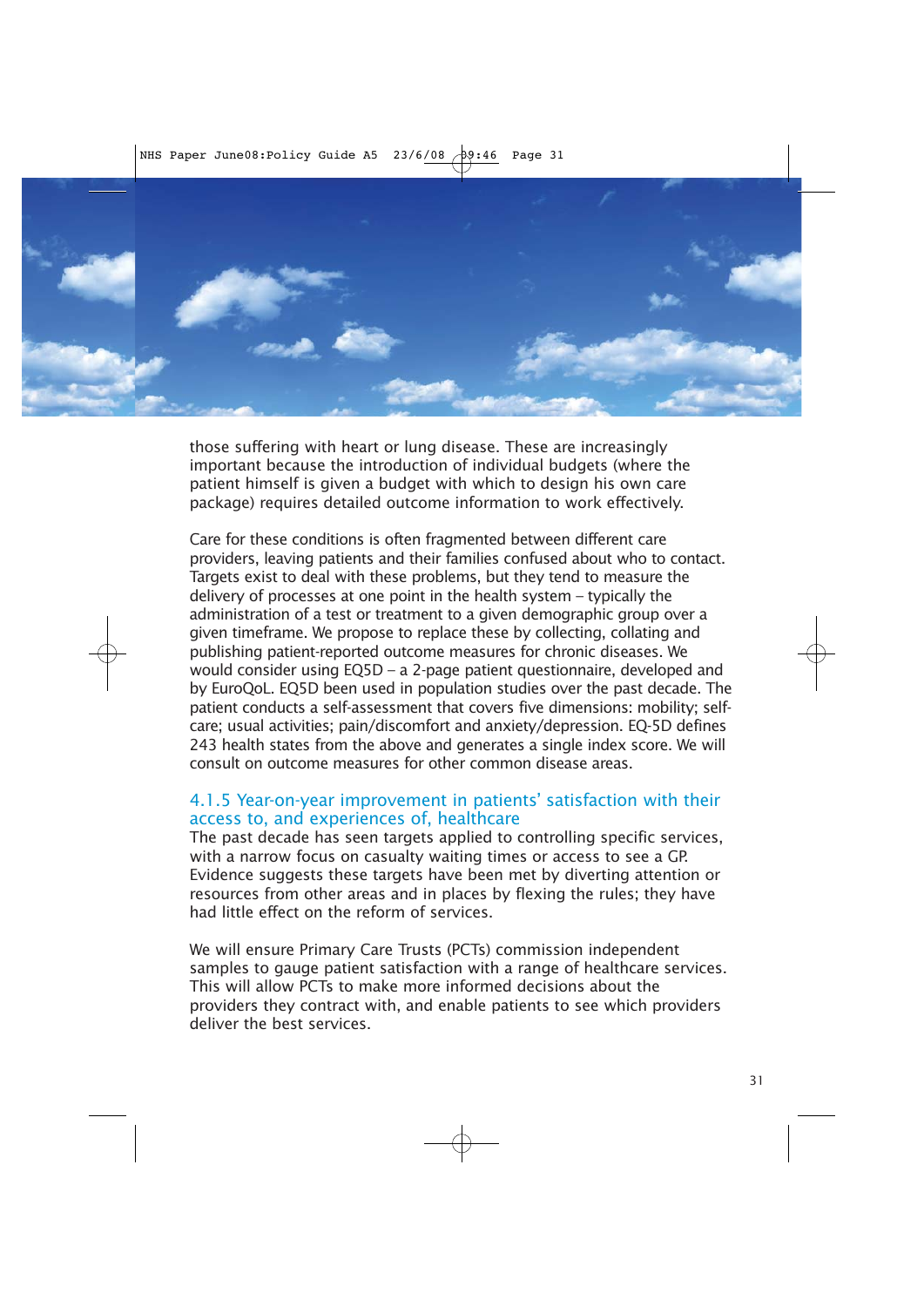![](_page_31_Picture_1.jpeg)

# 4.1.6 Mortality amenable to healthcare brought down to the level of comparable countries.

Measures of avoidable mortality are used internationally to measure the extent to which healthcare services save lives and contribute to population health. Avoidable mortality refers to the number of deaths (under age 75) that should not occur in the presence of effective and timely healthcare.<sup>9</sup> Causes of death are included in this indicator if there is evidence that they are amenable to healthcare interventions. Healthcare interventions include those aimed at preventing disease onset as well as treating disease.<sup>10</sup>

#### 4.1.7 Year-on-year reduction in the number of adverse events

Over 6,000 patient deaths are reported every year as a result of healthcare-related events. Our view is that it is very rarely the case that one individual causes such an error; rather it is the system of care that contributes to these tragedies. We are therefore committed to an open and transparent approach to learning from failure. It is vital that patients understand the risks they face when submitting to health procedures delivered by a given provider.

We do not believe targets are the answer, and will consult on key outcome charts used in Australia, Germany and the USA where quality standards are often devised by experts and collected voluntarily.

A safety improvement environment can only be created by strong local clinical leadership informed by good information about care trends. We will bring forward measures to reward learning cultures, reinforce the importance of staff training, and provide event simulation and debriefing. We will consider contract penalties for the most serious adverse outcomes including Healthcare Associated Infections.

32 9 Nolte and McKee, 2004

10 Sheila Leatherman and Kim Sutherland, The Quest for Quality: Refining the NHS Reforms, 20 May 2008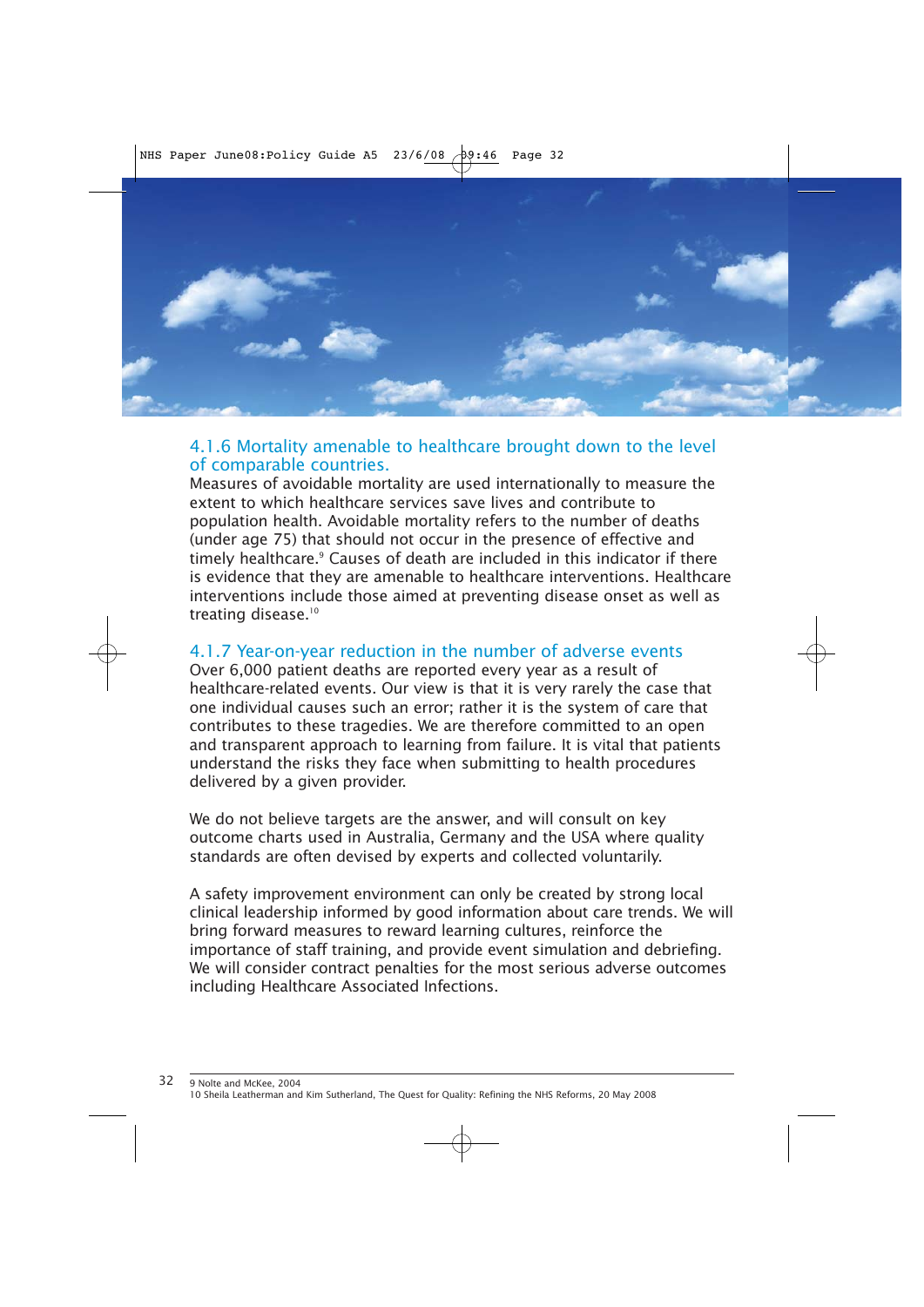![](_page_32_Picture_1.jpeg)

#### 4.1.8 Additional outcomes

We are consulting on the outcome measures which we propose to introduce as soon as practicable. Over time, we will seek to roll out information about outcomes in further areas, including dentistry, maternity services and palliative care.

# 4.2 Saving lives through a focus on outcomes

Focusing the NHS on the range of outcomes outlined above will allow us to monitor its progress compared with systems elsewhere in Europe. Achieving average performance by European standard across the NHS could save nearly 38,000 lives a year. **Performing at the same level as the best health systems in the world could save at least 100,000 lives a year.**<sup>11</sup> We believe that the focus on outcomes we want to create in the NHS, along with the other policy proposals we have made elsewhere, will help us move towards achieving these ambitious goals.

4.2.1 Five-year cancer survival rates in excess of EU averages by 2015 would mean that between 4,600 and 34,500 lives could be saved Every year around 230,000 people in England are diagnosed with cancer.12 Only 45 per cent of cancer patients in England survive for five years after diagnosis. The European average is 47 per cent and the European best (in Sweden) is 60 per cent.<sup>13</sup> Therefore, on the basis of current survival rates, 103,500 people would still be alive after five years; on European average rates 108,100 people would be alive after five years; and on European best rates, 138,000 people would be alive after five years. That means **between 4,600 and 34,500 lives could be saved every year.**

11 These numbers of lives saved are calculated by adding together the lives that would be saved in each of areas 3.6.1 to 3.6.4 if the NHS were to perform to (a) average European standards or (b) the highest European standard. We have not included the lives saved from reaching these standards in area 3.6.5, a more general category, to avoid any risk of double-counting. 12 Department of Health, Cancer Reform Strategy, 3 December 2007 13 Lancet, 21st August 2007, EUROCARE-4 study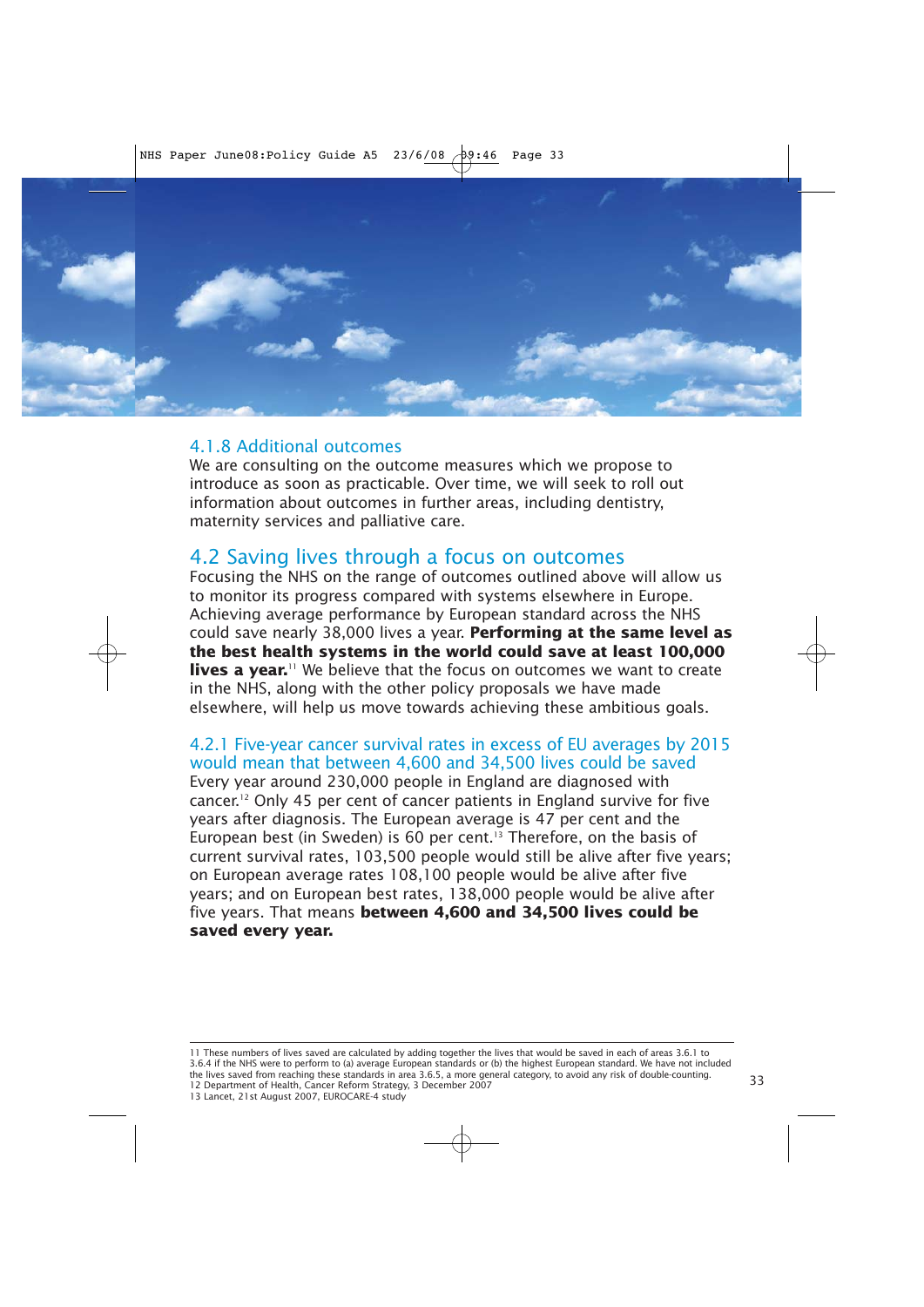![](_page_33_Picture_1.jpeg)

#### 4.2.2 Premature mortality from stroke reaching below comparable country averages by 2015 would mean that between 13,199 and 24,874 years of life could be saved

Every year approximately 110,000 people in England have a stroke.<sup>14</sup> In the UK, 117 years of life below age 70 are lost to cerebrovascular disease per 100,000 of the population. This compares to just 91 in Germany, 83 in France and 68 in Australia.<sup>15</sup> The population of England is 50,762,900, so England's population would lose 59,393 years of life to cerebrovascular disease, compared to just 46,194 in Germany and 34,519 in Australia. That means that **between 13,199 and 24,874 years of life could be saved every year.**

# 4.2.3 Premature mortality from heart disease reaching below comparable country averages by 2015 would mean that between 4,400 and 17,600 lives could be saved

275,000 people in England have a heart attack each year.<sup>16</sup> 11.8 per cent of people in the UK die within 30 days, compared to just 10.2 per cent on average in the OECD and just 5.4 per cent in New Zealand, the best performing country.17 Therefore, 32,450 people currently die within 30 days in the UK. If OECD average rates were achieved then just 28,050 people would die; and if the best OECD rates were achieved then just 14,850 people would die. That means **between 4,400 and 17,600 lives could be saved every year.**

- 34 14 Department of Health, National Stroke Strategy, 5 December 2007 15 Sheila Leatherman and Kim Sutherland, The Quest for Quality: Refining the NHS Reforms, 20 May 2008
	- 16 Department of Health website 17 OECD, Health Data 2007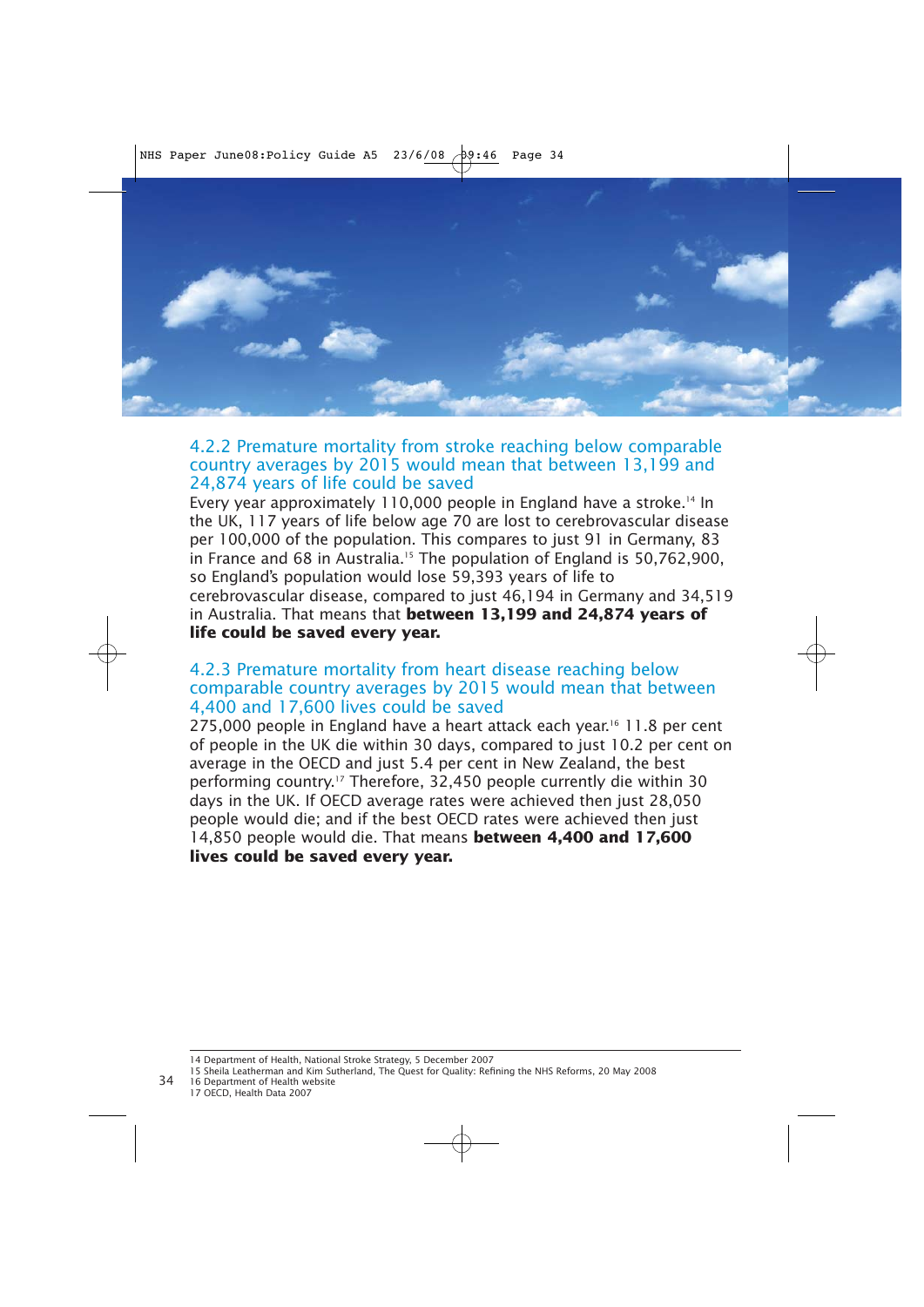![](_page_34_Picture_1.jpeg)

# 4.2.4 Mortality from lung disease below EU averages by 2020 would mean between 15,737 and 23,860 lives could be saved In the UK there are 78 deaths per 100,000 per annum from respiratory diseases, compared to just 47 on average in the EU15 and 31 in Austria, the best performing EU15 country.<sup>18</sup> The population of England is 50,762,900.19 Therefore, 39,595 people currently die each year in England from lung disease, compared to just 23,859 if we achieved European average rates and just 15,736 if we achieved European best rates. That means **between 15,736 and 23,859 lives a year could be saved every year.**

# 4.2.5 Mortality amenable to healthcare to be brought down to the level in comparable countries.

In the UK there are 103 premature deaths per annum per 100,000 population from causes that are potentially preventable with timely and effective healthcare, whereas there are just 90 in Germany and 65 in France.<sup>20</sup> The population of England is 50,762,900.<sup>21</sup> Therefore in England there are 52,286 deaths per annum from causes that are potentially preventable with timely and effective healthcare, compared to just 45,687 if we achieved German levels of care and 32,996 if we achieved French levels. That means **between 6,599 and 19,290 lives could be saved every year.** 

19 ONS website 20 Sheila Leatherman and Kim Sutherland, The Quest for Quality: Refining the NHS Reforms, 20 May 2008, p.109

21 ONS website

<sup>18</sup> British Thoracic Society, The Burden of Lung Disease, 28 June 2006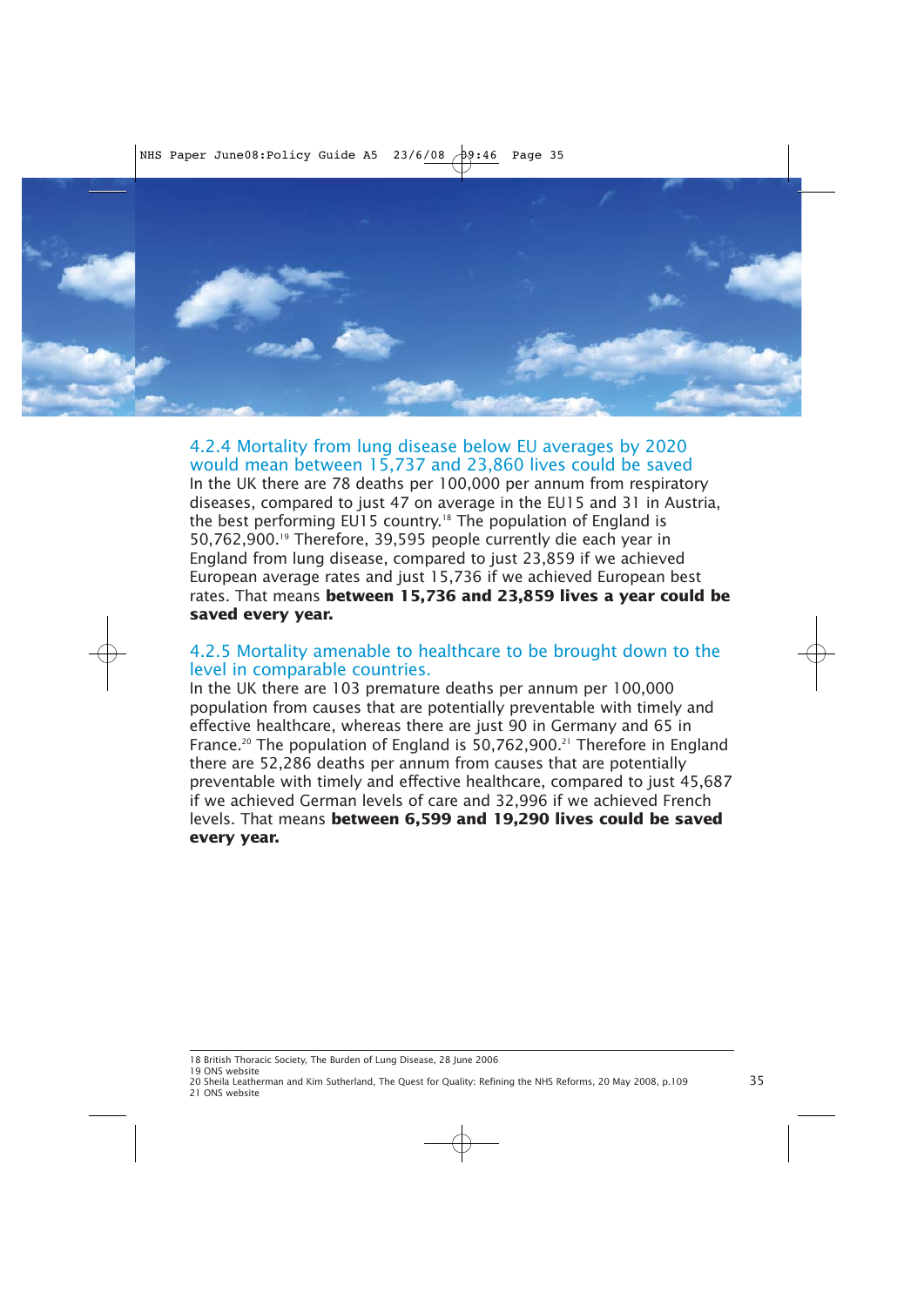![](_page_35_Picture_1.jpeg)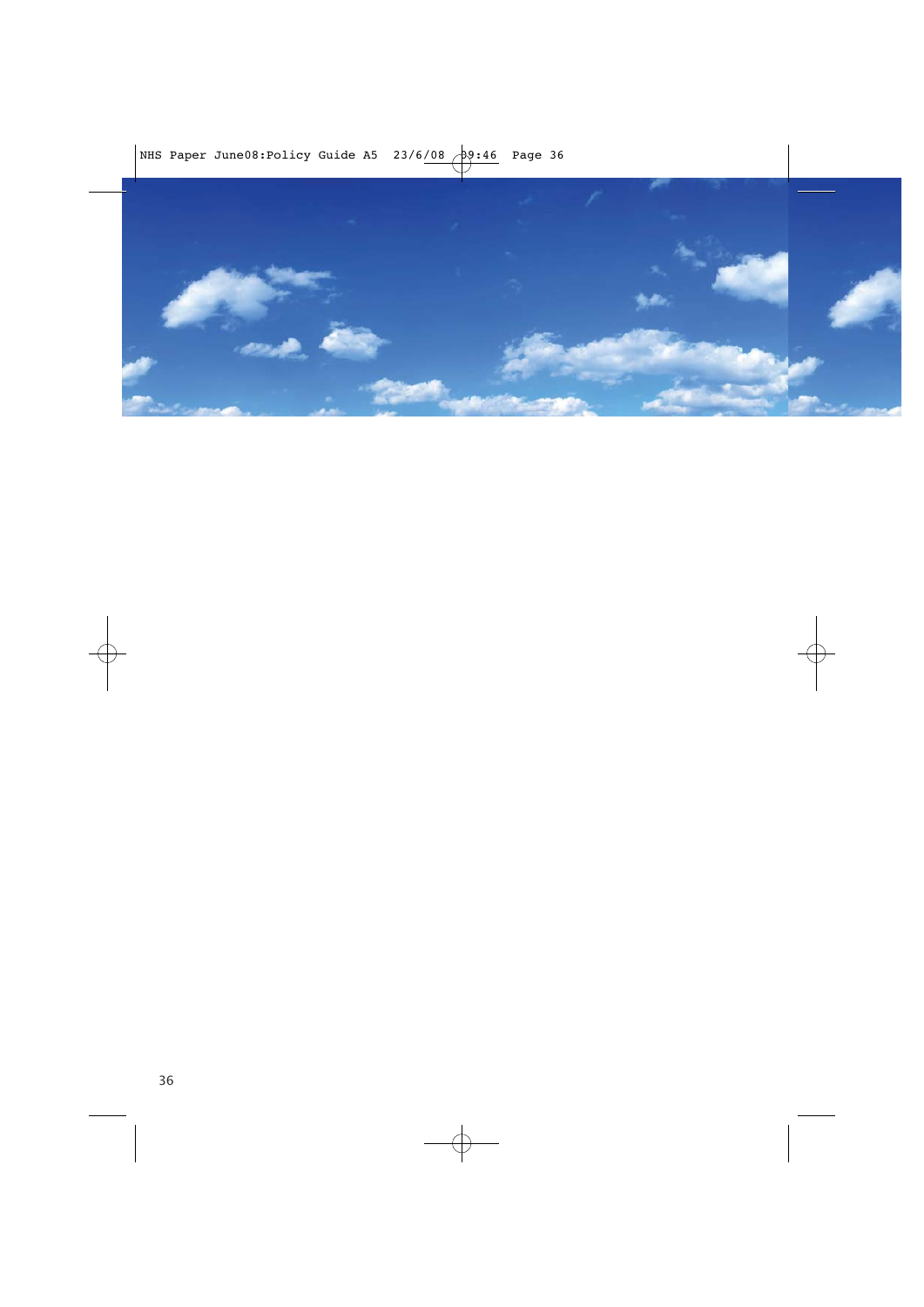# **EMENTING OUTCOMES TE LIVES**

Our focus on outcomes for the NHS involves making public information on a series of NHS outcomes that will allow patients and commissioners to compare the quality of care provision. The measures we want to publish are based on data that is already largely collected internally within the NHS, requiring only a change in focus towards a new set of users rather than having to construct any significant new systems. Collecting patient reported outcome measures, or PROMs, will require some new systems, but these can be delivered using existing infrastructure and expertise.

# 5.1 Measuring and publishing outcomes

Realising the ambitions described in this policy paper requires accurate information about NHS outcomes to be made accessible to patients and commissioners. The requirements are that providers produce data for their clinical outcomes, including morbidity, survival rates and patient experiences, including PROMs.

#### 5.1.1 Working with the existing infrastructure

There is already a vast amount of data collected on all aspects of NHS activity, including outcomes for patients. This is typically used for management and clinical purposes rather than direct patient care: in areas such as strategic planning, benchmarking, clinical audits, research and clinical governance.

A wide range of bodies therefore already collects the outcomes data we require, or could be involved in its production and/or oversight. These include the National Clinical Audit Advisory Group, the Information Centre, the National Cancer Registries, PCTs, the GP QOF, the Secondary User Service, the Quality Management and Analysis System and the Office for National Statistics.

Our approach will make use of outcomes data already collected and allow it to be freely used by patients and commissioners of care. The Office of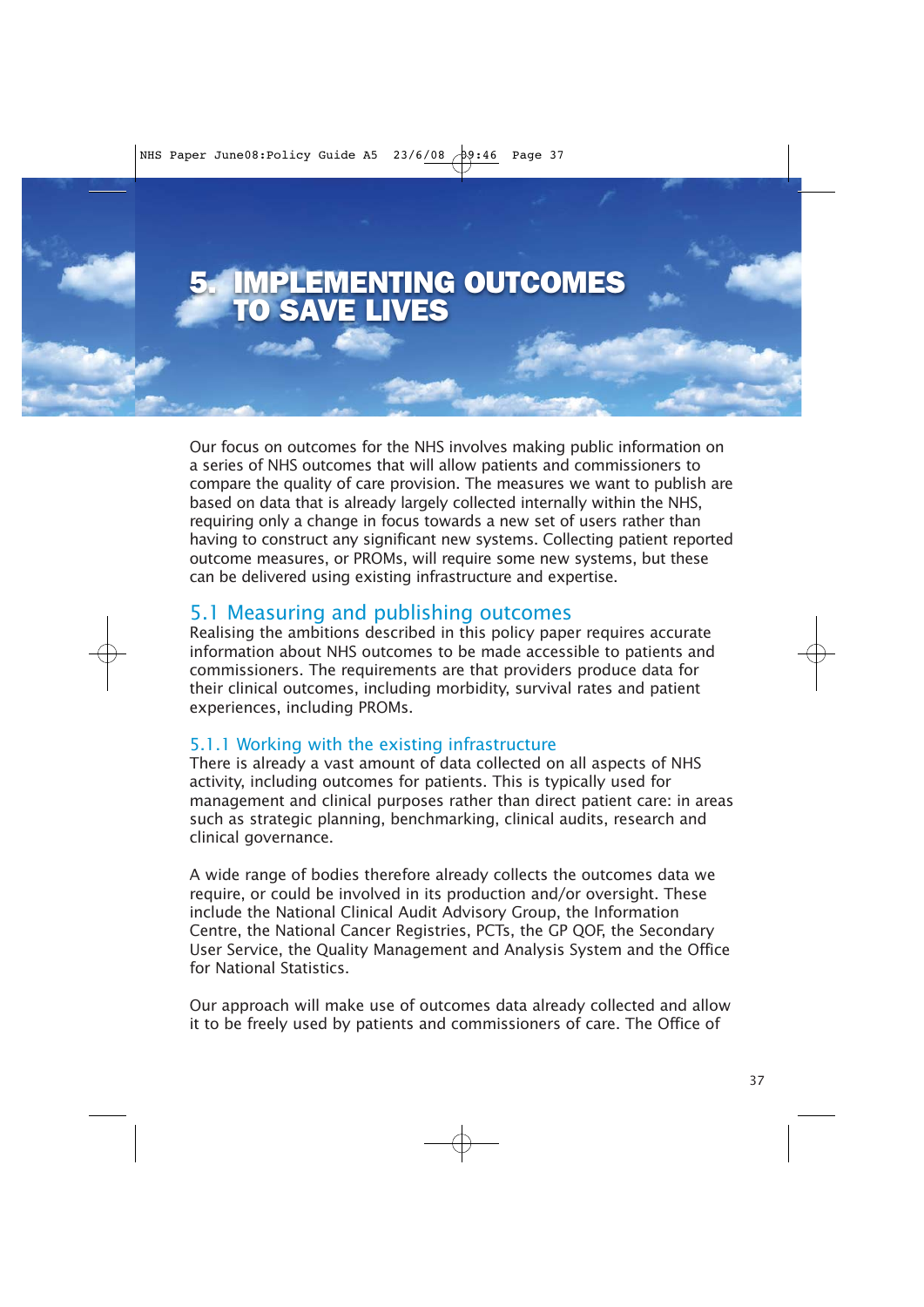![](_page_37_Picture_1.jpeg)

Health Economics Commission (OHEC) has reviewed the evidence on measures of patient outcomes in several disease areas and demonstrates that this is a practical proposition across a wide range of health services.<sup>22</sup>

Providers already have capability for the collection, collation and publication of outcome measures. Any transitional costs in areas such as IT and staff training will be minimal, if apparent at all, and more than absorbable given the freedom they will gain from a number of extremely bureaucratic government targets.

In fact, OHEC highlight the powerful market incentives for providers to proactively seek to develop and publicise outcomes information. In terms of who collects and publishes outcomes data, they note that "it seems reasonable for the responsibility to lie with providers as they are trying to inform commissioners and the performance managers of the benefits of their services." 23 With greater patient choice being exercised, these incentives would become very powerful indeed.

#### 5.1.2 Developing PROMs

We propose to collect PROMs from patients managing long-term conditions initially and, based on the evidence, look to roll them out in other areas. This would not be a new or untested exercise; there is already significant infrastructure and expertise in place which could facilitate the widespread collection of these PROMs. OHEC notes that, "private sector organisations, such as CHKS and Outcome Technologies have already implemented systems to collect and analyse PROMs… Such organisations, and no doubt other entrants to this market, can be called up for assistance." 24

There is also some infrastructure already in place in GP surgeries. For example, computers are currently used in many areas for electronic checkin, and could very easily include outcomes questionnaires for patients.

<sup>38</sup> 22 Office of Health Economics Commission, NHS Outcomes, Performance and Productivity, March 2008 23 Ibid, p.64 24 Ibid p.63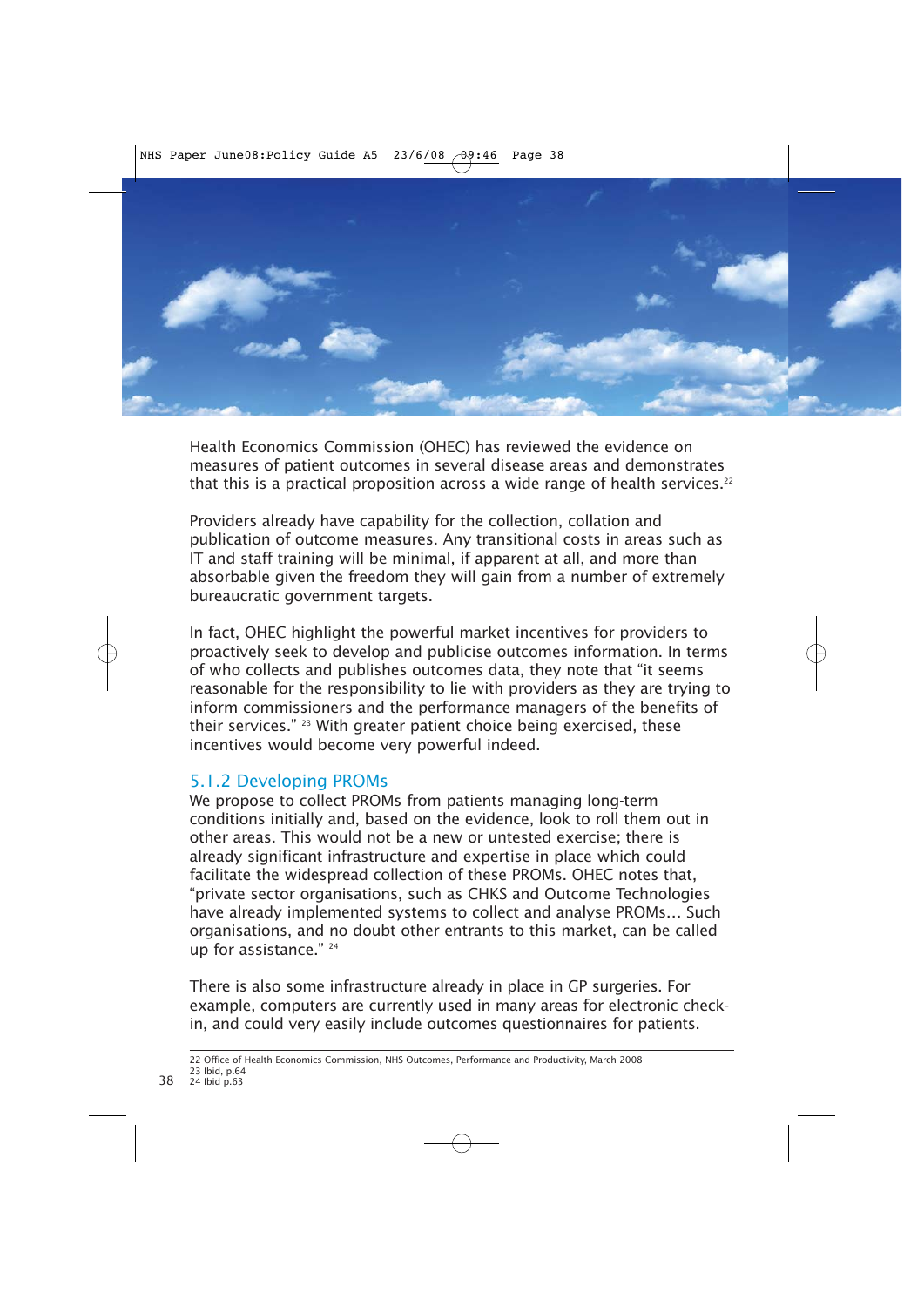![](_page_38_Picture_1.jpeg)

OHEC have modelled the costs of collecting and producing PROMs, after reviewing evidence from a number of healthcare agencies and providers, as very modest and, again, more than absorbable given the targets that we will remove.<sup>25</sup>

# 5.2 The cost of meeting process targets

The net financial effect of delivering the outcomes policy described here should be very positive for the NHS. It is difficult to assess the exact annual cost incurred by the NHS from the distortions of clinical priorities created by the targets we propose to abolish. But the evidence we do have points to a vast cost, not only in simple cash terms, but also in terms of clinical disruption, distorted resource allocation and huge administrative burdens.

Our own consultations with healthcare professionals showed NHS managers are spending large amounts of time reorganising activities, diverting funding from clinical priorities and using coping strategies such as employing extra temporary staff, purely to attend to government targets. Publicly documented evidence also shows clearly that the distortion of clinical priorities created by NHS targets has produced high costs and been a major factor driving the financial insecurity experienced within the NHS in recent years.

A recent survey of NHS chief executives published in the Health Service Journal<sup>26</sup> showed that 67 per cent of respondents said the NHS would not have faced such severe financial problems were it not for "inflexible government targets". A similar study of NHS finance directors from the Healthcare Financial Management Association also highlighted widespread concern that the cost of meeting process targets is a key risk to the ability of trusts to achieve financial balance.<sup>27</sup>

<sup>25</sup> Ibid p.63

<sup>26</sup> Health Service Journal, 19 January 2006

<sup>27</sup> Healthcare Financial Management Association, Finance Director's Survey 2007, December 2007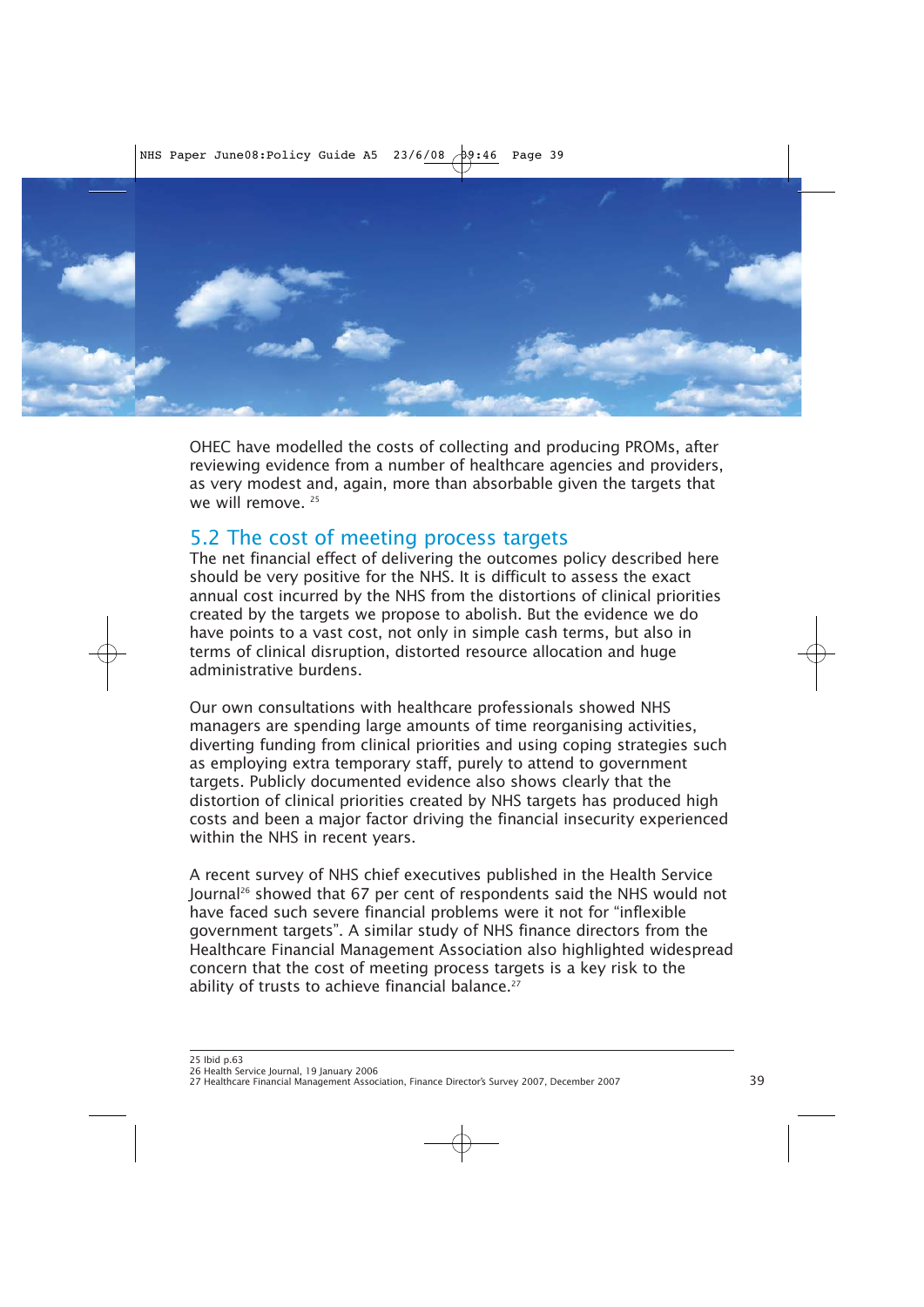![](_page_39_Picture_1.jpeg)

Perhaps the worst aspect of Labour's regime is that the targets placed on NHS staff are so-often politically-motivated rather than practical and professionally-led. A recent House of Commons Health Committee report<sup>28</sup> identified government targets as a principal pressure on NHS finances which is leading to significant increases in expenditure. It stated that, "in recent years the NHS has veered from one priority to the next as the political focus has changed. It has concentrated on meeting targets with too little concern for finance." <sup>29</sup>

A survey of emergency medicine departments, commissioned jointly by the British Medical Association and the British Association for Emergency Medicine, found that 49 per cent of departments reported that they needed to use additional funding to help them meet the emergency access target, and 53 per cent reported that they had to employ agency or locum staff on short term contracts as a specific additional measure.30

The nature of NHS accounting and reporting does not make it possible to quantify all this disruption in simple cash terms and with reference to the NHS accounts, since these additional costs are spread over various resource budgets, placing burdens on staffing, accounting, administration, budgeting, and many other areas. The total cost must, however, run into hundreds of millions of pounds; CHKS's annual estimate of the unnecessary cost of the four-hour A&E target is £400 million on its own.

# 5.3 Overall operational implications

Our policy generates significant value for the NHS that far outweighs any potential cost implications. The NHS will not be expected to do anything other than collect, collate and publish the required information. Experience in other areas and other countries – such as crime mapping in the US – shows that third parties like Dr Foster, Google and others can creatively use this data and turn it into products that are available to patients and commissioners at zero cost to the user.

<sup>28</sup> Health Select Committee, NHS Deficits, 7 December 2006

<sup>40</sup> 29 Ibid p.71. 30 BMA / BAEM, Emergency Medicine: Report of national survey of emergency medicine, January 2007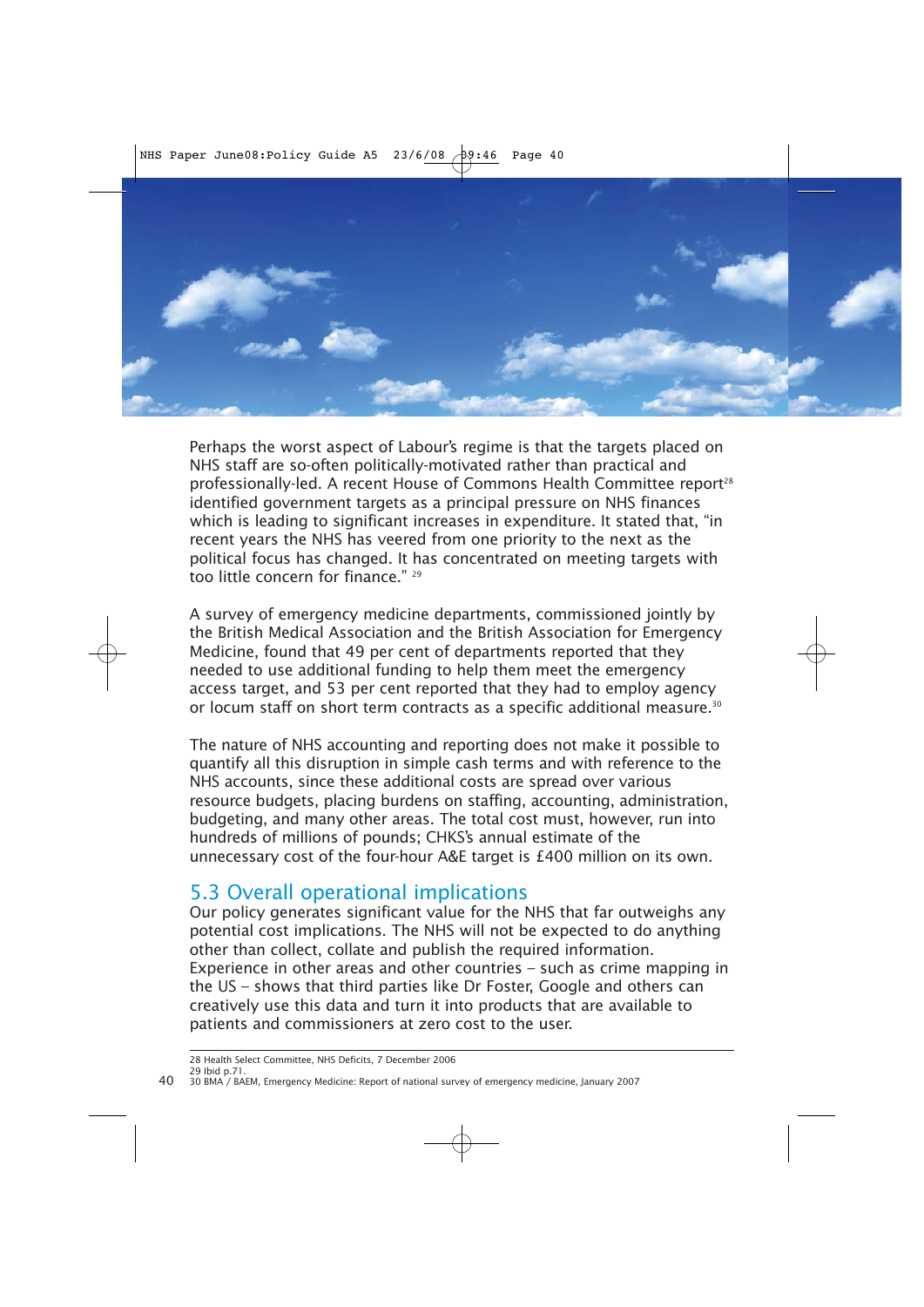![](_page_40_Picture_1.jpeg)

The fact that our approach includes part of a strategy to rid the NHS of several process targets, and the vast cost associated with them, allows for significant efficiency gains as NHS professionals return to focus fully on achieving good clinical results for patients. In addition, enabling outcomes-based commissioning and facilitating greater patient choice will create powerful incentives to raise standards of patient care.

Removing key areas of national targeting and implementing an outcomes framework for NHS commissioning and patient choice will have the following direct financial and operational effects:

- a net positive financial effect across the NHS, as the costs of meeting government targets are reduced far further than the cost of implementing an outcomes framework;
- more efficient allocation of NHS resources, as clinical distortions resulting from activities aimed purely at meeting government targets are removed;
- more effective commissioning resulting from a more direct relationship with comparable providers' performance; and,
- clearer incentives for providers to raise standards, as patients exercise more informed choices based on information about different performance levels.

There will also be very important ancillary benefits. For example, the data itself will have a utility beyond its principal purpose to empower greater choice and more effective commissioning. It will be useful to patients with chronic conditions, who may be better able to track the progression of their disease over time and thus take a more active role in its management. There will also be better data resources from which to analyse the cost effectiveness of various treatments and other variables, which will be of interest to a wide range of people and institutions. Above all though, a more patient-centred culture will be fostered as the published results of patient care drive greater transparency and accountability throughout the NHS.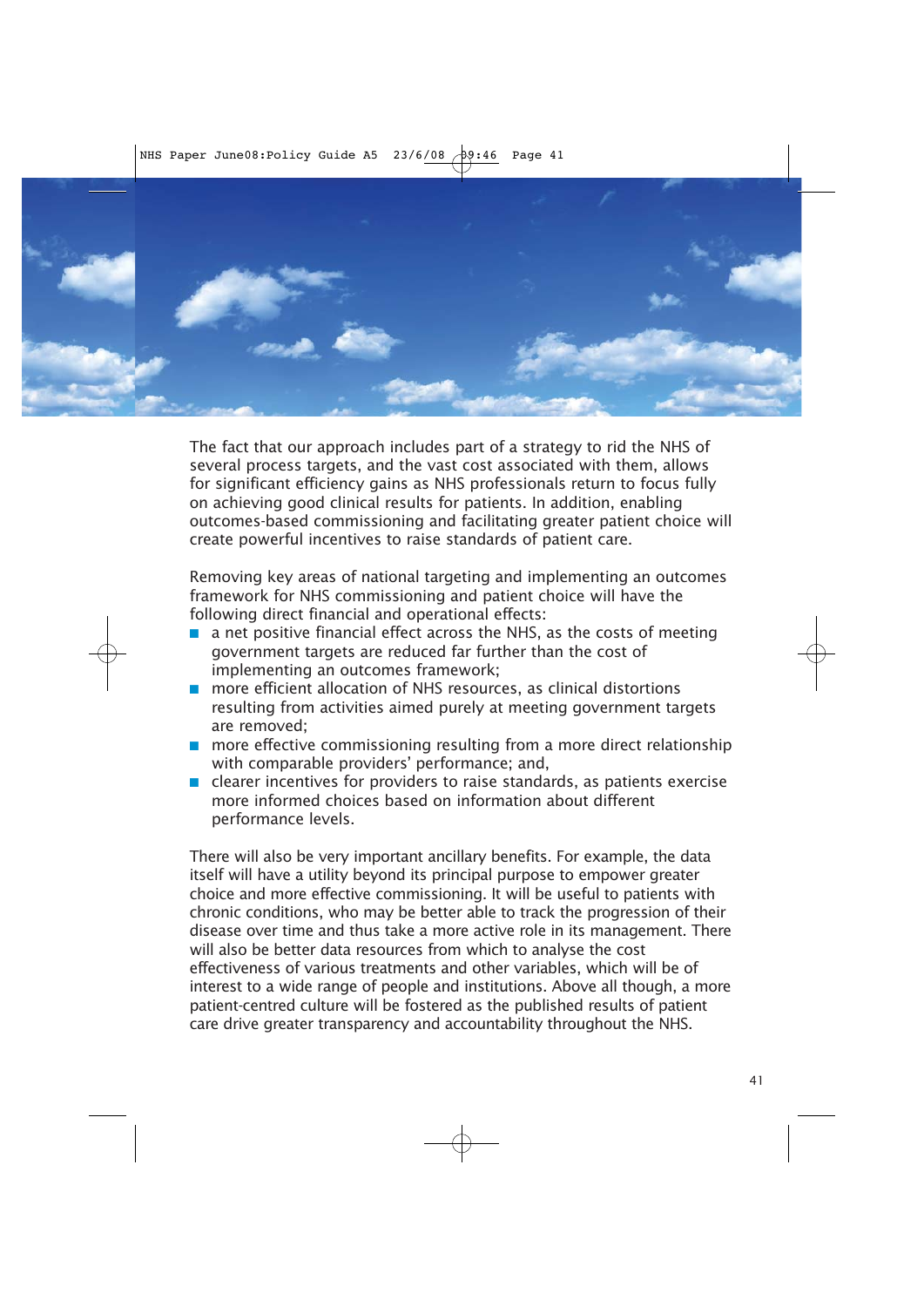![](_page_41_Picture_1.jpeg)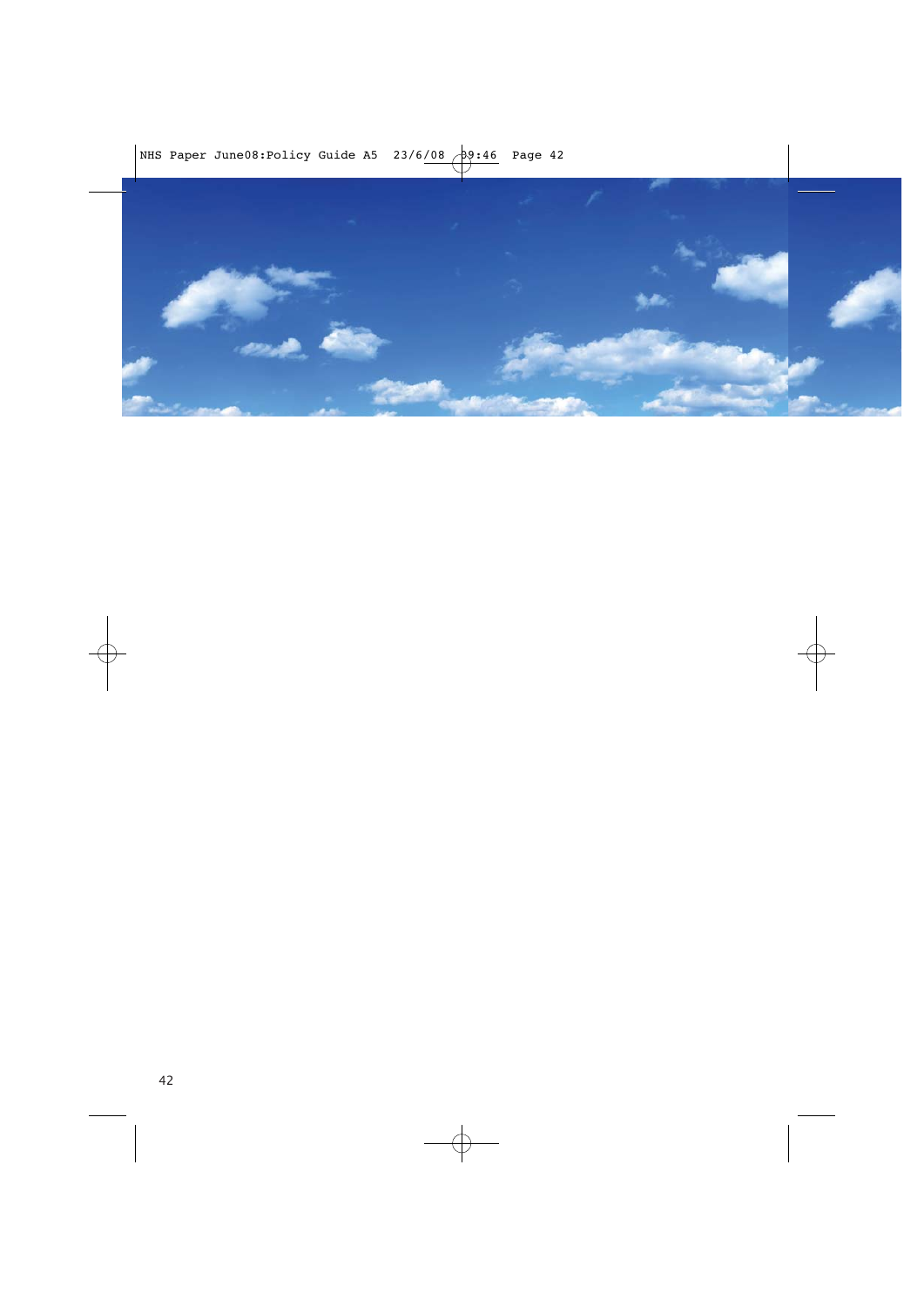![](_page_42_Picture_1.jpeg)

We believe that our proposals for improving NHS performance so that our health outcomes are among the best in Europe will give healthcare professionals the freedom they need to deliver higher standards of care, while providing robust bottom-up accountability to patients and commissioners instead of top down government control. Giving people access to quality information about care results can empower patients to choose between providers, and in turn make providers more accountable for their results and incentivised to raise standards.

The approach set out in this policy paper is intended to have a major and positive impact on the NHS. It aims to save large amounts of time and money, and far more crucially, we expect tens of thousands of lives to be saved from premature mortality across a number of major disease areas, including cancer.

We have outlined here a vision for helping the NHS to meet the challenge of achieving continuous improvement. We now invite your comments on these proposals.

You can send your responses to us by emailing: jenny.parsons@conservatives.com

Or by post to:

**Jenny Parsons Conservative Campaign Headquarters 30 Millbank London SW1P 4DP**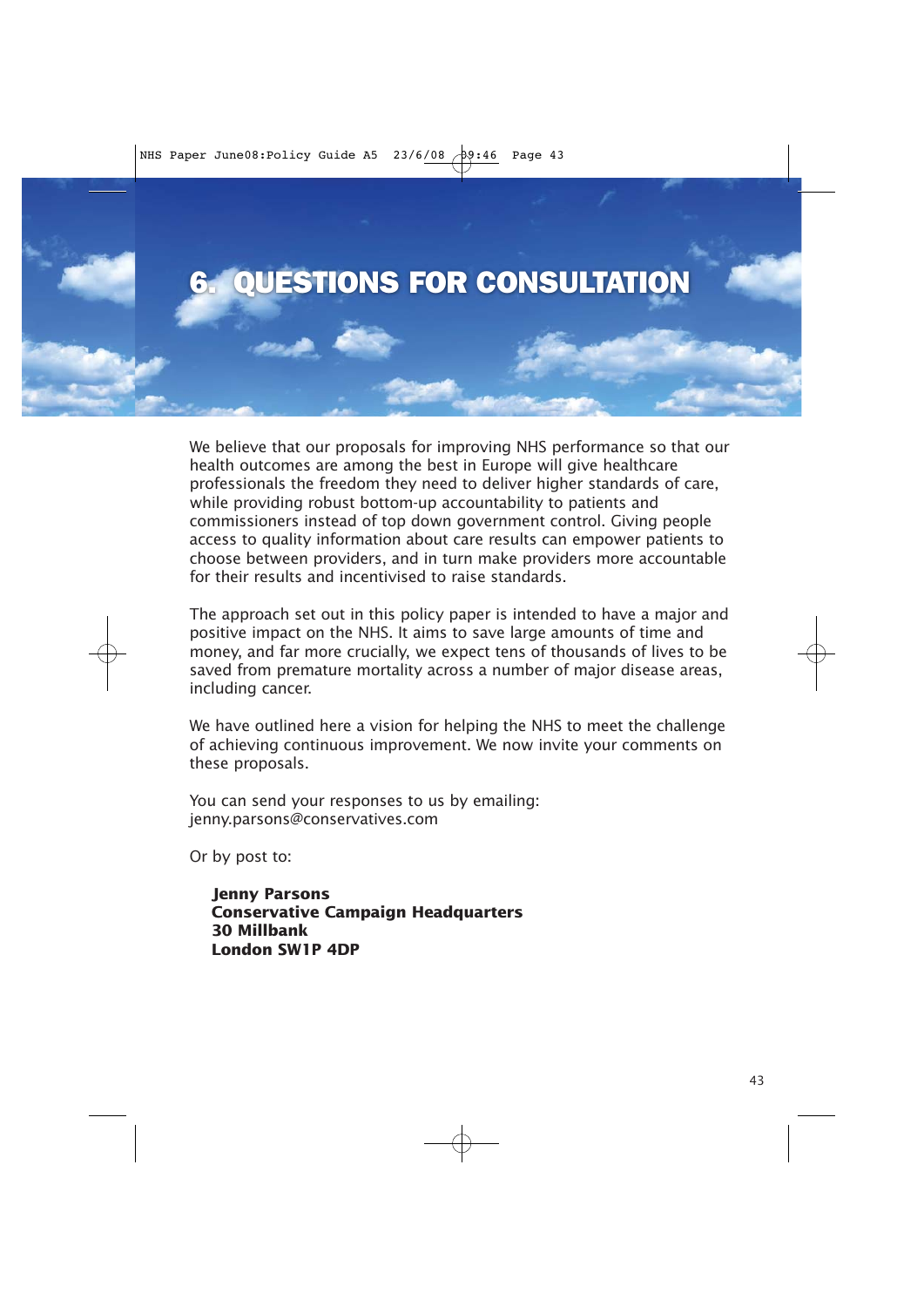![](_page_43_Picture_1.jpeg)

# 6.1 Questions:

# 6.1.1 Removal of process targets

- 1. Do you support the phased removal of process targets and the move to a system of clinical and patient reported outcomes?
- 2. Do you consider central targets to have distorted priorities in the delivery of care services?
- 3. Which targets should we aim to remove as a matter of priority?
- 4. Are there important clinical areas that have been neglected as a result of central concentration on certain objectives?
- 5. Are there process measures that are currently fulfilling a purpose towards an aligned care pathway or that support a clinical outcome which should be retained?

# 6.1.2 Introduction of outcomes

- 6. Do you support the principles we have identified for the development of an outcome framework?
- 7. Do you agree that some data, e.g. referral-to-treatment times, should continue to be collected, but not have national targets applied to them?

# 6.1.3 Types of outcomes

- 8. Do you support the use of patient reported outcome measures in elective treatment?
- 9. Do you support the use of long term condition chronic disease scores for the longitudinal measurement of an individual's health status and the quality of care pathways or services?
- 10. Do you support the introduction of independently-sampled patient experience and outcome scores to rate the accessibility, responsiveness and quality of care provision; do you have views about existing patient-reported outcome measures and their suitability for national implementation?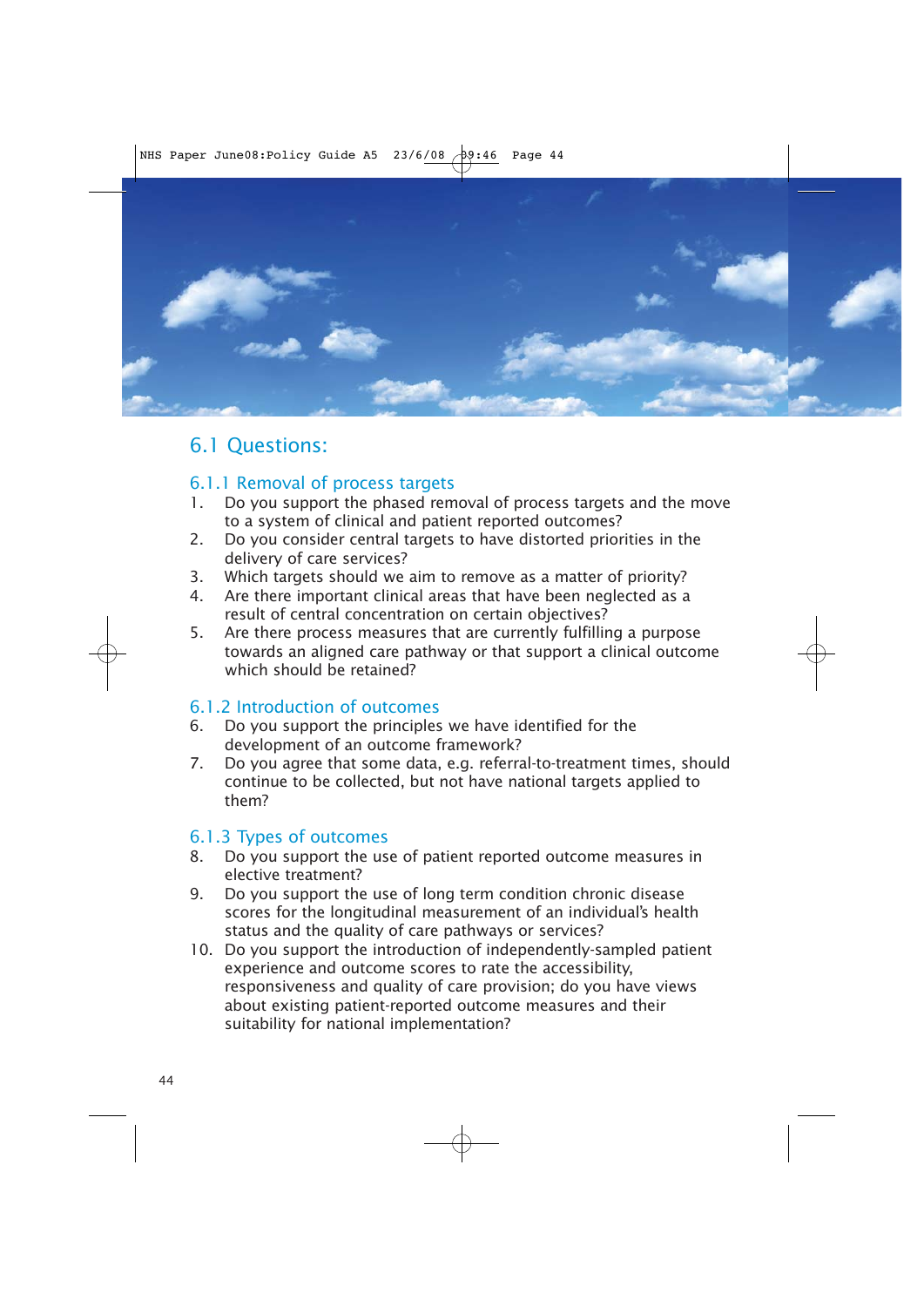![](_page_44_Picture_1.jpeg)

11. Do you support the specific outcome measures we have suggested to introduce at first, and would you recommend others?

# 6.1.4 Implementation

- 12. What are the main logistical barriers to the widespread collation of outcomes based information? How do we best sample, collect and validate patient reported outcome measures?
- 13. Are there hidden costs, benefits or pressures built in to the system which will aid or hinder the implementation of outcome measurements?
- 14. Do you support the publication of a wide range of anonymised aggregated outcome data to facilitate patient choice? Should we licence third parties to present this data to specific patient groups?

## 6.1.5 Alignment

- 15. Our stated objective is to ensure aligned objectives within a national health system. How do we ensure outcomes meet this objective across traditional boundaries of health and social care?
- 16. We also envisage movement towards more integrated pathways with total packages by episode treatment group for elective procedures and chronic diseases. What further development is required to identify outcomes to measure both episodic and longitudinal episodes of care?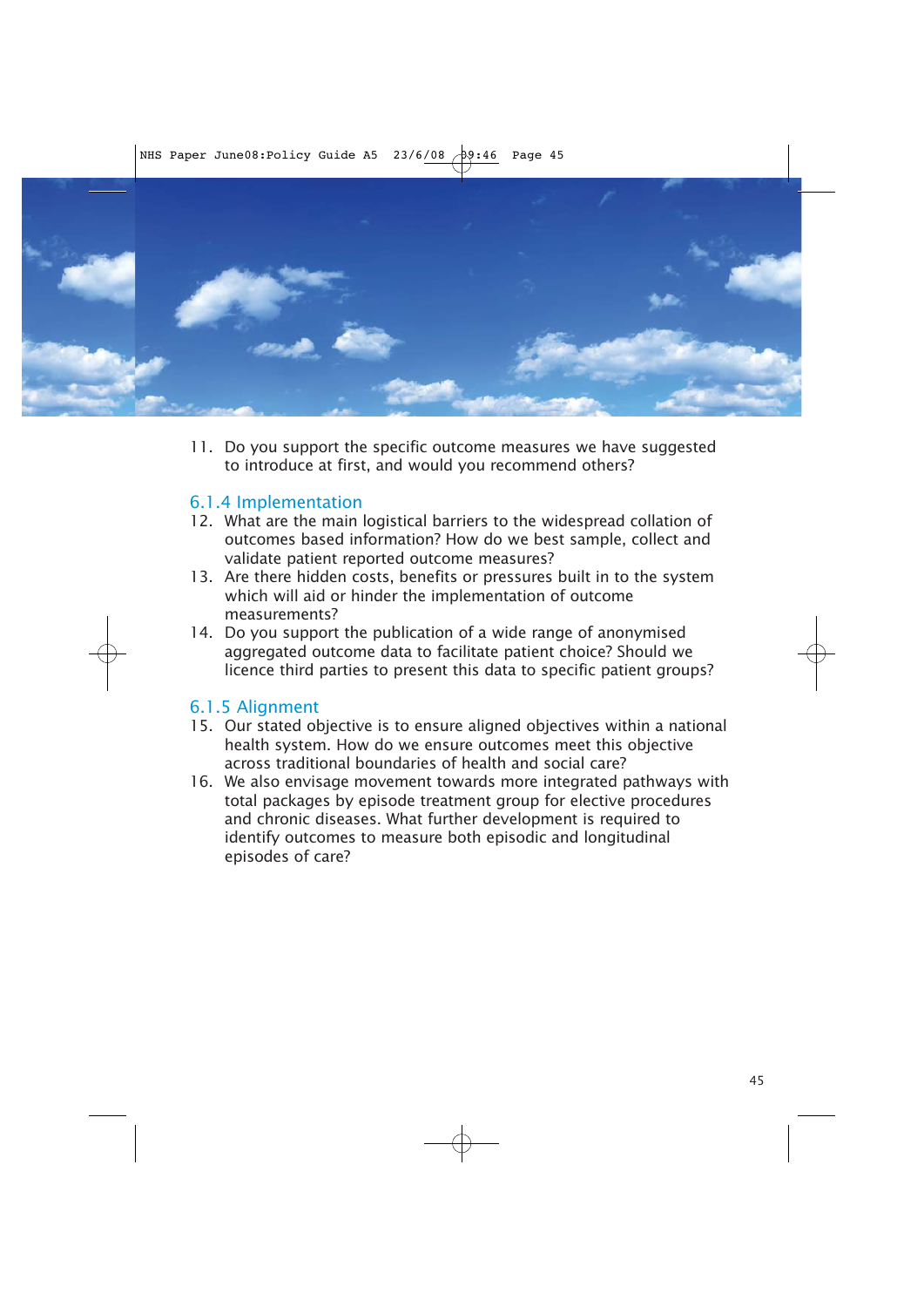![](_page_45_Picture_1.jpeg)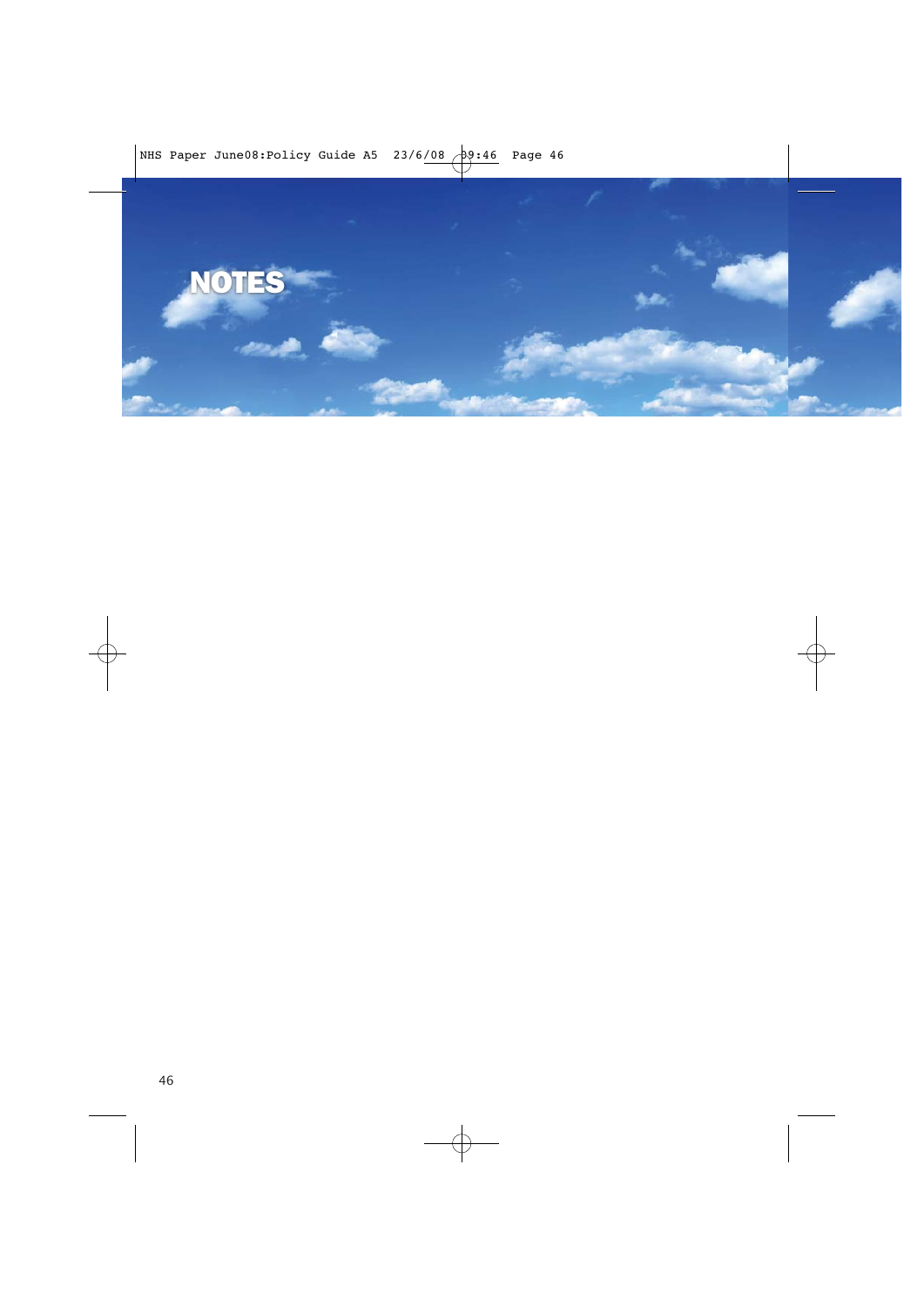![](_page_46_Picture_1.jpeg)